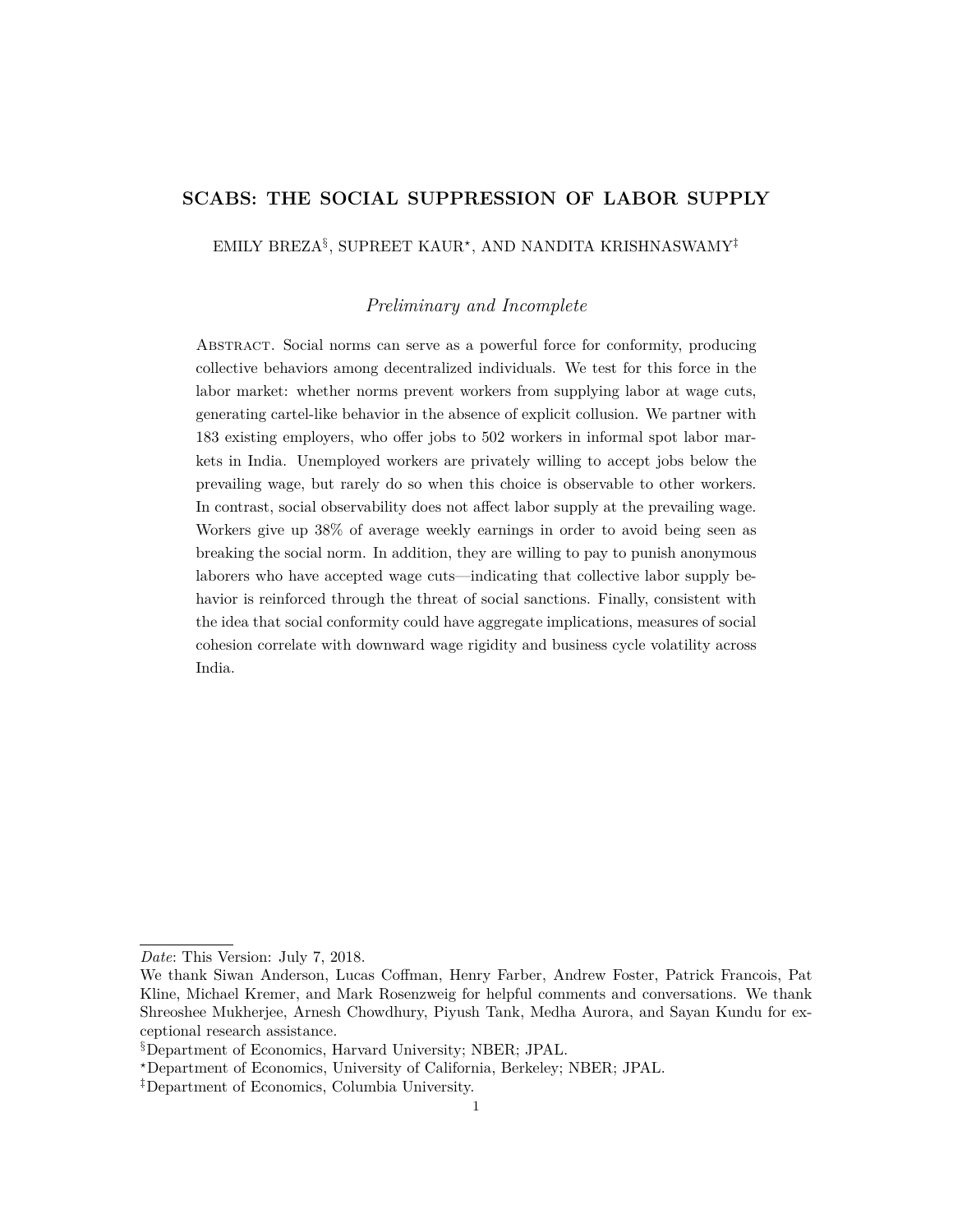#### 1. INTRODUCTION

<span id="page-1-0"></span>Social psychology argues for the role of social influence in affecting individual behavior (e.g. [Asch,](#page-24-0) [1956;](#page-24-0) [Freedman and Fraser,](#page-25-0) [1966;](#page-25-0) [Milgram,](#page-26-0) [1974\)](#page-26-0). Under this view, group expectations or norms can be a powerful force for conformity, causing individuals to alter their actions—even to the detriment of their own self-interest.

An important ingredient in sustaining this force is social punishment: because norms generate a shared understanding of "appropriate" behavior, when an individual is seen as violating a norm, others are prone to engage in disapprobation or punishment (e.g. [Cialdini and Goldstein,](#page-24-1) [2004\)](#page-24-1). For example, using social preference games in the lab, studies document that individuals will punish those who behave ungenerously, even when the offending behavior has no direct consequences for the punisher (e.g. [Henrich et al.,](#page-25-1) [2006\)](#page-25-1). This view of norms is consistent with a theoretical literature in economics that models norms as an equilibrium coordination device. In such models, social punishment is a way to sustain collective behavior in equilibrium—either through a decision rule in a repeated game [\(Kandori,](#page-25-2) [1992;](#page-25-2) [El](#page-25-3)[lison,](#page-25-3) [1994;](#page-25-3) [Jackson et al.,](#page-25-4) [2012\)](#page-25-4) or through the internalization of norms into utility (e.g. [MacLeod,](#page-25-5) [2007\)](#page-25-5). These two modes of enforcement are not mutually exclusive, and suggest that collective behaviors could be locally maintained through repeated interaction, or broadly maintained even in one-shot encounters.

The idea that social pressure can enable collective behaviors among a large, decentralized group of people has broad applicability. For example, this idea has been used to conceptualize how communities are able to provide public goods [\(Gachter](#page-25-6) [and Fehr,](#page-25-6) [1999;](#page-25-6) [Fehr and Gachter,](#page-25-7) [2000;](#page-25-7) [Fehr and Fischbacher,](#page-25-8) [2004;](#page-25-8) [Miguel and](#page-25-9) [Gugerty,](#page-25-9) [2005\)](#page-25-9) or solve the tragedy of the commons [\(Ostrom et al.,](#page-26-1) [1992;](#page-26-1) [Casari and](#page-24-2) [Plott,](#page-24-2) [2003;](#page-24-2) [Dietz et al.,](#page-24-3) [2003\)](#page-24-3), even in the absence of explicit coordination. In the domain of economic decision-making, social conformity in economic behavior has the potential to affect market equilibria (e.g. [Fehr and Gachter,](#page-25-7) [2000\)](#page-25-7).

In this paper, we examine whether social influence promotes collective behavior within the context of the labor market—a particularly relevant economic domain. The workplace inherently entails close and repeated interaction among workers; consequently, it is both a productive as well as a social environment. This feature provides the ingredients for norms to develop and be sustained among workers. Consistent with this view, in *The Labor Market as a Social Institution*, Robert Solow argues that the social norms that arise in the workplace are inherent to what distinguishes labor from other commodity markets. He posits that forces for social conformity—such as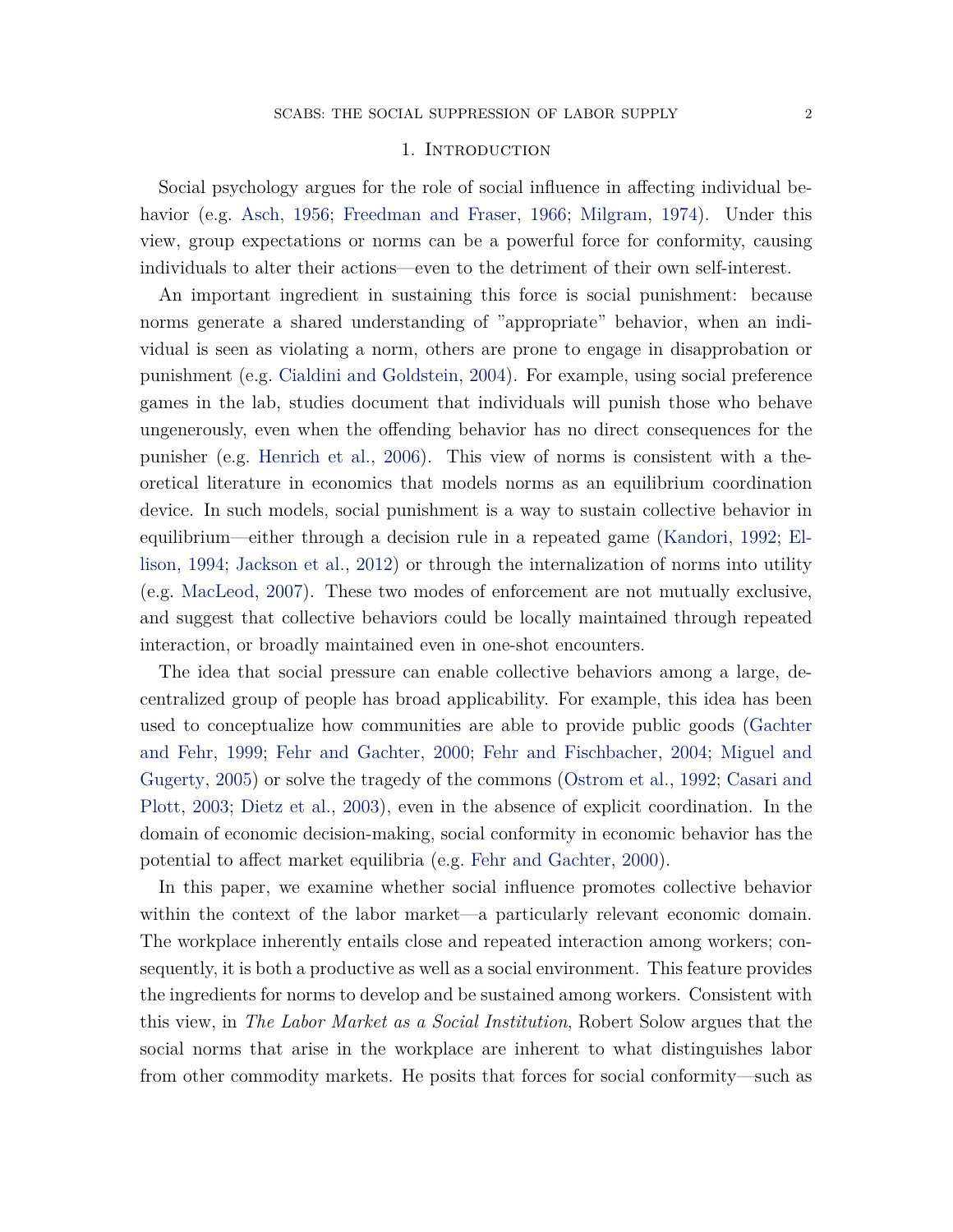pressure to not undercut co-worker wages by accepting wage cuts, or to not exceed co-workers' output—are important for understanding outcomes such as wage rigidity and equilibrium unemployment.

Our study focuses on the role of social influence in affecting labor supply. Specifically, we test whether norms against accepting wage cuts constrain laborers' willingness to accept work below the prevailing wage during times of unemployment. The setting for our study is informal markets for casual daily labor in India. Such markets are ubiquitous in poor countries, serving as the primary channel for hired employment for hundreds of million workers in India alone (National Sample Survey 2010).

Figure [1](#page-27-0) provides initial suggestive support for the presence of norms against accepting wage cuts in this setting, using the approach developed in [Kahneman et al.](#page-25-10)  $(1986)$ . In a survey conducted with Indian agricultural laborers, over  $80\%$  of respondents said it was "unacceptable" or "very unacceptable" for an unemployed worker to offer to work at a rate below the prevailing wage (Panel A). In addition, about 80% of respondents stated that other workers would become angry with an individual who accepted work below the prevailing wage (Panel B). While only speculative, these responses suggest that laborers view working for a lower wage, even when unemployed, as a violation which could result in social disapprobation or sanctions.

We hypothesize that during times of unemployment, (at least some) workers find it privately optimal to take up jobs at wages lower than the prevailing wage, but are less likely to do so because this would be perceived as a norm violation, resulting in sanctions from co-villagers. To test this hypothesis, we proceed in two steps. First, we test for social influence on labor supply. The main part of our study is a field experiment in which existing employers make job offers to unemployed workers under varying levels of social observability. Second, we document evidence of social punishment for norm violations. Using a supplementary exercise, we test for workers' willingness to destroy surplus in order to sanction those who have accepted wage cuts. We describe each of these components in turn below.

In this setting, agricultural employers typically hire laborers in their village in oneday spot contracts to work on their land for a given cultivation activity (e.g. weeding). To implement the field experiment, we partner with such employers. We induce two types of variation during their hiring process. (i) First, the job is offered at a random wage level: at the prevailing wage, or  $10\%$  $10\%$  below the prevailing wage.<sup>1</sup> (ii) Second,

<span id="page-2-0"></span><sup>&</sup>lt;sup>1</sup>In this setting, there is a prevailing daily wage for each type of agricultural task. We provide direct evidence for this below.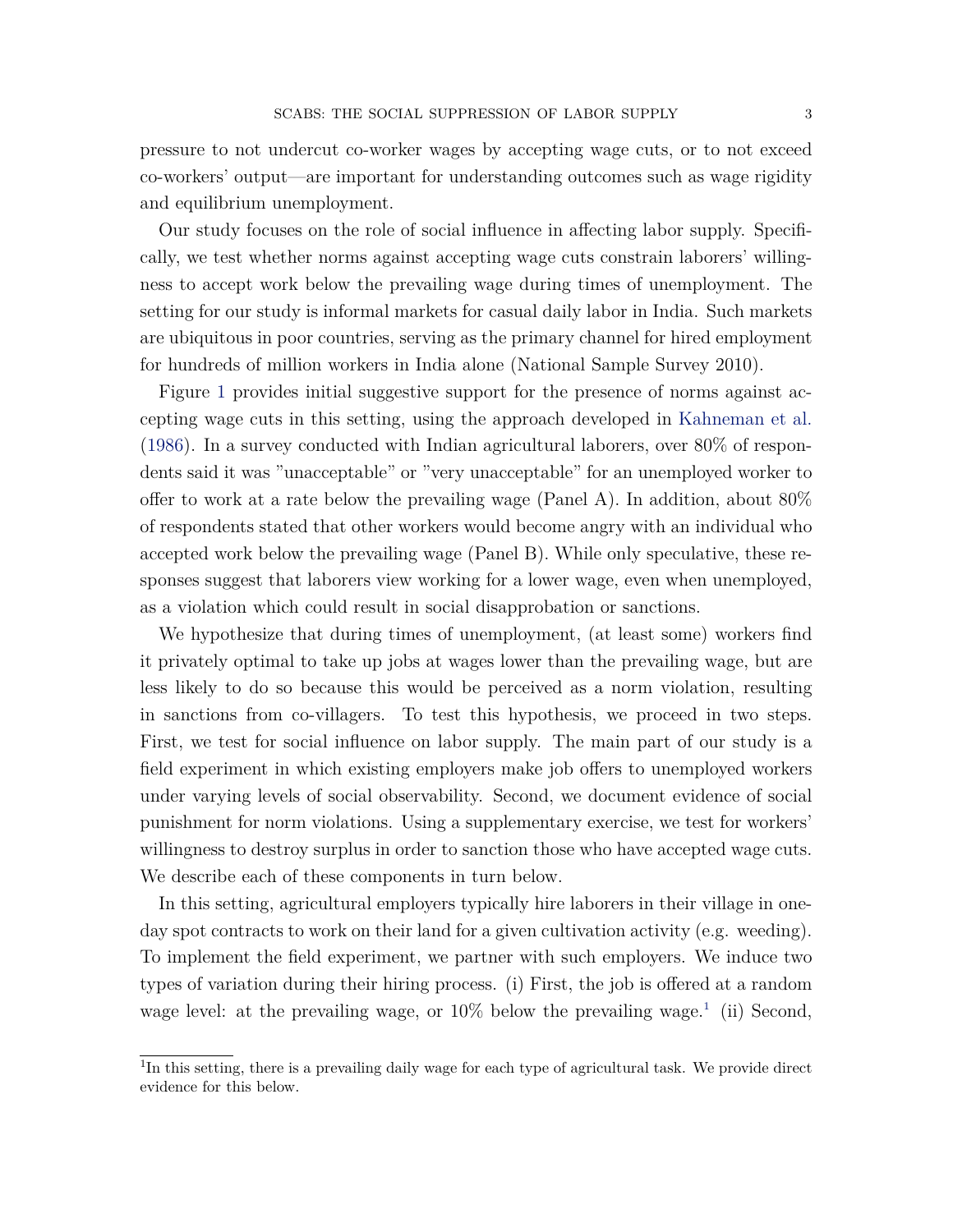we vary the extent to which the wage level is publicly observable: whether the job offer is made inside the worker's home or outside on the street where neighbors (who are typically other workers) can overhear the offer.

All offered jobs correspond to actual employment opportunities on the employer's land—so that our data reflects real employment decisions by workers. Treatment randomization is at the village level, so that all workers within a given village receive the same wageXobservability condition. In addition, the workers in our experiment (i.e. those who are offered jobs) are sampled randomly from the village population of laborers.[2](#page-3-0) Aside from hiring, we are not involved in any other aspect of the employment relationship: employers supervise workers as usual, provide them food, etc. The experiment is conducted across 183 villages (i.e. labor markets) with 183 distinct partnering employers (one in each village), with jobs extended to 502 workers.

We predict that, when assured privacy, at least some unemployed workers will choose to accept jobs below the prevailing wage. However, if other villagers can observe their decision, this will dampen their willingness to accept a job at this lower wage. In contrast, we predict that observability will not decrease take-up of jobs at the prevailing wage—since taking up these jobs does not constitute a norm violation.

Our results are consistent with these predictions. At the prevailing wage, the average take-up rate of jobs is 26%, and we cannot reject that this take-up rate is the same regardless of whether the job offer is publicly observable by others.<sup>[3](#page-3-1)</sup> In contrast, when a worker is offered a job below the prevailing wage, take-up depends crucially on whether his decision is publicly observable. When the lower wage is offered in private, take-up remains a robust 18%. However, this falls by 13.6 percentage points when low-wage offers are observable (significant at  $1\%$  level). When restricting the sample to workers who are in the agricultural labor market—defined as those who consider agricultural labor as their primary or secondary occupation—these results become even starker. Only 1.8% of agricultural workers accept wage cuts in public, an estimated 24.6 percentage point decline relative to take-up of wage cuts in private.

This distortion on individual labor supply is economically meaningful. The experiment was conducted during the lean season, when workers typically only find a few

<span id="page-3-0"></span><sup>&</sup>lt;sup>2</sup>As is typical, hiring is done by employers who approach laborers at their homes to make job offers. We randomly select among workers who are home at the time of hiring. We provide several robustness checks to compare these workers with the overall population.

<span id="page-3-1"></span><sup>&</sup>lt;sup>3</sup>Note that, even under the prevailing wage, we would not expect take-up to be 100%. Recall that we sampled randomly from the labor force in each village when making job offers. Workers may decline the job because they have another work activity already lined up, or because their reservation wage is higher than the prevailing wage.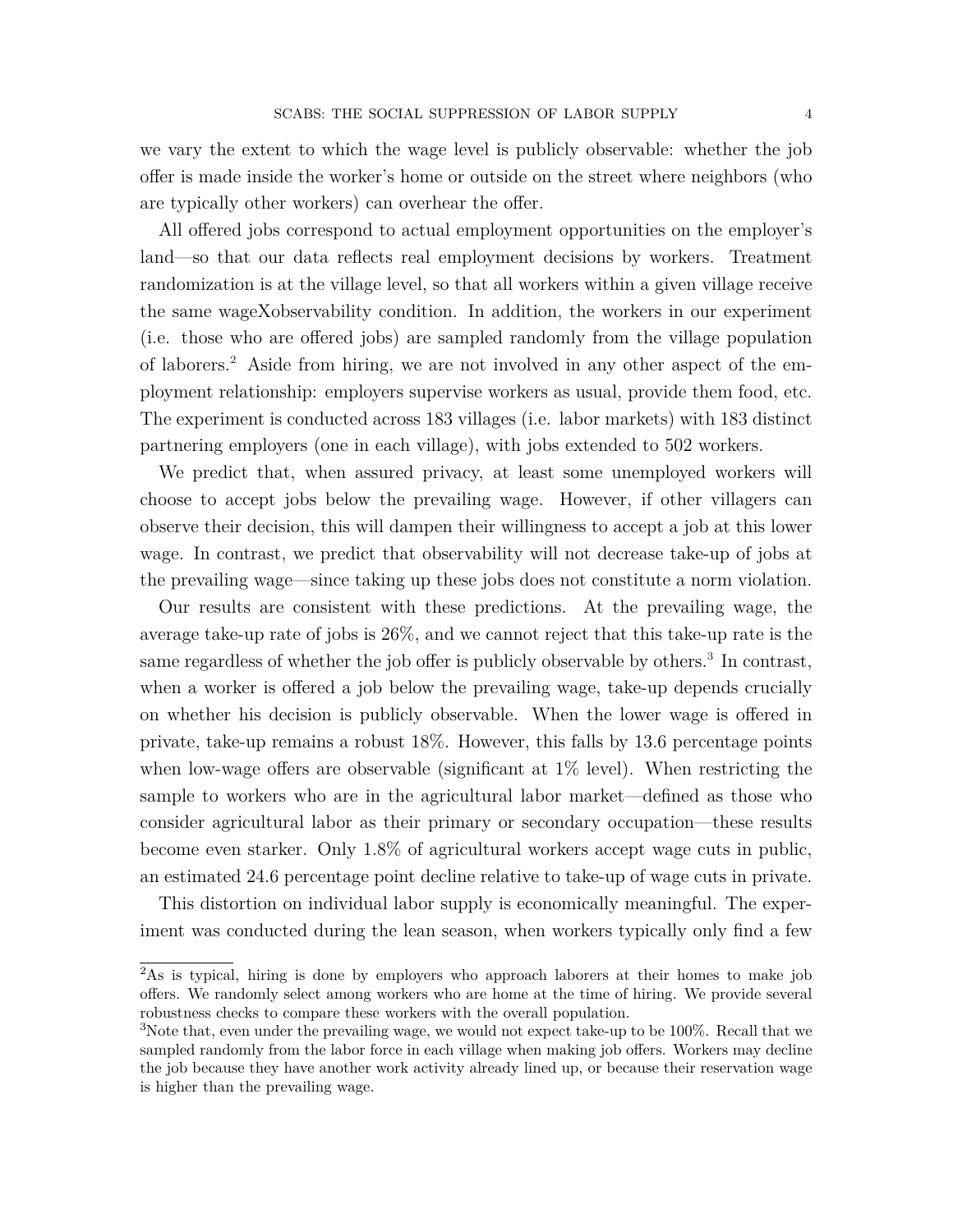days of employment in a week. Consequently, passing up one day of work at a 10% wage cut is equivalent to foregoing 38% of average weekly earnings in our sample. This is a large magnitude, especially given that workers report skipping meals and struggling for cash during this time. Our experimental results suggest that, among agricultural workers in our sample, 24.6% (i.e. those who would have accepted the job in private but do not do so in public) choose to forego these earnings in order to avoid being seen as violating the social norm.

The experimental results document that social observability reduces the willingness to accept wage cuts, but has no relevance for jobs at the prevailing wage. While we hypothesize that this stems from an attempt to avoid social disapprobation, other reputational mechanisms could also produce this pattern—for example, shame from being seen as financially desperate enough to accept a wage cut. In the second part of the paper, we provide positive evidence for social sanctions from accepting wage cuts.

We begin by providing suggestive evidence from a survey on worker perceptions. The majority of respondents (who did not participate in the field experiment) say that if a worker accepted a job below the prevailing wage, this would result in some sort of sanctions by other workers in the village. For example, 48% of respondents said that others would impede the worker's future labor market opportunities through a decrease in referrals, and 20% said others would reduce social interaction like drinking together with the worker.

To provide more concrete revealed preference evidence on sanctions, we design a supplementary exercise. In another set of villages—drawn from the same population as our study villages—we partner with employers to make private job offers to a random subset of laborers ("workers") at varying wage rates within each village. We then play a costly punishment game with another random subset of laborers ("players") in each village who were *not* offered jobs. Each player is paired with an anonymous worker and told that the worker is either in the player's own village, or in a village that is geographically far away. To implement the game, the player is told that his paired worker accepted a job at either (a) the prevailing wage or (b)  $10\%$ below the prevailing wage. The player can then give up some of his endowment to reduce the endowment of his paired worker.

As expected, we find that there is no punishment of workers who accept jobs at the prevailing wage. In contrast, when paired with a worker who accepted a wage cut, players punish the worker 37% of the time. When players do punish, the amount of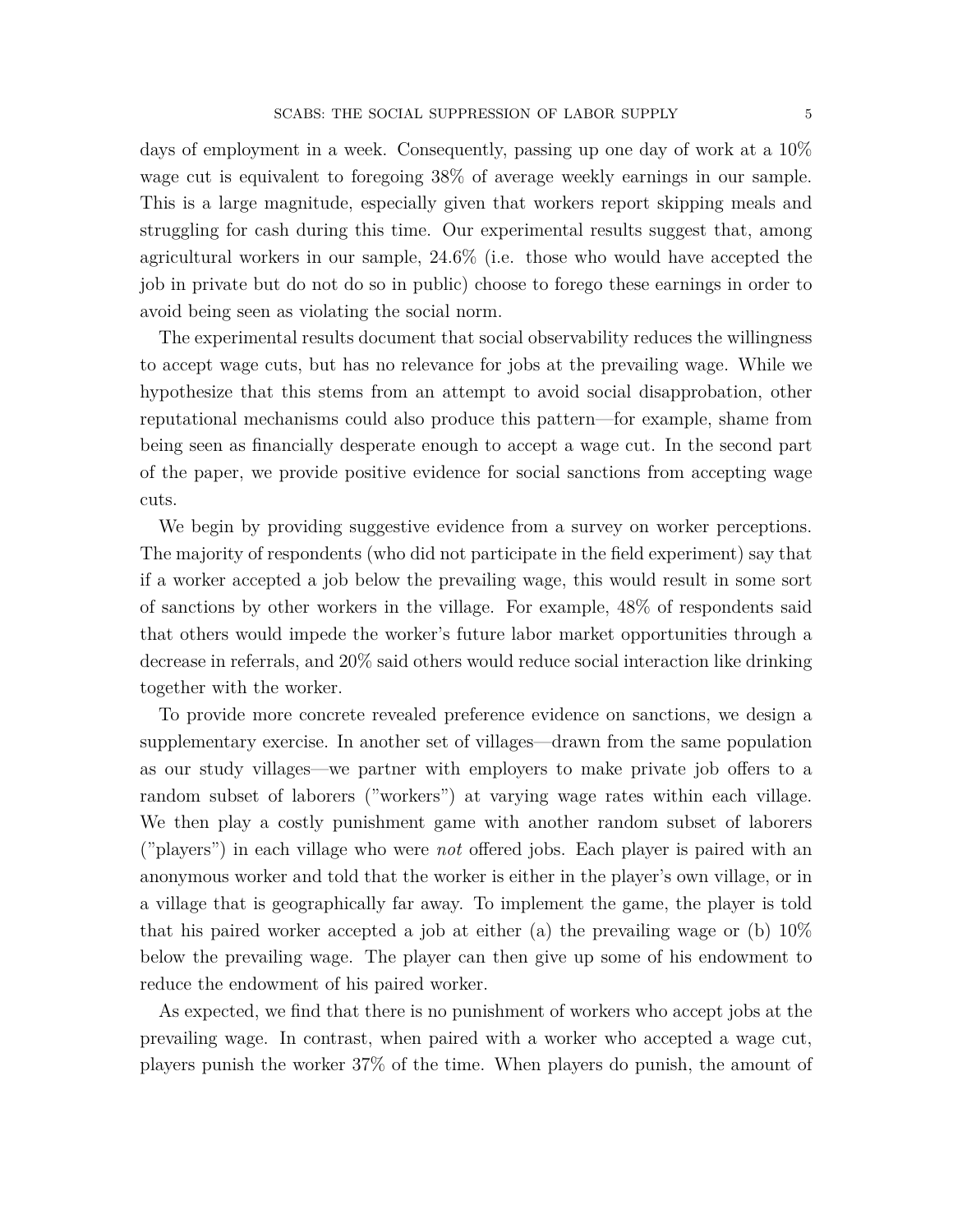money they deduct from those who violated the norm corresponds to 37.2% of average daily labor market earnings in our sample. In order to impose this punishment on their partner, the amount that players forego from their own endowment corresponds to 7.4% of typical daily earnings. Finally, we find that the desire to punish norm violations is not limited to workers in one's own village. Players also punish workers from distant villages who accepted a wage cut—even though that worker's action has no scope to affect the player's own labor market.

These results are consistent with the literature on social preferences, which indicates that individuals will be willing to destroy their own surplus to punish those who have engaged in norm violations [\(Charness and Rabin,](#page-24-4) [2002\)](#page-24-4). Our findings are also consistent with contagious punishment models [\(Ellison,](#page-25-3) [1994\)](#page-25-3), in which norms are an equilibrium strategy that is enforced through decentralized sanctions. We should note, however, that the willingness to punish those in other labor markets—where the deviating party's actions have no scope to affect one's own payoffs—is particularly consistent with villagers viewing norm violations in moral or general terms.

Our findings relate to the economics literature on norms and social influence. Economists have also explored these forces in the domain of social preferences, such as charitable giving, voting, and environmental conservation [\(DellaVigna et al.,](#page-24-5) [2012,](#page-24-5) [2016\)](#page-24-6). This work indicates that such "altruistic" behaviors are partly motivated by social pressure. In this paper, we build on these insights to examine social pressure in a core economic domain: the labor market. We document that social pressure suppresses labor supply for jobs below the prevailing wage, generating conformity across workers within a village. These forces are sufficiently strong to lead workers to give up substantial amounts of money during periods of unemployment. This findings suggest that social influence may have general relevance for economic behaviors and markets.

In addition, our findings relate to the literature on wage adjustment and labor market distortions in poor countries. Early work in development economics focused heavily on the observation that wages in poor countries appear downwardly rigid, potentially contributing to high levels of involuntary unemployment [\(Lewis,](#page-25-11) [1954;](#page-25-11) [Eckaus,](#page-24-7) [1955;](#page-24-7) [Leibenstein,](#page-25-12) [1957\)](#page-25-12). Recent empirical evidence documents that downward nominal wage rigidity continues to be relevant in village labor markets today, with consequences for unemployment levels [\(Kaur,](#page-25-13) [2018\)](#page-25-13). The presence of rigidities in this setting has been a long-standing puzzle in the development literature. A substantial body of theoretical work has proposed various micro-foundations for rigid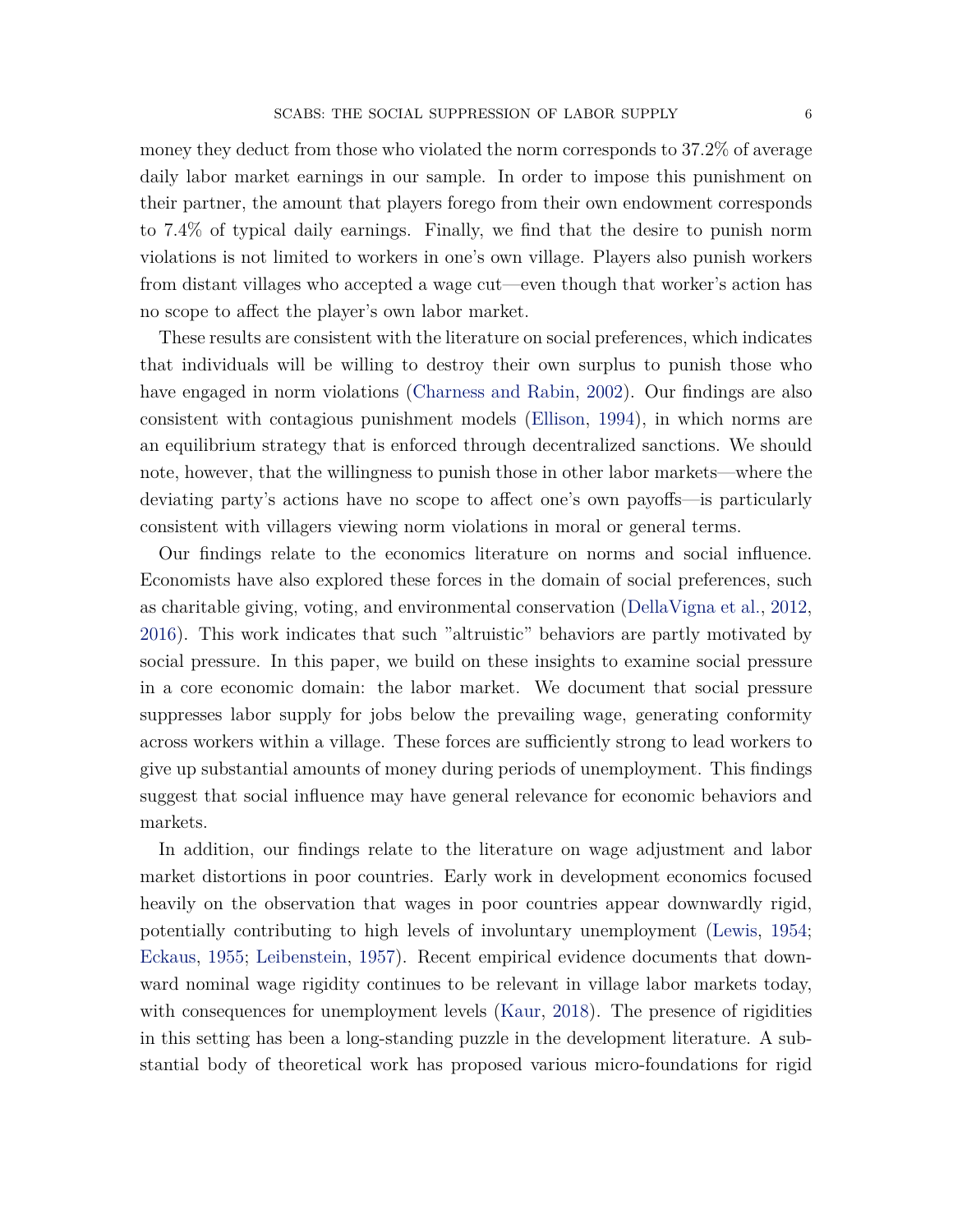wages [\(Shapiro and Stiglitz,](#page-26-2) [1984;](#page-26-2) [Dasgupta and Ray,](#page-24-8) [1986\)](#page-24-8). However, many of these proposed micro-foundations, such as nutrition efficiency wages, have not withstood empirical scrutiny [\(Rosenzweig,](#page-26-3) [1988\)](#page-26-3). To date, there is scant empirical evidence supporting any micro-foundation for why wage floors should arise in this setting. [Osmani](#page-26-4) [\(1990\)](#page-26-4) offers a model based on informal worker collusion that theoretically reconciles the different stylized facts about wage adjustment in this setting. Our study provides the first empirical test of this mechanism.

Finally, our study has bearing on the labor literature on formal and informal unions. While a large literature has sought to understand formal unions in developed countries (see [Farber and Saks,](#page-25-14) [1980;](#page-25-14) [Dickens et al.,](#page-24-9) [2007\)](#page-24-9), there has been less work on the informal versions of these forces. Casual labor markets in poor countries display many of the same characteristics that are often rationalized by unions in developed markets: wage rigidity and wage compression [\(Kaur,](#page-25-13) [2018;](#page-25-13) [Breza et al.,](#page-24-10) [2016;](#page-24-10) [Dreze et al.,](#page-24-11) [1986\)](#page-24-11). Consequently, documenting the presence of informal unions in our setting suggests that some of the considerations historically attached to formal unions may apply more broadly in the labor market.

While our design enables us to understand whether workers' labor supply is affected by collusive pressure, our evidence does not allow us to make predictions about what wage levels would exist in equilibrium in the absence of such pressure. Such predictions would require understanding the demand side of the market, which is outside the scope of our study. In addition, our findings will of course be specific to the five Indian districts (and 183 villages) in which our study was conducted. However, the features of our setting, such as wage rigidity and low employment rates, are mirrored across India and in other developing countries [\(Kaur,](#page-25-13) [2018;](#page-25-13) [Beegle et al.,](#page-24-12) [2015\)](#page-24-12). Providing the first piece of evidence for a potential micro-foundation for wage rigidity in such a setting would advance the literature and suggest an exploration of this micro-foundation in other locations as well.

The paper proceeds as follows. In Section [2,](#page-6-0) we describe the setting, research hypotheses, and experimental design. We present the results of the main experiment in Section [3,](#page-13-0) and the costly punishment game in Section [4.](#page-18-0) Section [5](#page-21-0) discusses potential threats to validity. Section [6](#page-23-0) concludes.

### 2. Setting and Experimental Design

<span id="page-6-1"></span><span id="page-6-0"></span>2.1. **Overview of Setting.** The study takes place rural Odisha, one of India's most underdeveloped states. Markets for casual daily wage labor are extremely active, and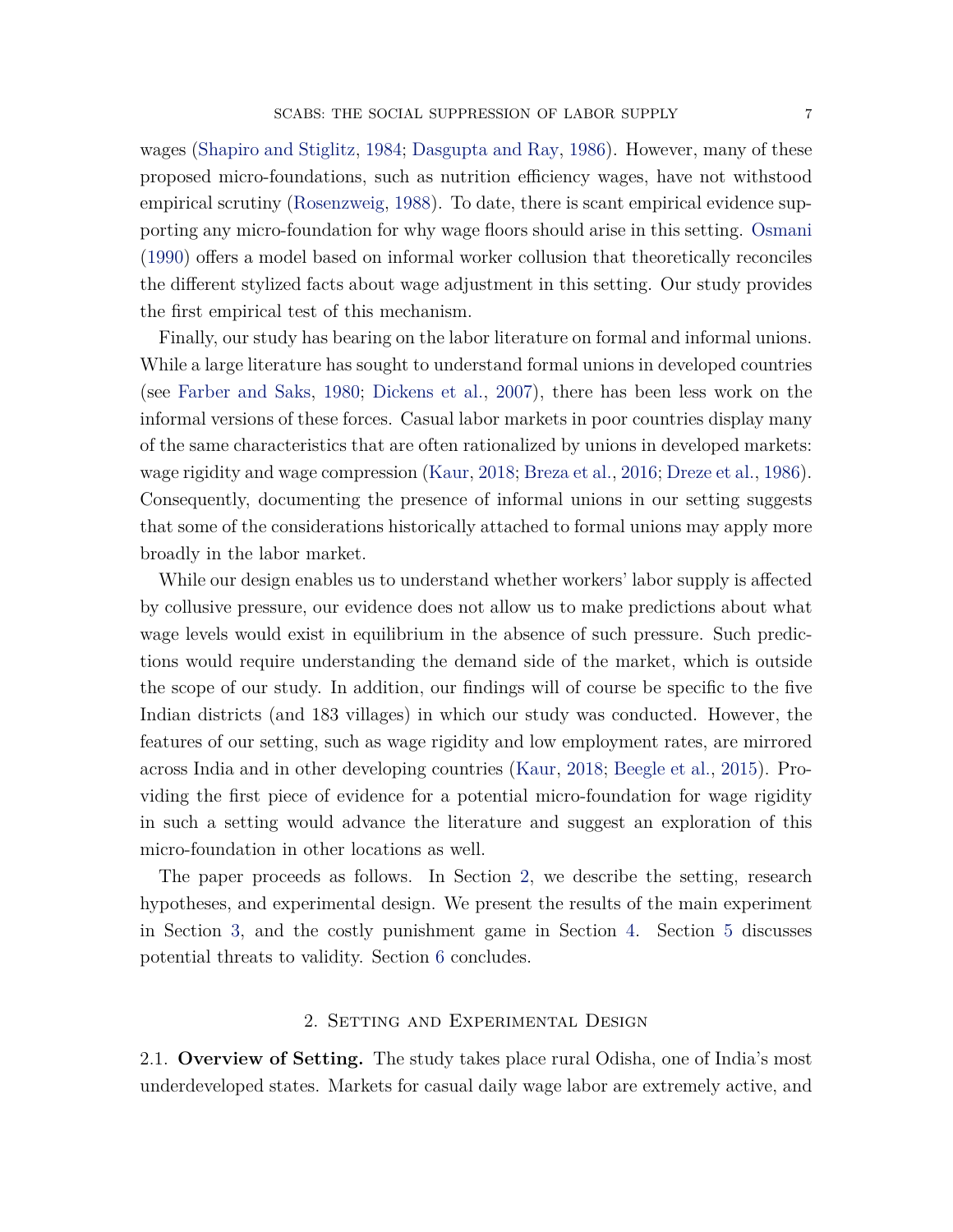provide the primary source of wage labor earnings for residents in the area. A large proportion of workers in construction, unskilled manufacturing, and other factories are hired through these labor markets. In the data collected by [Breza et al.](#page-24-10) [\(2016\)](#page-24-10), there appears to be a wage floor. This floor coincides with the prevailing wage in agriculture. Concretely, denote as W the prevailing wage in agriculture in a village. When workers from that village work in the non-agricultural sector – largely in jobs that take place outside the village – the wage they earn is at or above W in 98% of cases. This is despite the fact that unemployment levels appear high. Employment rates (in terms of total worker-days across all sectors) are below 50%. A striking 80% of workers report being involuntarily unemployed at least one day in the past two weeks. Understanding the source of the wage floor inside the village therefore has potential bearing on understanding determinants of the wage in the labor market as whole.

2.2. **Research Hypotheses.** As before, we denote the prevailing village wage as W. If worker collusion contributes to downward wage rigidity at W, then we hypothesize that during times of high unemployment, (at least some) workers would find it privately optimal to take up jobs at wages lower than the prevailing wage, but do not do so because this would result in sanctions from co-villagers. Specifically, we predict:

- H1.) The true private opportunity cost of working for a subset of individuals is less than  $W - i.e.,$  workers will be privately willing to accept work at wages below W.
- H2.) When other workers can observe an individual's job take-up decision, workers will be less likely to accept work below W.
- H3.) Workers will sanction others who have accepted work below W.<sup>[4](#page-7-0)</sup>

We construct a design to test these hypotheses, and rule out confounding factors.

2.3. **Experimental Design.** Our experiment takes place in five rural districts in Orissa, India. In each study village, we partner with a local agricultural employer (i.e. landowner in that village). We induce experimental variation in the wage rate offered by the employers, and in the observability of these offers to other laborers in the community. Partner employers typically hire daily-wage laborers for tasks like weeding and field preparation. Our experiment involves measuring the job take-up of

<span id="page-7-0"></span><sup>&</sup>lt;sup>4</sup>We are agnostic as to how the community sustains the costly punishment of deviations by workers. Punishment may be a community norm or may be enforced through mechanisms similar to [Ellison](#page-25-3) [\(1994\)](#page-25-3) and [Kandori](#page-25-2) [\(1992\)](#page-25-2).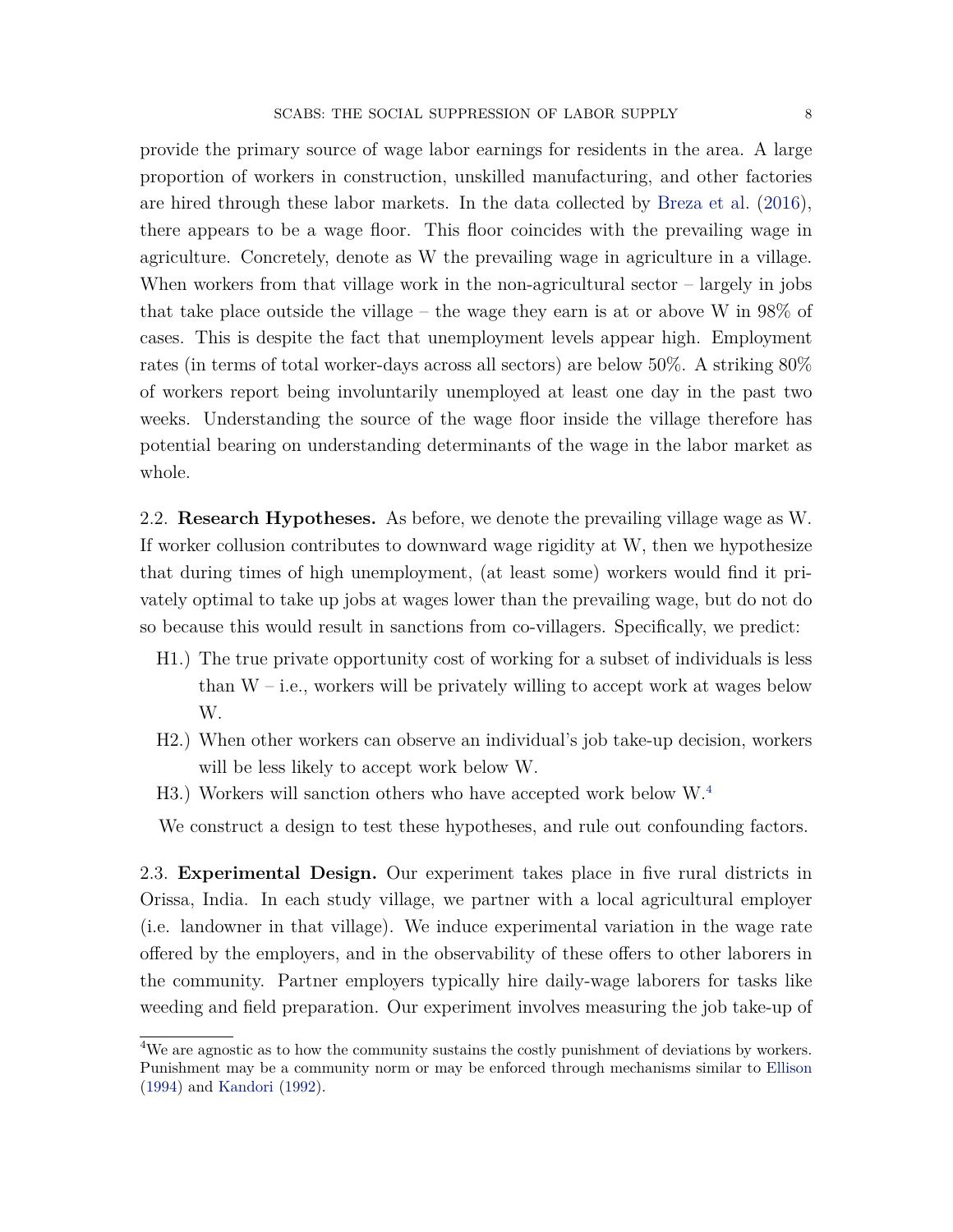each worker approached by the employer under the different treatment conditions below. Importantly, workers in the experiment make decisions about real jobs, working for an actual local employer who is typically familiar to the workers.

The research design requires that we have full experimental control over offered wages and the observability of those offers. In exchange for this control, we subsidize the cost of the labor for the employers. The size of the employer's contribution is the same regardless of the size of the wage offer. This allows us to make employment offers in some treatment arms, described below, without the employer knowing the wage.<sup>[5](#page-8-0)</sup> Note that because we care about the labor supply side only, internal validity is not affected by the fact that the employer is being compensated for his cooperation (see Section VII).

Our full experimental design is presented in Figure [2.](#page-28-0) The core experiment follows a 2x2 design (treatment cells A-D). We incorporate 2 supplemental treatment cells (D and E) to allow for additional tests. Note that randomization is at the village (i.e. labor market) level, so that only one treatment cell will be implemented in any given village.

The first dimension of exogenous variation in the core 2x2 design sets the wage offer at either W or W-10%. The second dimension changes the observability of the wage offer. In the core design, there are two observability conditions:

- i.) Fully Private: Employment offers are made in private, inside the worker's home. The employer does not enter the worker's home, and the research team never informs the employer of the wage.
- ii.) Fully Public: Employment offers are made in public, on the street in front of the worker's home. The employer and any other passers-by can hear the terms of the wage offer.<sup>[6](#page-8-1)</sup>

Treatment cells A and B give rise to basic tests of H1. First, the take-up rate in cell B measures whether there is any willingness to work below the prevailing wage when the offer is made in private. Under H1, take-up in cell B should be strictly positive.

<span id="page-8-0"></span><sup>5</sup>Following the completion of work, wage payments are made to workers by members of the research staff. The employer pays his contribution directly to the research field team and never makes any payments directly to the workers. For ethical reasons, the employer in each village is aware of the possibility that we offer a wage below the prevailing wage.

<span id="page-8-1"></span> $\frac{6}{6}$ Villages in the study districts are typically quite compact, with small dwellings that share adjacent walls and no real doors. When an employer visits the home of a worker, it is not uncommon for curious neighbors to overhear the wage offer. It is important to note that in the study villages, laborers and large employers live in distinct neighborhoods. Thus in most cases, all passers-by who overhear the wage offers will be individuals whose primary occupation is also wage labor and not landowners (i.e. employers).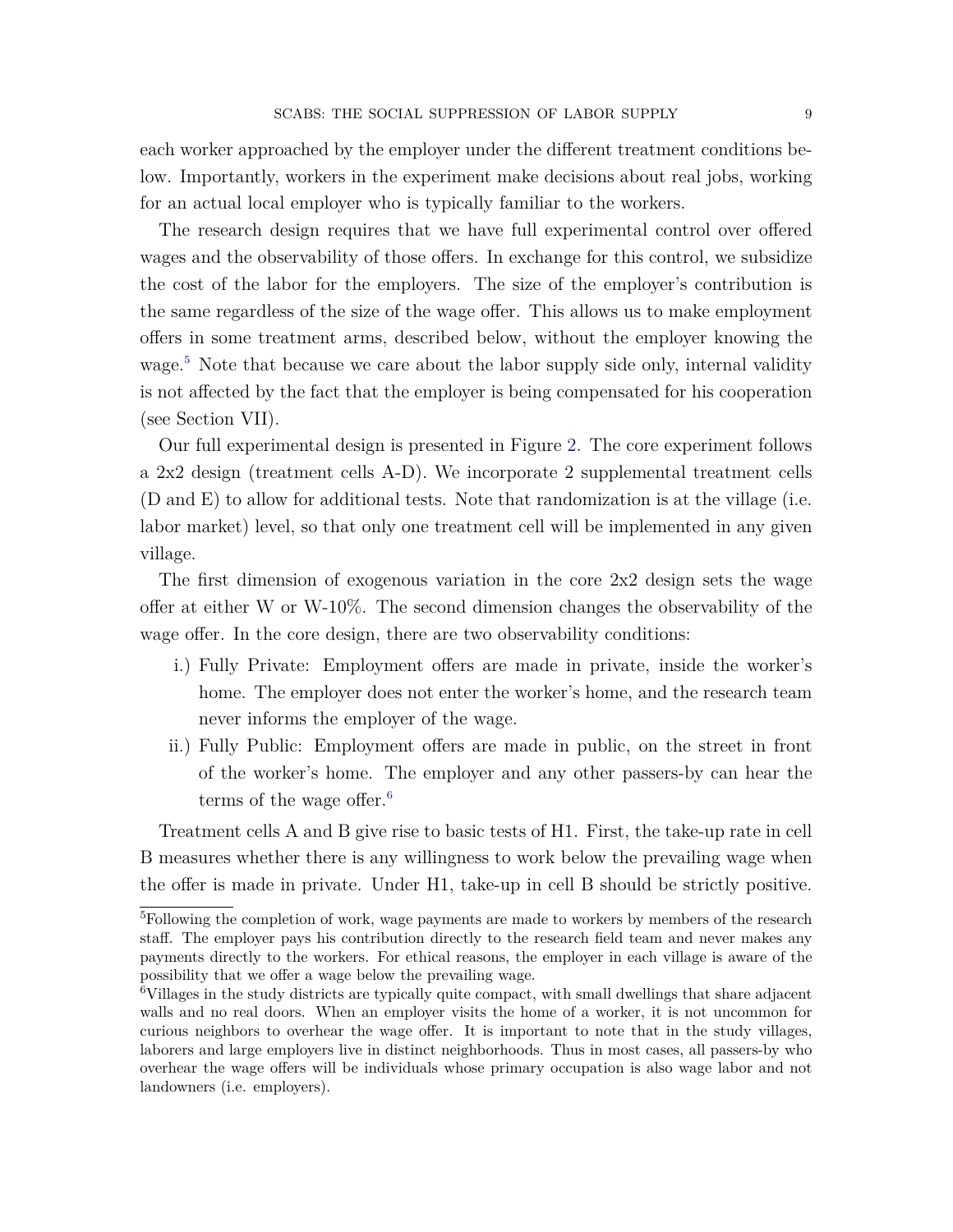Second, a comparison of job take-up rates in treatment cells A versus B measures the fall in willingness to work attributable to a 10% lower wage, when job offers are made in private. Note that if workers do not believe that the information will be kept completely private, then this will result in a downwardly-biased estimate of an individual's true willingness to work below the prevailing wage, making it harder to validate H1. We return to this in our discussion of threats to validity in Section **??**.

The difference in take-up rates between treatment cells B and D offers a basic test of hypothesis H2. This comparison identifies how much an individual's willingness to work below the prevailing wage falls when the take-up decision is made observable to the community.

By examining the impact of observability on take-up at the prevailing wage—i.e. the differences between cells A and C—we can validate whether observability itself has any impact on job take-up even when no community norm is being violated. We predict observability will have no impact in this case (i.e. A and C will have the same take-up rate). This helps us rule out a story where changes between B and D are not due to community pressure around wage cuts, but some other level shifter. Similarly, we can perform our test of H2 in a differences-in-differences framework by examining  $(D-B)$  -  $(C-A)$  — thereby partialling out any level shifters in from observability itself.

Note that in moving from fully private to fully public, there is a change both in whether community members at-large learn about the wage rate and also whether the employer himself learns about the wage rate. Consequently, one interpretation of any differential take-up between cells B and D could stem from a desire to avoid having the employer learn the worker's reservation wage, which may affect future bargaining dynamics with employers. This story would not necessarily rely on coworker sanctions. To help distinguish between these two interpretations, we introduce a third source of variation in the observability of the wage offer.

iii.) Partially Private: Employment offers are made in private, inside the worker's home. However, the employer does enter the worker's home and overhears the wage offer.

The difference (B-F) captures the aversion to taking a wage below the prevailing rate in front of an employer, while the difference (F-D) captures the aversion to accepting a wage below the prevailing rate in front of other laborers. Of course, if an employer is aware of the wage, then information transmission through the village may lead workers to learn it as well. Consequently, to the extent that we observe a take-up difference between B and F, we cannot disentangle whether it results from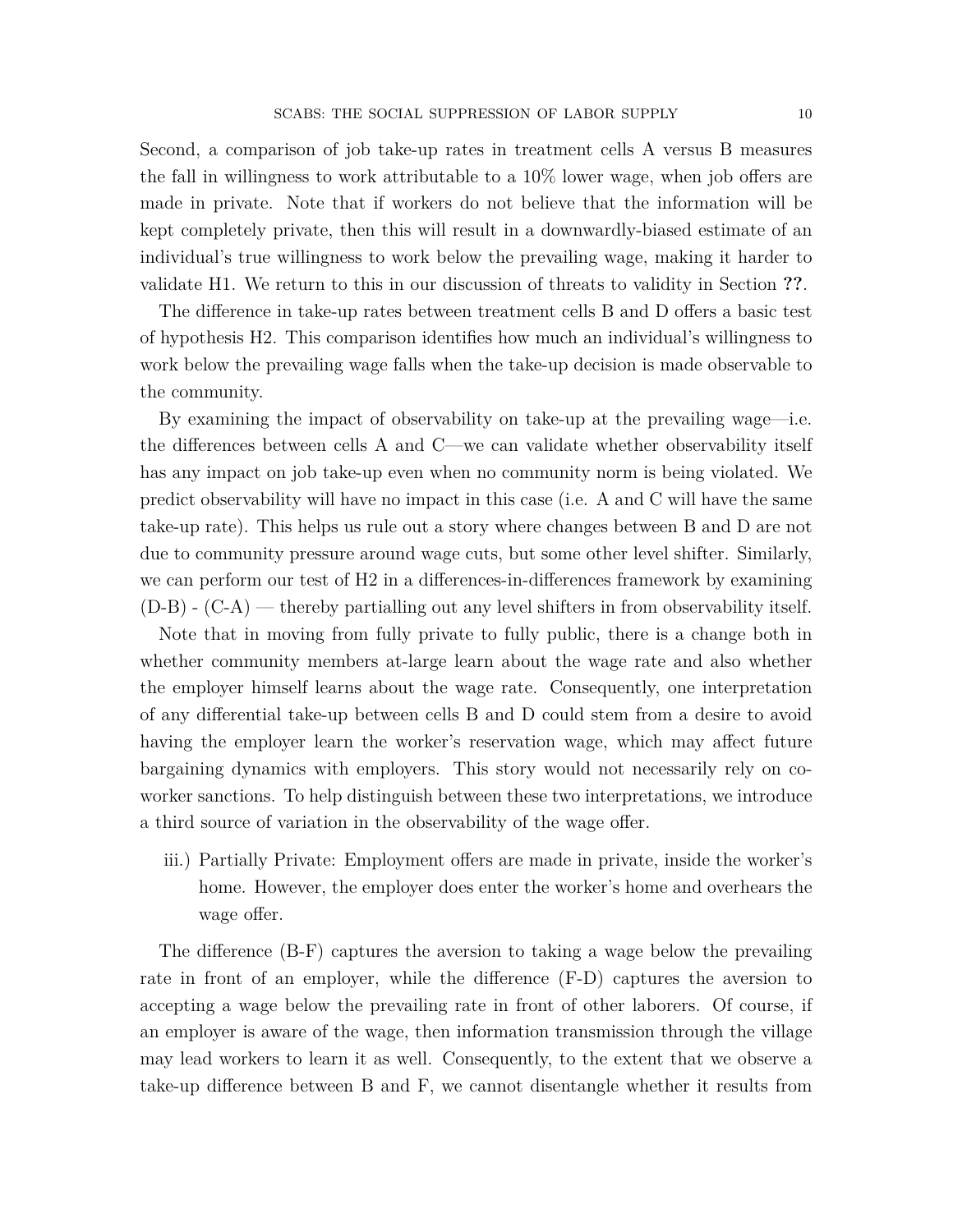employer knowledge only, or the indirect channel of employer knowledge spreading to workers. We acknowledge that, to the extent that the purpose of collusive behavior is to enforce a collective bargaining outcome with employers, the difference between D and F is not necessarily well defined. Regardless, we view this as a useful additional source of variation.

### 2.4. **Context and Protocols.**

<span id="page-10-1"></span>*Context.* This experiment takes place in 183 villages in four districts of Odisha, India. Agricultural production in these districts focuses mainly on paddy, which is both seasonal and labor-intensive. Over 70% of survey respondents are primarily engaged in agriculture, with 53% listing daily-wage agricultural labor as their main occupation. 91% of all respondents engage in daily-wage agricultural labor. There is strong baseline evidence of wage rigidity and wage compression in this area. In the survey conducted by [Kaur](#page-25-13) [\(2018\)](#page-25-13) in this area of Odisha, 100% of laborers and employers reported that they could not recall a year when the prevailing nominal wage in the village was lower than the wage in the previous year. This is consistent with the distribution of wage changes across India as a whole (Figure [3\)](#page-28-1).<sup>[7](#page-10-0)</sup> In addition, the baseline survey evidence collected by [Breza et al.](#page-24-10) [\(2016\)](#page-24-10) indicates that there tends to be very little variation in wages within a village (Figure [4\)](#page-29-0). Over 80% of agricultural workers in a village receive the modal village wage. This is consistent with the presence of a clear wage norm that can be easily followed by laborers when making labor supply decisions.

In our setting, the village constitutes a prominent boundary for the labor market. Agricultural employers hire daily-wage laborers solely from within or close to their village. For example, in our pilot surveys, laborers report that 70% of worker-days in agriculture involve work within the village, and 97% of agricultural work-days take place within 5 kilometers of the village. In addition, workers within a village (i.e. those whose primary source of earnings is wage labor) tend to live the same tightly packed area of the village (referred to as the "labor colony"). This is common in India as laborers within a village generally stem from low-caste groups, and live in designated areas. Such an environment may be expected to make worker collusion

<span id="page-10-0"></span><sup>7</sup>The figure shows some areas where nominal wage cuts may occur. This could be driven by measurement error and compositional changes (see [Kaur](#page-25-13) [\(2018\)](#page-25-13)). More generally, the occurrence of wage cuts is not inconsistent with the presence of wage rigidity.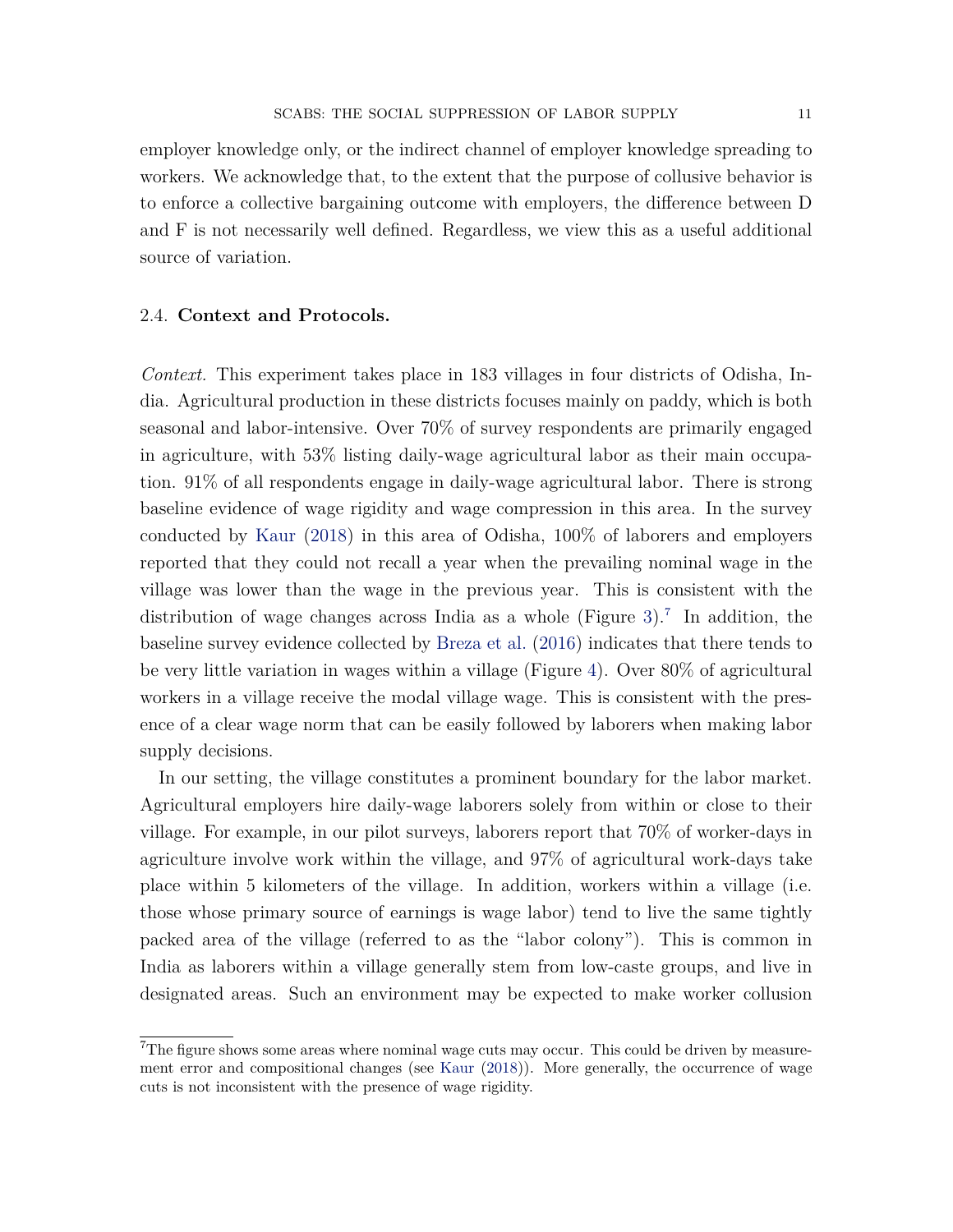and sanctions easier. Indeed, prior work suggests that the presence of strong withinvillage ties, risk-sharing, and job search networks allow sanctions to have a significant clout against those who violate a village norm.[8](#page-11-0)

We take advantage of a few distinct features of production in our study area. First, as is typical in subsistence farming, paddy production has lean periods in which employment declines (particularly between February and June, and again between September and November), which allows us to document that informal unions hold even during the eight months of the year when the opportunity cost of turning down a job is potentially high.[9](#page-11-1) Second, the labor-intensive nature of paddy production in Odisha results in the ubiquitous use of casual daily-wage labor. Third, because of the uniformity of the crop produced in the region, we can work with local employers to offer nearly-identical agricultural jobs in different villages. We can work with everyone who participates in the agricultural daily-wage labor market, without selecting for people who have special skills or knowledge in a particular type of production or crop, which is helpful for the external validity of our results.

These features of village agricultural labor markets in Odisha (and, indeed, in many places elsewhere in India and the rest of the developing world)—siloed labor markets, a clear and consistent prevailing wage, and a relatively homogeneous skill and knowledge base among those who participate in the agricultural labor market make this an effective context in which to study the micro-foundations of the wage rigidity and wage compression we observe.

*Protocols.* Village Selection: We sample 183 villages in rural areas (i.e. at least 20 km from a town) across four districts in Odisha, India. We limited the sample to villages that have forty or more households in the labor colony.<sup>[10](#page-11-2)</sup> The sample means for key village and individual-level variables are presented in Table [1,](#page-33-0) along with balance across treatments.

<span id="page-11-0"></span><sup>8</sup>See, for example, Townsend (1994), Chandrasekhar, Kinnan, and Larreguy (2014), Karlan, Mobius, and Szeidl (2014), and Dhillon, Iverson, and Torsvik (2013).

<span id="page-11-1"></span><sup>9</sup>We pause the experiment during the four months of peak demand in the agricultural labor market. The labor market is most likely to clear at this time, and workers' alternative to taking up a job with us is taking a job with another employer at the prevailing wage with very high certainty. At these times of the year, a worker's reservation wage of employment is likely to be the prevailing wage, leading us to expect zero takeup at below the prevailing wage in both public and private. While conducting the experiment during these times would be fascinating, for cost and sample size reasons, we stick to the remaining eight months of the year for our study.

<span id="page-11-2"></span> $10$ We use a floor on the size of the village to ensure heterogeneity across villages in the level of information spread, particularly in private treatments. In smaller villages, information may consistently be transmitted to all households.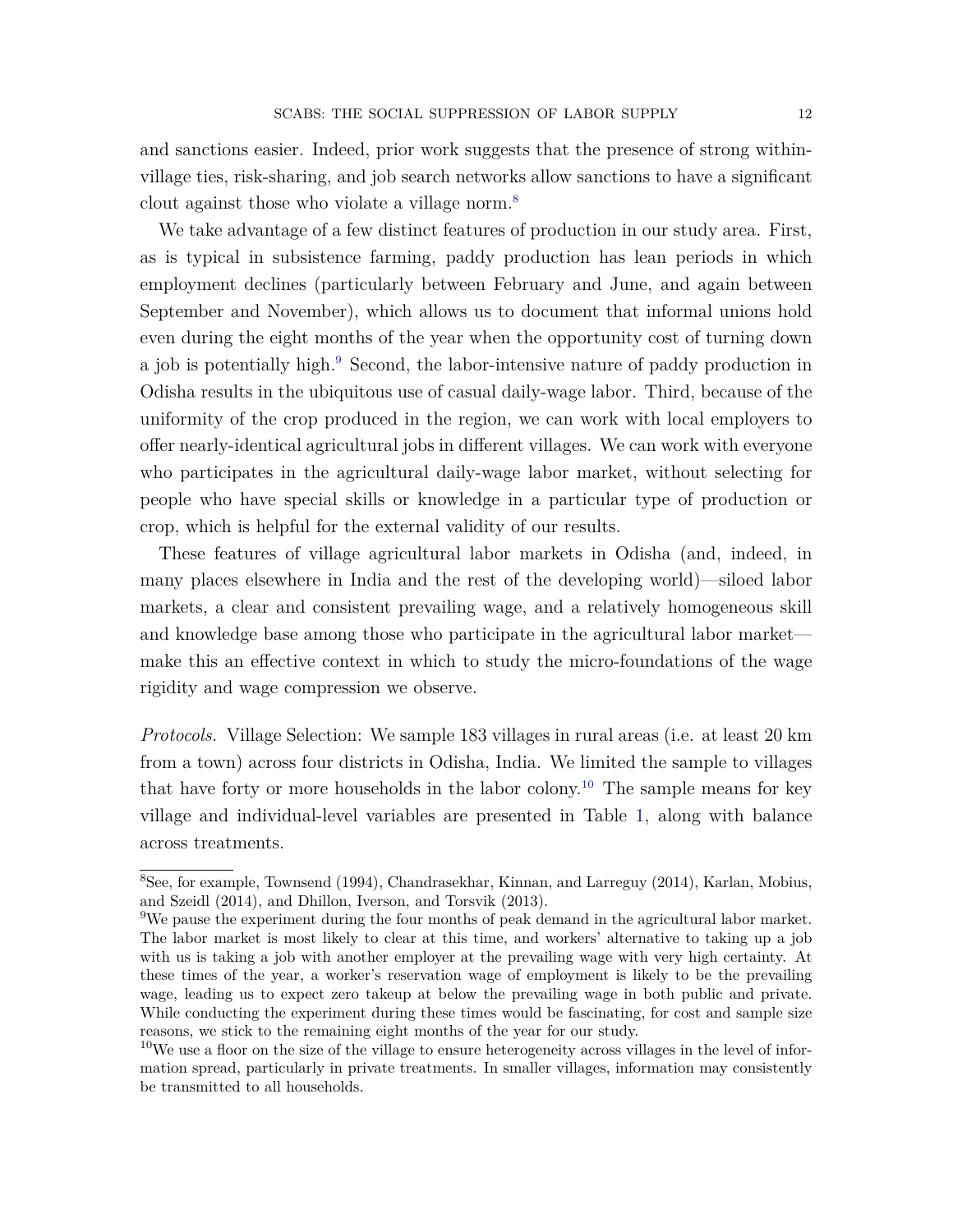Employer Selection: Once a village has been selected, we conduct a preliminary visit in which we ask an informant to list 20 employers in the village and tell us how much land they own and cultivate. After using this information to understand the distribution of land size in the village, we then recruit a mid-sized employer willing to hire up to three workers to work on his land within the next week.

Employers are told that the wage rate offered for a job on their land may be above or below the prevailing wage. They are not given any information about the level of observability of the job offers. Their contribution to the wage that will be paid to each worker is always Rs. 100 (approximately US\$.1.6) per worker hired. This ensures that their incentives to hire are not changed differentially across treatments, and enables us to keep wage offers blind to the employer in the fully private treatments. Our field staff accompanies the employer during hiring, as discussed below. After that point, we are not involved in the employment arrangement and the employer supervises the worker on his land as usual etc.

Treatment Assignment: Once an employer has been selected in the village, we assign the village to one of six treatment cells, in accordance with the sampling weights assigned to each treatment.<sup>[11](#page-12-0)</sup> Our unit of randomization is the village. Thus within a village, all workers are recruited under the same wage and observability condition.

Participant Selection and Hiring: We select one informant from the labor colony of the village to create a comprehensive census of daily-wage agricultural workers. We then partner with the employer to offer jobs to two-three workers (depending on the task, which was specified before treatment assignment and based on the area). We approached a random subset of workers in the labor colony with job offers, moving on to the next randomly selection household in case the worker was not home.

In accordance with local practice, job offers are made two days in advance, and at dusk, when the majority of workers are home. In our survey of employers in the area, employers in 60% of villages typically hire two days in advance of when they would like to complete the work, and less than two days in advance in 85% of villages. The norm in every village is to hire less than four days before the day of work.

<span id="page-12-0"></span><sup>&</sup>lt;sup>11</sup>Specifically, we generated a random treatment assignment order in accordance with our desired sampling weights. Villages in the sample were then sequentially assigned to the next treatment assignment on this list as we moved through the study areas. In the second half of the sample, we also stratified by whether the labor colony population size in the village is above or below median for the block (a geographical subunit of a district). We did not perform this stratification for the first half of the sample due to an oversight.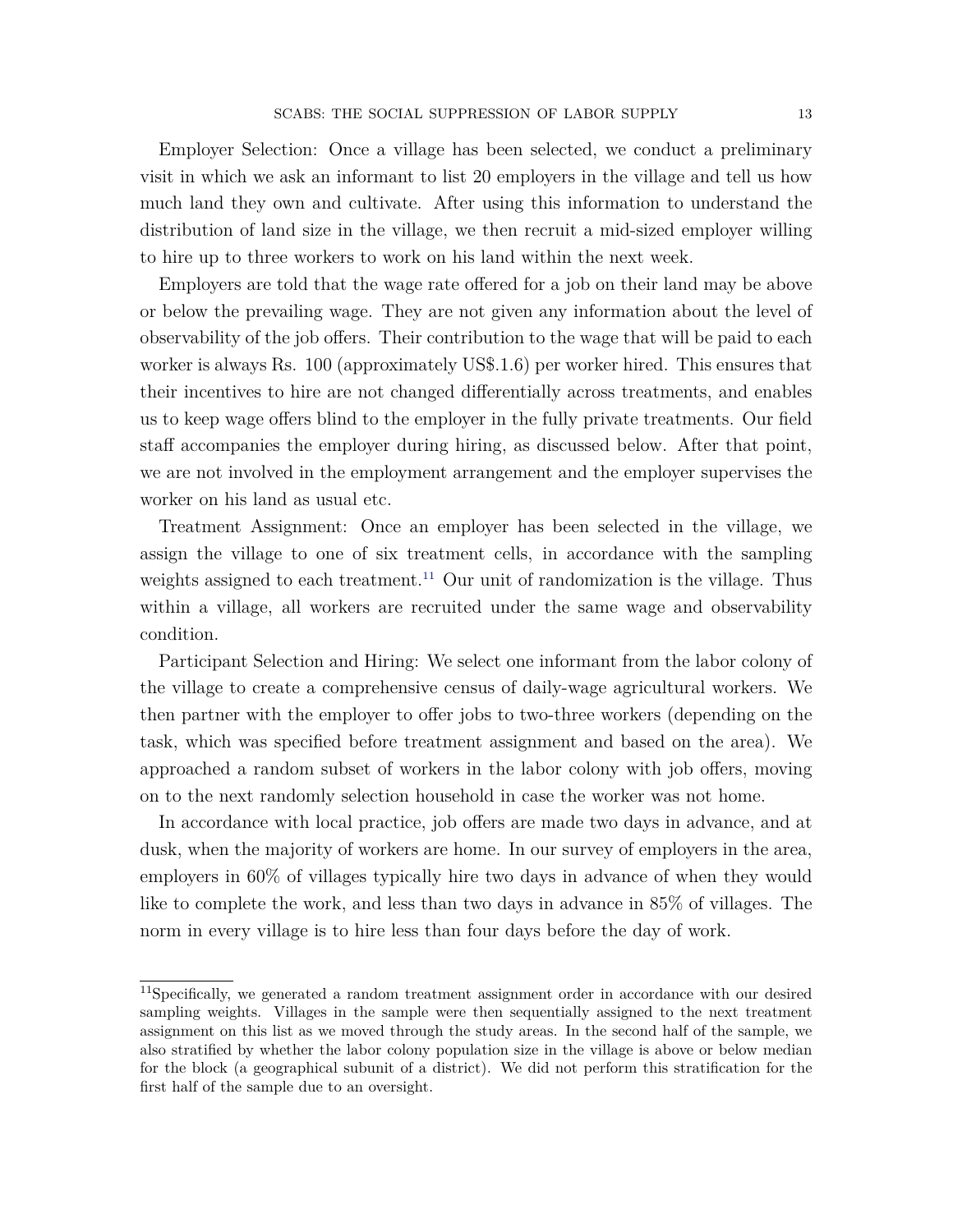In all hiring, the employer informed the worker he wanted to hire laborers to work on his land. The employer then introduces one of our field staff, saying "this person is here with me, and will give you some more details". Across all treatments, the field staff person accompanying the employer then relays the wage level to the worker. This enables us to keep which information is being conveyed constant across all the observability treatments.

Hiring - Public observability: Job offers are made outside the participant's home, which generally lead to others in the labor colony observing the job offer and take-up decision. Field staff do not interact with or provide the onlookers with any information directly. As we document below, on average there were 5 onlookers present when public hirings happened; these would typically have been other residents of the labor colony, i.e. laborers.

Hiring - Private observability: Job offers are made in the participant's home. After his initial conversation with the worker, the employer wanders away with a staff member out of earshot, while a second staff member continues the conversation with the worker and informs him of the exact wage level.

Hiring - Partially private observability: Job offers are made in the participant's home, but the employer remains present for the entire conversation.

Confirmation and Day of Work: On the day before work is scheduled, the employer and field staff confirm the work with those who accepted the job. This is the common practice by employers in our study area. On the day of work, the employer meets the workers in his fields. The work itself proceeds as it would normally: the employer supervises the work, provides in-kind benefits like tea and lunch, without our staff present. Members of the research team do verify that the workers who agreed to the job actually work a full day. They also deliver the physical wage payments to workers at the end of the day across all treatments. This enables us to hold total wages confidential from the employer.

Surveys. After the workday is complete, we conduct a variety of surveys to provide further support for our hypotheses, including surveys with the employer, approached workers, and randomly chosen workers from the labor colony who were not approached for job offers.

#### 3. Results

<span id="page-13-0"></span>3.1. **Take-up of the Job.** Panel A of Figure [6](#page-30-0) presents the raw job take-up rates in the public and private treatments across wage offers made at the prevailing wage and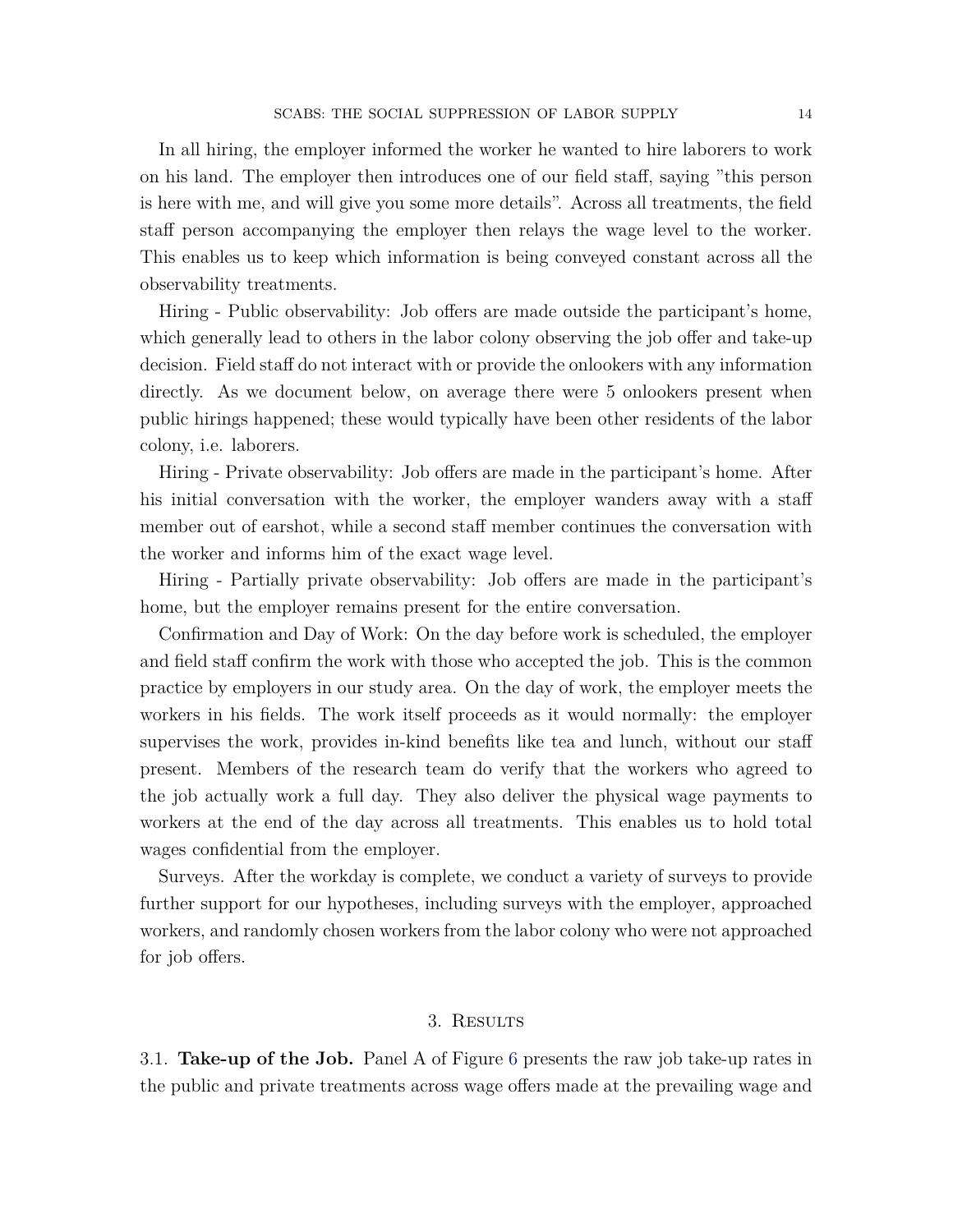at a 10% discount to the prevailing wage. In all the analysis, the outcome variable for job take-up equals 1 if the worker accepted the job: i.e. showed up to and completed the work. The figure shows that when the wage is set below the prevailing rate, take-up falls substantially when the job offers are made in public instead of private. However, when the wage is set at the prevailing rate, if anything, public offers lead to a weak increase in take-up rates. Table [2](#page-34-0) presents the results in regression form across treatment cells. Cols. (1)-(2) report OLS regression results for the main experimental sample, where Fully private: Prevailing wage - 10% is the omitted category.

For job offers at a 10% wage cut, take-up falls by 13.6 percentage points when an offer is public versus fully private (Col. 2). The results are similar with and without controls, with p-values of this difference ranging from  $0.019$ -0.032 in Cols.  $(1)-(2)$ (p-values reported at bottom of table).

In contrast, for jobs made at the prevailing wage, take-up rates are positive in sign and statistically indistinguishable under public and private. This is consistent with no role for observability when the social norm is not being violated (i.e. under the prevailing wage), but an important role for social observation when workers are contemplating whether they will take up jobs below the prevailing wage.

In addition, our design enables us to gain some suggestive evidence on whether the difference between Fully Private versus Public is driven by the presence of the employer rather than presence of other workers. Our results suggest that in the presence of the employer (under Partially Private (Employer)), take-up of low wage offers declines—the difference with Fully Private is negative but insignificant—but remains substantively higher than take-up under Public offers. In Col. (2), we can reject that (Partially Private W-10% = Public W-10%) at the 10% level (p-values reported at the bottom of the table). This test has limited statistical power due to the smaller sample size in the Partially Private treatment cells. As discussed above, it is also not perfectly interpretable as the incremental impact of co-worker observability, since the employer could also indirectly spread information to others in the village. However, these results support our presumption that pressure from other workers plays an important role in depressing labor supply below the prevailing wage.

Finally, note that the absolute magnitude of difference between Fully Private at the prevailing wage and Fully private at a 10% cut is 6-8 percentage points, but statistically not different than zero in any column. This is consistent with an underlying labor supply curve that is likely upward sloping, but not highly elastic around the prevailing wage. However, in the presence of social pressure (i.e. under the Public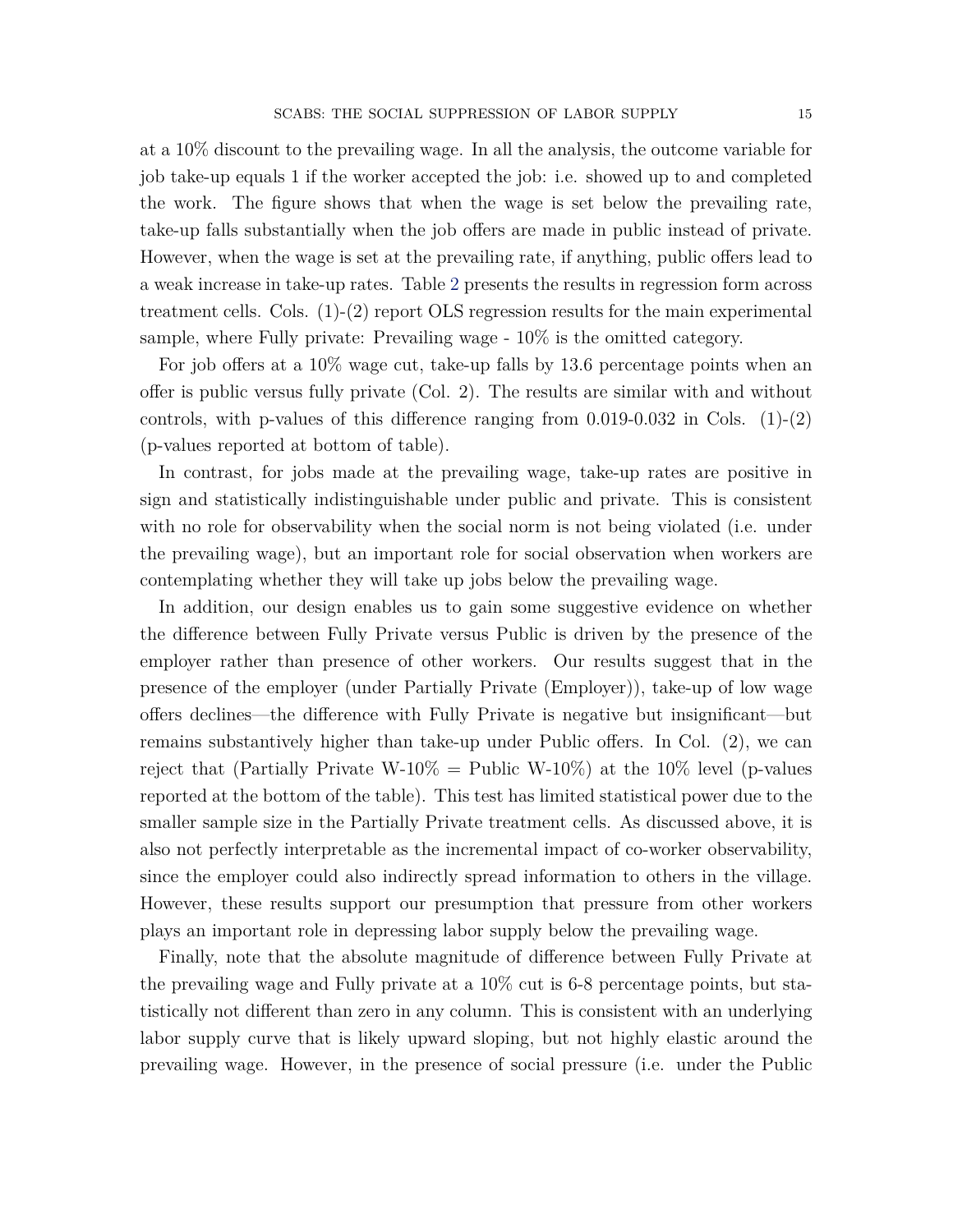treatments), observed labor supply drops substantially below the prevailing wage behavior that can reinforce a wage floor at the prevailing wage.

As explored in detail below, we hypothesize that the collective behavior of the informal union is stronger for "insiders" in the village union. We define an "insider" to be a worker who engages regularly in the agricultural wage market and show our main results for only this group of individuals. Panel B of Figure [6](#page-30-0) shows the raw takeup rates for the subset of workers who self-identify in the endline survey as working in wage agricultural labor as a primary or secondary occupation. Interestingly, takeup rates in private look very similar to those in the full sample at both wage rates. However, we observe that when the below-prevailing wage offer is made public, takeup falls almost to zero. Col (3) of Table [2](#page-34-0) shows the results of the OLS regression specification, restricting the sample to this same group of "insiders." Indeed, the key treatment effect of public wage offers holding fixed the below-prevailing wage rate increases in magnitude to 24.6% (significant at the 1% level). Moreover, for this group of insiders, the treatment effect is much larger when the low wage offer is made in front of other workers in comparison to when the offer is made only in front of the employer  $(25.6\%$  versus 7.58%). This difference is also significant at the 1% level. These results provide preliminary evidence that workers who are members of the informal union are especially concerned with violating the village wage norms in front of other workers.

A potential concern with our design is that when public offers begin in the village, information may spread about the wage rate at which offers are being made. This, in turn, could affect which workers are available to be approached by the employer for a job offer (for the subsequent second and third offers made in the village). Note that information spread affecting the take-up decision is not a problem by itself. However, it is important that the treatments do not induce a type of differential selection into receiving a job offer. To ensure that this is not a problem, in columns 1-2 of Appendix Table [A.1,](#page-39-0) we restrict our analysis to the first household and first two households, respectively, approached in our randomized list. While results are noisier due to the reduced sample size, the results are qualitatively similar.

Recall that during hiring, if a household that was approached for a job was not home, the employer moved to another household—approaching no more than six households total (regardless of how many people were home). The process of approaching three households in each village was sufficiently quick that we do not think any aspect of the wage level would have led to differential door locks. However, as a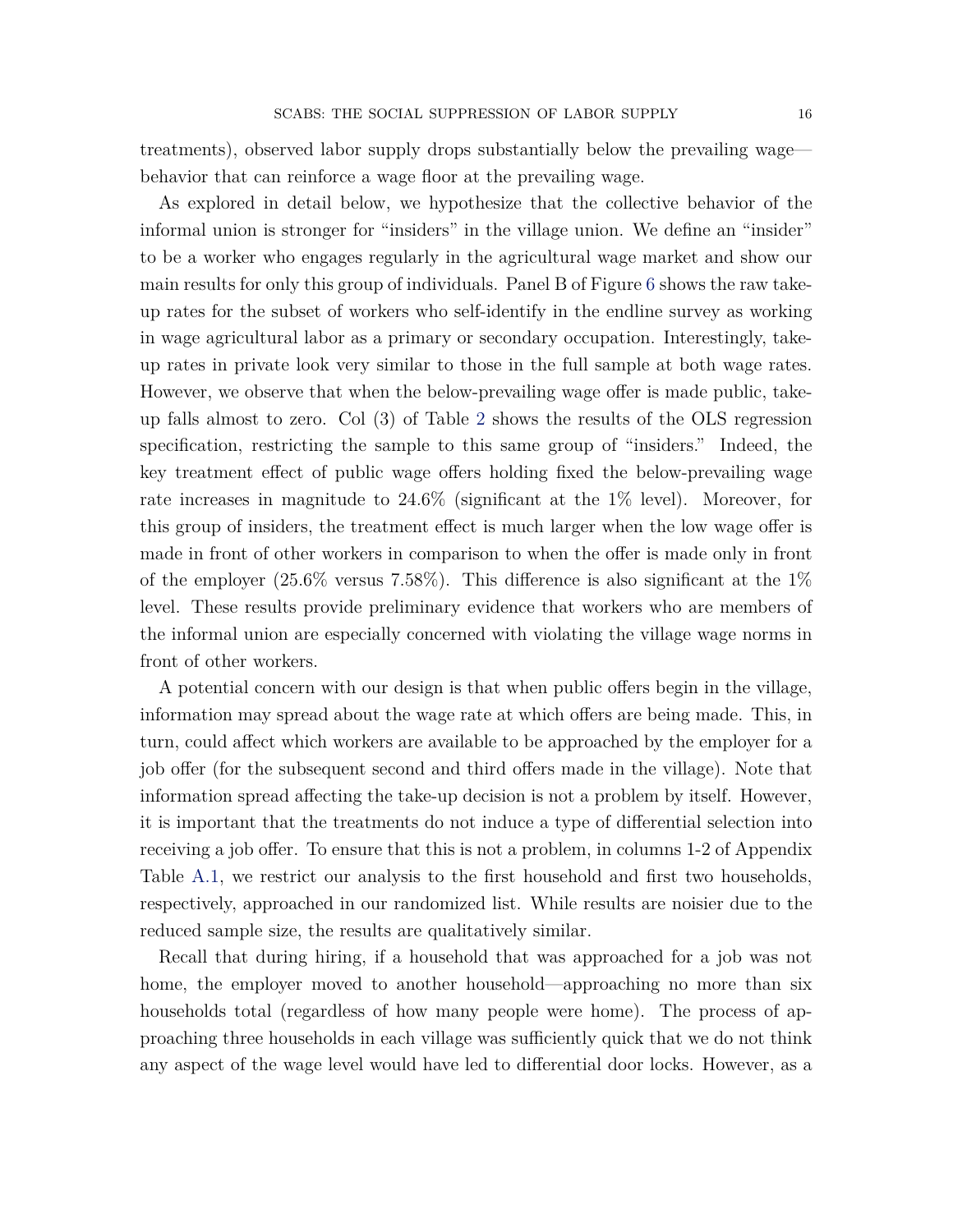robustness check against this concern, in column 3 of Appendix Table [A.1,](#page-39-0) we code any household that was not home as zero take-up. While this mechanically dampens the observed take-up levels across all treatments, and consequently predictably decreases statistical power, the results remain qualitatively similar. For job offers below the prevailing rate, the take-up difference between public and fully private offers is statistically significant at the 10% level. In addition, for jobs at the prevailing wage, take-up levels are similar across the observability levels.

3.2. **Earnings.** We then explore the impact of differing takeup behavior under the various treatment arms on participants' wage work and earnings. We hypothesize that supression of labor supply due to the village norm (which can be enforced when job offers are made in public) will result in lower probability of working for a wage and lower earnings for participants on the day of work. However, if all participants who decided to turn down the job at W-10% in public (who were willing to work at the prevailing wage) were able to find alternative employment, then we should observe no difference for these outcomes for participants offered the job at W-10% in public and in private. Further, to rule out that inter-temporal substitution of work can sufficiently mitigate earnings losses from not taking up the job at below the prevailing wage, we also test earnings over two longer periods: a) the day before work + five days after the day of work, and b) the day before work, the day of work, and five days after the day of work.

We test these hypotheses in Table [3.](#page-35-0) In columns 1 and 2, we first focus on probability of working for a wage and earnings on the day of work. We find that participants offered the job in Public at a wage of W-10% are 16pp less likely to work for a wage on the day of work, and correspondingly, earn Rs. 32 less for the day, on average, then their counterparts in the Private W-10% treatment. For a sense of magnitude, the Rs. 32 loss is  $71\%$  of the mean earnings on the day of work in the Private W-10% group. As a proportion of the mean earnings of the control group (not offered the job), the magnitude of earnings losses is even larger.

Second, in columns (3) and (4), we confirm that inter-temporal substitution of work cannot mitigate the earnings losses on the day of work. We find no significant change in earnings or in the probability of working in a 7-day window around (but excluding) the day of work, indicating that there is no spillover effect on other days in the same week. In columns  $(5)-(6)$ , we include the day of work in this window to test the average impact of the treatment for the week. We find that, in that 7-day window (including the day of work), participants in the Public W-10% treatment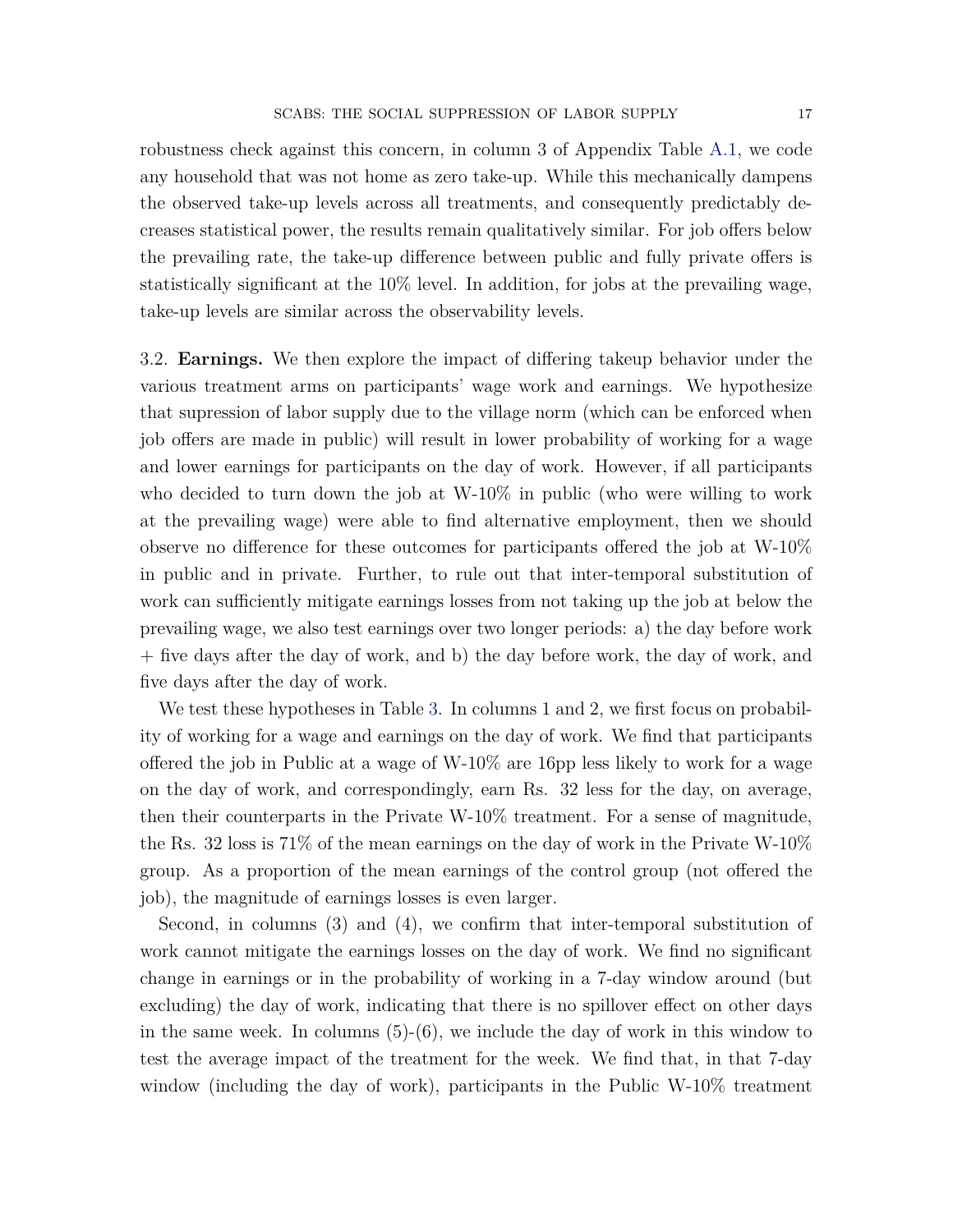are on average 7 pp less likely to work on any given day than those in the Private W-10% treatment, and earn Rs. 13.6 less per day. Finally, in Col. (7), we show that this average earnings loss is slightly greater in magnitude among the group of union 'insider' participants (these are people who report agriculture to be their primary or secondary occupation, and who might have more to lose by violating the social norm<sup>[12](#page-17-0)</sup>), at Rs. 14.54 (54.5% of mean earnings in the Private W-10% group).

3.3. **Heterogeneous Treatment Effects.** We next turn to two tests for heterogeneous treatment effects. First, we ask whether the treatment effects are any different statistically between insiders in the informal union and outsiders. We hypothesize that insiders, who rely on casual agricultural labor markets as an important income source, have more to lose from violating the village wage norm in front of other workers. We look for support for this hypothesis in Table **??**. Here we define outsider in two different ways using each worker's endline survey responses: first, as above, an outsider is any individual who does not participate in the agricultural labor market as a primary or secondary occupation; second, we define an outsider as an individual who participates in the non-agricultural labor market as a primary or secondary occupation. Because we undersampled the partially private treatment cells, we pool Fully Private and Partially Private together for each wage. Cols. (1)-(2) present the main treatment effects, but using the pooled specification. Col. (3) presents heterogeneous treatment effect estimates using the first outsider definition, and Col. (4) does the same for the second definition. We find that insiders respond to a public low-wage offer with an 18-22 percentage point decrease in job take-up rates (both significant at the 1% level). Moreover, this treatment effect is detectably smaller for outsiders, supporting our insider vs. outsider hypothesis.

Our view of the mechanism underlying our main results is that workers reduce their take-up of below-prevailing wage jobs when they worry that their decisions are observable to others in the village. Therefore, in villages where more individuals are likely to learn of worker take-up decisions, we hypothesize that the main treatment effects will be larger. Following the completion of hiring in all villages, we returned to all but one of them to capture village-level characteristics that were not recorded in our initial endline. In this survey exercise we asked approximately five randomlychosen workers per village a series of questions, some of which pertained to information flow in the village. We asked each individual the extent to which laborers learned about the wages at which others accept agricultural work; second, we asked how many

<span id="page-17-0"></span> $12$ <sup>this</sup> definition is detailed in full in the next subsection.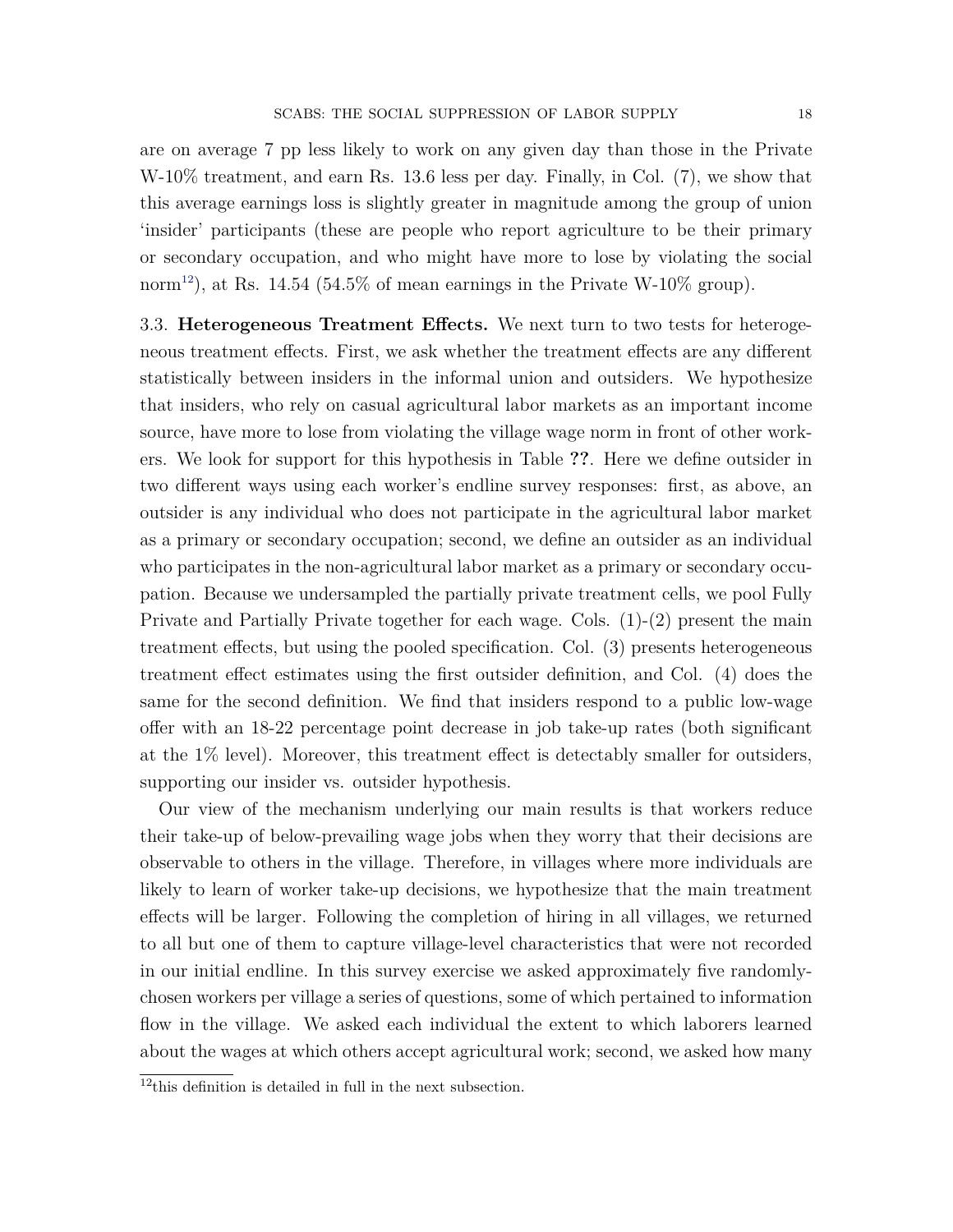others would find out if a worker accepted an agricultural job at below the prevailing wage. We aggregate responses at the village level and create an indicator for whether a village has below-median information flow. We predict that the magnitude of the treatment effect will be relatively smaller for these low-diffusiveness villages.

In Table [4](#page-36-0) we explore heterogeneous treatment effects based on this measure of low information flow. Again, we augment the pooled average treatment effects specification. Publicizing a low wage offer in highly diffusive villages leads to an approximately 20 percentage point decline in take-up rates (significant at the 1% level) (Column 1). However, in low diffusiveness villages, this large treatment effect is completely offset, leading to no measurable differences in take-up rates between public and private low-wage offers. These findings are consistent with our proposed mechanism. The same pattern holds when we instead use an alternate measure of diffusiveness that more directly addresses norm violation: the proportion of people in the village who would find out if a worker were to accept an agricultural job at below the prevailing wage. Finally, in Column 3 of Table [4,](#page-36-0) we show that the magnitudes of both the decline in take-up rates and the offsetting effect in low diffusiveness villages are larger for insiders in the union (participants with agriculture as a primary or secondary occupation).

#### 4. Evidence for Sanctions - Costly Punishment

<span id="page-18-0"></span>In this section, we provide positive evidence that accepting wage cuts results in sanctions. This helps distinguish the mechanism behind the observability effects from other types of reputational concerns, such as shame.

4.1. **Survey responses.** We begin by tabulating worker perceptions of sanctions. In a survey with agricultural workers who did not participate in the experiment (i.e. were not offered jobs), we elicited beliefs about the consequences of accepting wage cuts. Respondents were asked "Suppose a laborer accepts work at a rate lower than the prevailing wage. What will be the reaction of other workers?" Respondents could agree with as many options as they wanted, or could give their own. We compile these responses into categories in Figure 7.

48% of respondents state that others would impede that worker's future labor market opportunities. For example, a common source of non-agricultural employment is contractors, who come into the village and deputize a worker to round up a larger number of workers for an outside job. In such a scenario, the laborer who accepted the wage cut would not be included in such an opportunity. Because referrals play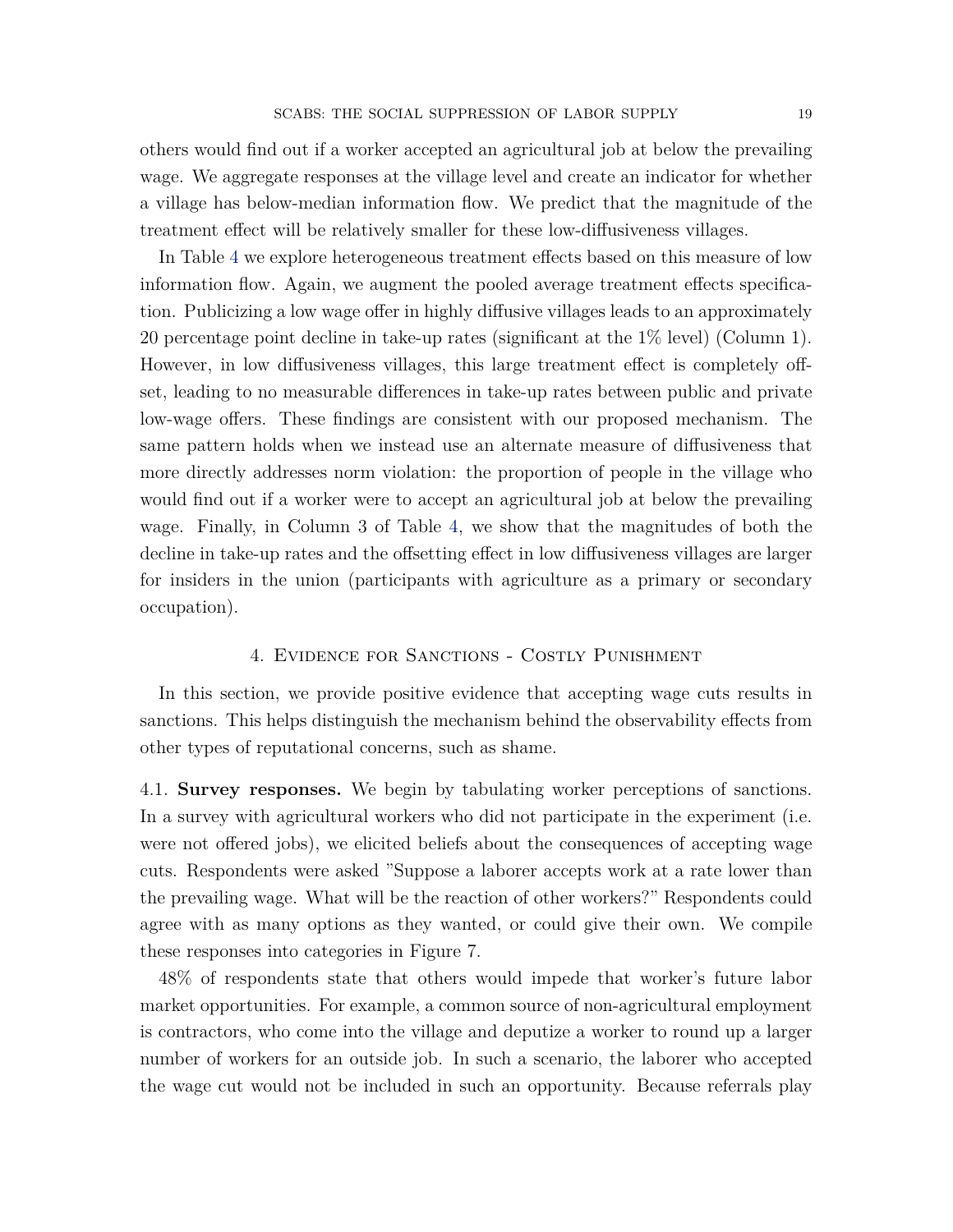an important role in this market, respondents cited this as a way to punish behavior. In addition, 20% of respondents said that a worker who accepts wage cuts would be excluded from social activities, such as drinking together. In contrast, only 1% of respondents rarely agreed with the notion that accepting wage cuts results in financial punishments—for example, refusal to help a laborer with a financial emergency in the future.

Workers also expressed a belief that social pressure is generally successful in preventing such actions to begin with (panel (b)). 63% of workers stated that others would try to convince the worker not to accept a job at a wage cut. In addition, we asked all workers "If others try to convince such a worker not to take the job, will he still do it?" 85% of workers said "No", indicating their view that a worker would not go against group pressure.

Of course, such survey evidence is only suggestive. To obtain more direct revealed preference evidence on sanctions, we use a costly punishment game in a supplementary lab-in-the-field exercise.

<span id="page-19-0"></span>4.2. **Costly punishment exercise.** In another set of 13 villages—drawn from the same population as our study villages—we again partner with employers to make job offers to a random subset of workers at varying wage rates within each village. These offers are always made in private. Each worker is first offered a job at 10% below the prevailing wage, and if he says no, is asked if he would be willing to work for the employer at the prevailing wage. We typically approached 10-15 workers with job offers in each village (with the number of workers per village decided ex ante). This larger number of offers guaranteed that in each village, at least some workers have accepted a wage cut. This sets up the backdrop for the costly punishment exercise.

Specifically, we then recruit another (random) subset of 8-12 laborers in each village who were *not* offered jobs. These other laborers, who we will refer to as "players", are the ones who actually participate in the costly punishment game. Each player is paired with an anonymous worker (the "partner") who received a job offer. The player and his anonymous partner are both given an endowment of Rs. 100. The player can "punish" his partner, reducing his endowment, by giving up some of his own endowment. Specifically, for every Rs. 5 that is removed from the partner's endowment, the player must give up Rs. 1 of his own endowment. To make visualization easy, we implement this by placing 2 trays in front of the player, with Rs. 100 on each tray. The player than removes money from his tray and his partner's tray, in accordance with the above proportion, until he is satisfied with the final allocations.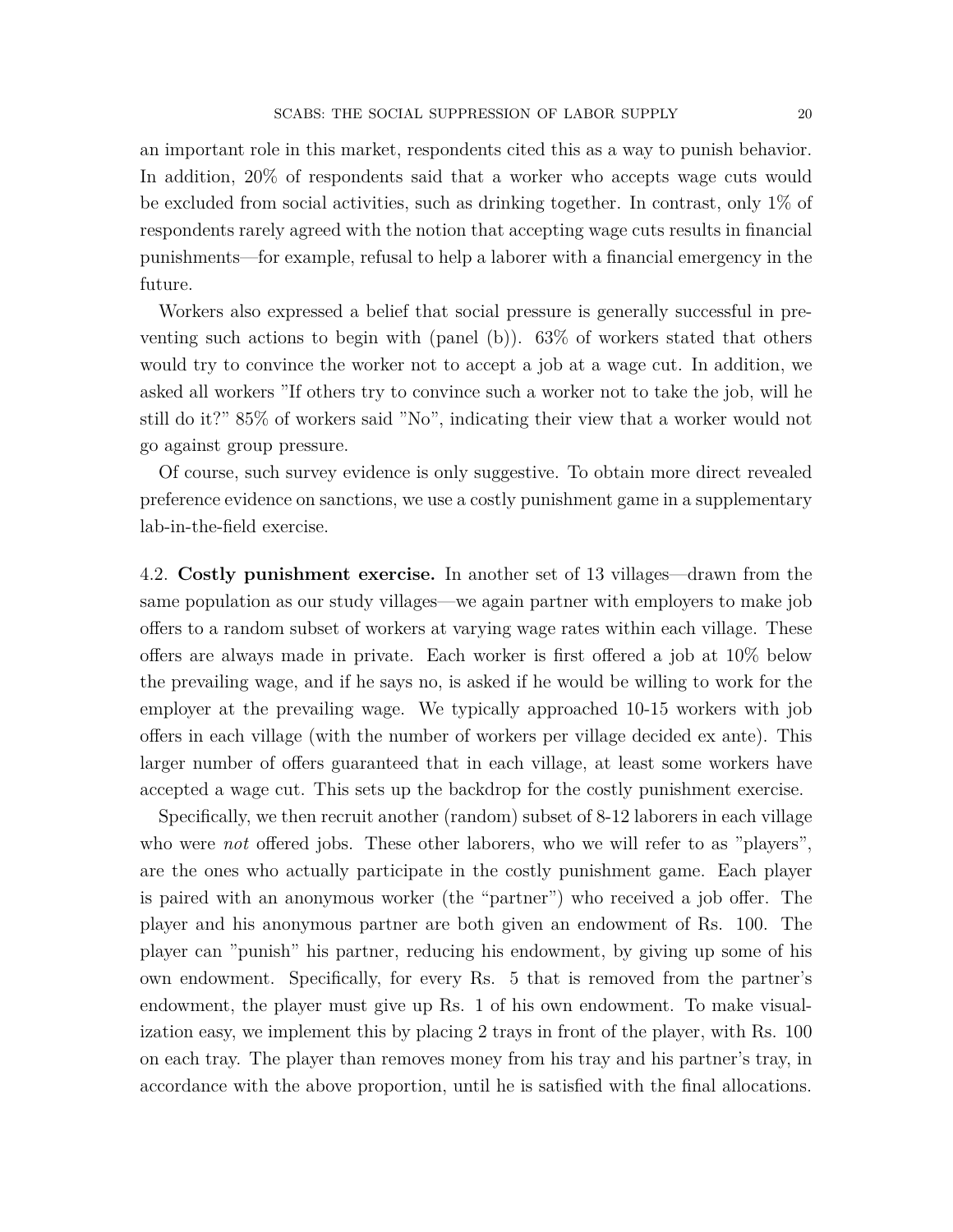To conduct our test, we randomize two features of the partner's characteristics. First, we randomly vary whether the player is partnered with a worker in the player's own village, or is partnered with a worker in a village that is geographically far away. Note that in this latter case, the worker's job acceptance decision has no direct consequences for the player, since the partner's actions take place in a different labor market. Second, the player is told that his paired worker accepted a job at either (a) the prevailing wage or (b) 10% below the prevailing wage. The sample is weighted so that there is an equal number of observations in each of the  $2x^2=4$  cells.

Furthermore, in order to obfuscate the reason for the exercise, we add in two "placebo" rounds of the game, which are played by the player before the above con-ditions.<sup>[13](#page-20-0)</sup> The player's payoff is determined by a random roll of the dice, in which one of his four rounds is implemented.[14](#page-20-1)

If accepting a wage cut violates the social norm, then the literature on social preferences indicates that individuals may be willing to destroy their own surplus to punish those who have engaged in norm violations. In contrast, we do not expect to see punishment among workers who accept work at the prevailing wage—providing a helpful benchmark.

Figure [8](#page-32-0) shows the estimated level of punishment under each scenario. As expected, there is virtually no punishment of workers who accept jobs at the prevailing wage. In contrast, when paired with a worker who accepted a wage cut from their own labor market, players punish the worker about 40% of the time. In addition, the desire to punish norm violations is not limited to actions in one's own village. Players also punish workers from distant villages in similar frequencies—even though that worker's action has no scope to affect the player's own labor market.

Table [5](#page-37-0) presents these results in regression form. Column 1 shows that, on average, the punishment probability increases by 42 percentage points when the "partner" accepts a wage lower than the prevailing level (statistically significant at the 1% level). Column 2 shows that this effect size is of very similar magnitude and is statistically indistinguishable when the "partner" lives in a different labor market

<span id="page-20-0"></span> $13$ In each round, the player's paired partner is a different individual. In each of these earlier rounds, the paired worker undertakes a positive, negative, or neutral action: giving a gift of a bag of grainbaking someone a cake, stealing someone's bike, and traveling to the city for work.

<span id="page-20-1"></span><sup>&</sup>lt;sup>14</sup>Note that the costly punishment game is played in the evening after job offers are made, but before the day of employment occurs. After the game is played, we announce that those laborers who do get jobs will receive the full prevailing wage (regardless of their initial response at the time of the wage offer). This enables us to fully preserve the anonymity of workers' take up decisions and prevent any sanctions outside the game.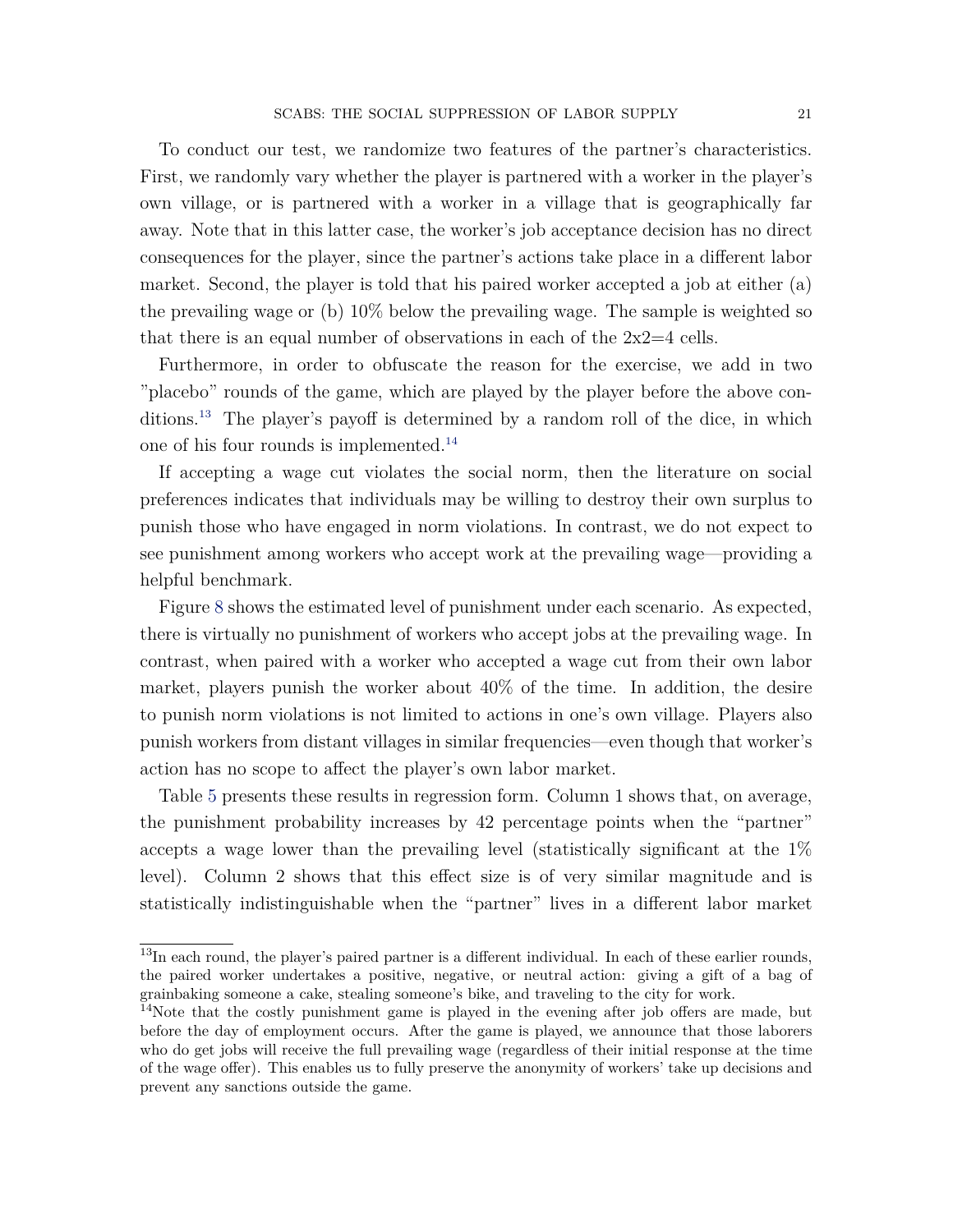versus the player's own labor market. Columns 3-4 show that these results are robust to village fixed effects and to considering only the first experimental round pertaining to the "partner's" labor supply decisions. Finally, Column 5 shows that "partners" who accept a job below the prevailing wage from the same labor market receive payoffs that are about Rs. 15 smaller (on a base of Rs. 100).

When players do punish, the amount of money they deduct corresponds to 42.8% of average daily labor market earnings in our sample. In order to impose this punishment on their partner, the amount that players forego from their own endowment, conditional on punishment, corresponds to 8.6% of typical daily earnings.

These results are consistent with the literature on social preferences, which indicates that individuals will be willing to destroy their own surplus to punish those who have engaged in norm violations [\(Charness and Rabin,](#page-24-4) [2002\)](#page-24-4). Our findings are also consistent with contagious punishment models [\(Ellison,](#page-25-3) [1994\)](#page-25-3), in which norms are an equilibrium strategy that is enforced through decentralized sanctions. We should note, however, that the willingness to punish those in other labor markets—where the deviating party's actions have no scope for equilibrium effects on one's own payoffs is particularly consistent with villagers viewing norm violations in moral or general terms.

#### 5. THREATS TO VALIDITY

<span id="page-21-0"></span>5.1. **Internal Validity.** We discuss some potential confounds that could contaminate the interpretation of the results of the main take-up field experiment.

Information Spread: One might worry that the private wage offers do not remain private given that we make job offers to multiple workers. This is a valid concern, a priori, for several reasons. First, if the number of employment offers is high relative to village size, then even in the private offer condition, the wage offers will essentially become public. This would likely bias take-up at W-10% in private toward zero. As mentioned above, we limit the number of job offers to a small number in each village. The fact that we observe robust take-up in the private wage cut treatment (as opposed to close to zero take-up in the public wage cut treatment) validates our premise that at least a portion of workers believed that confidentiality would be maintained in the private treatment. To the extent that workers did not believe their take-up decision would remain confidential, this suggests our take-up estimates are a lower bound.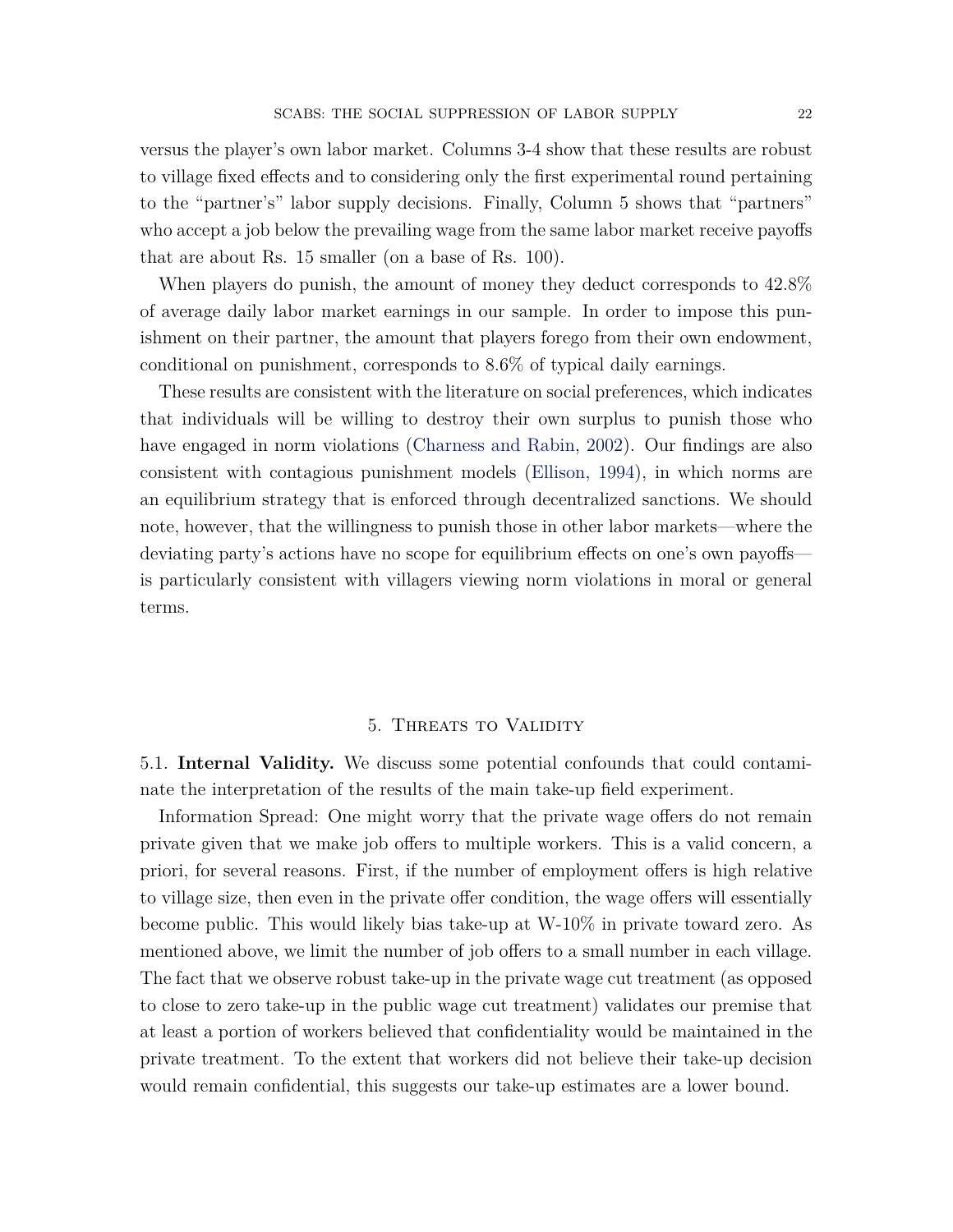Number of onlookers: Our design rests on the idea that the presence of onlookers during public job offers will affect take-up behavior, because it directly enables observability by other laborers in the labor colony. In addition, in Appendix Table [A.3,](#page-40-0) we validate that the number of onlookers was similar under the Public treatments under the two different wage rates (prevailing wage and 10% cut).

Information about the prevailing wage: One potential concern with our design is that the public treatments provide workers with information about the prevailing wage—e.g., through potential comments from onlookers. This information, in turn, could depress take-up of public jobs below the prevailing wage. This is not consistent with this setting: the prevailing wage is general knowledge, as validated in our endline survey (Figure [5\)](#page-29-1). As further evidence in support of this idea, in Appendix Table [A.4,](#page-41-0) we document that among workers who were approached for job offers, reports of the prevailing wage are not systematically different across treatment cells. Importantly, there is no evidence that knowledge of the prevailing wage is different among Public and Fully Private treatments.

Signaling Poverty: It is possible that in some villages, only the poorest households might absolutely need to take a job below the prevailing wage. Thus, other households that might prefer to take such a job in private might worry that doing so in public might send a signal about their wealth to the community. If individuals experience disutility from being classified as very poor, such a mechanism could explain a fall in take-up at W-10% when the wage offer is public. The difference between cells A versus C, and G versus I, respectively, provides a possible suggestive test against such an explanation. If projecting status and wealth is desirable, workers should be marginally more likely to reject job offers in public versus private in these conditions as well, providing a helpful, albeit imperfect, placebo test. In addition, in endline surveys, the majority of workers state that accepting job offers below the prevailing wage would result in anger and sanctions from others—consistent with our hypothesized mechanism. Finally, our costly punishment game results provide positive support for sanctions. If accepting a wage cut is only costly because it is a sign of financial destitution, then it is unclear why workers would punish such individuals by taking money away from them.

Side payments: In our endline surveys we checked whether employers tried to compensate workers for the low offer wage by making side transfers, and do not find evidence for this. Furthermore, if such behavior were to exist, then it would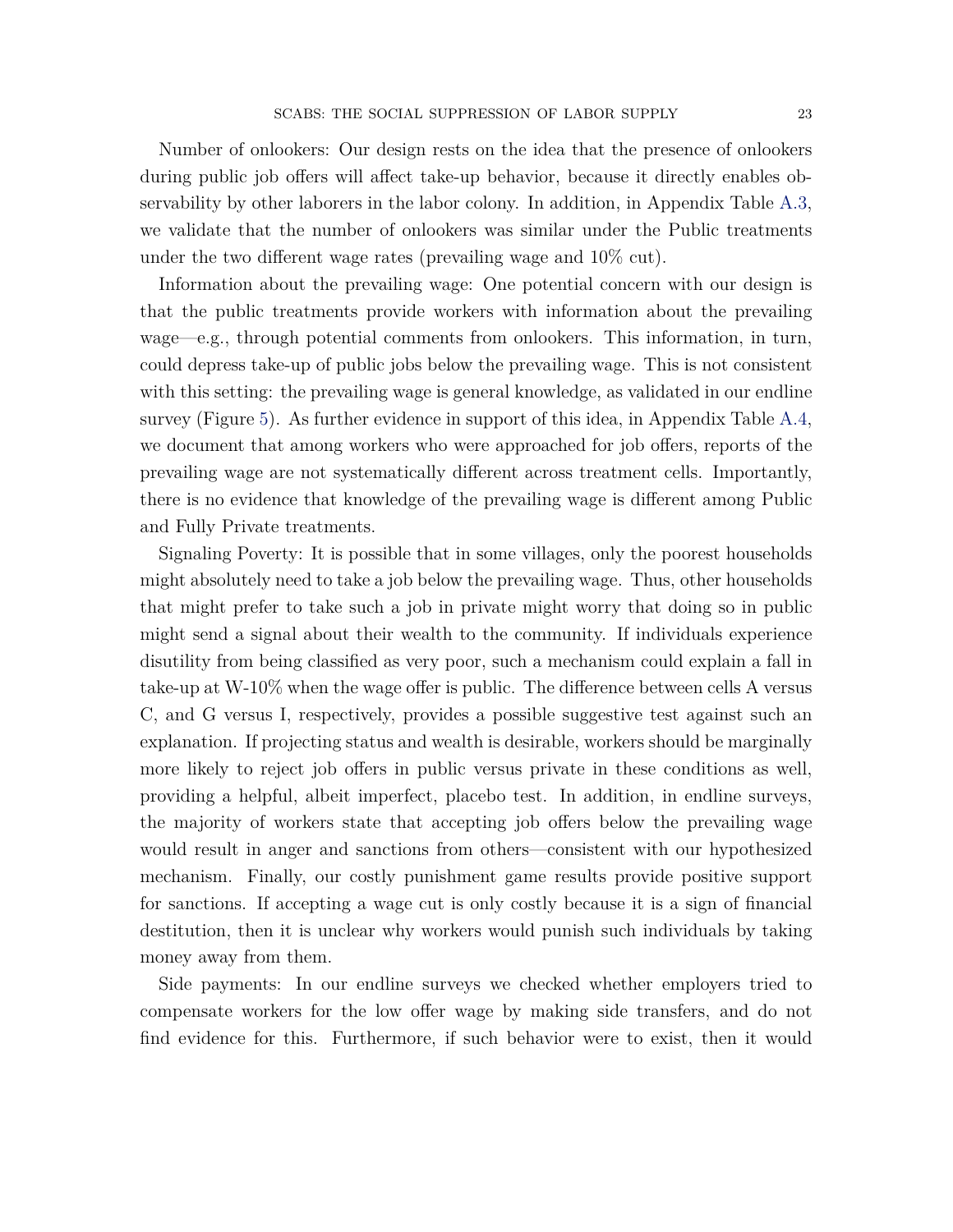most likely cause an increase in take-up across all W-10% treatment cells. Thus side payments can't rationalize our hypotheses.

<span id="page-23-1"></span>5.2. **External Validity.** The magnitudes of our estimates are, of course, specific to labor markets in the study districts in Orissa, India, during the agricultural lean season. Our primary goal is to provide evidence that in our setting, villagers belong to informal unions and use social sanctions to enforce adherence to a village wage. While the shape and form of informal unions may vary across settings, we have reason to believe that the phenomenon of interest is not limited to rural Orissa. Several papers provide descriptive evidence consistent with worker co-ordination in setting and enforcing wages across rural labor markets in South Asia [\(Kaur,](#page-25-13) [2018;](#page-25-13) [Osmani,](#page-26-4) [1990;](#page-26-4) [Dreze et al.,](#page-24-11) [1986\)](#page-24-11). There is also reason to believe that similar informal institutions may exist in other settings. For example, [Prothero](#page-26-5) [\(1912\)](#page-26-5) points to a similar phenomenon in the early stages of industrialization in England. Further, the implications of informal unions – such as wage rigidity and low employment rates – are phenomena that are observed in many developing country contexts even outside of South Asia [\(Beegle et al.,](#page-24-12) [2015\)](#page-24-12).

It is also important to reiterate that in our study, we are interested in understanding the labor supply consequences of informal unions. Given that we subsidize employment, we cannot make any claims about the demand side of the market. We leave this to future work.

### 6. Conclusion

<span id="page-23-0"></span>We find evidence that workers would privately like to supply labor below the prevailing wage, but do not do so when their take-up decision is publicly observable. This supports the hypothesis that collective pressure dampens labor supply below the prevailing wage, supporting the presence of wage floors in village labor markets. Our findings provide documentation of a way in which norms against accepting wage cuts distort labor supply behavior, with large impacts on the foregone earnings of unemployed workers.

Finding evidence that co-worker pressure dampens labor supply below the prevailing wage—even during times of high unemployment—provides impetus for exploring this mechanism in other settings. If this mechanism is indeed more generally applicable, then this can inform our understanding of the role of norms in shaping labor market outcomes, such as wage rigidity and wage compression.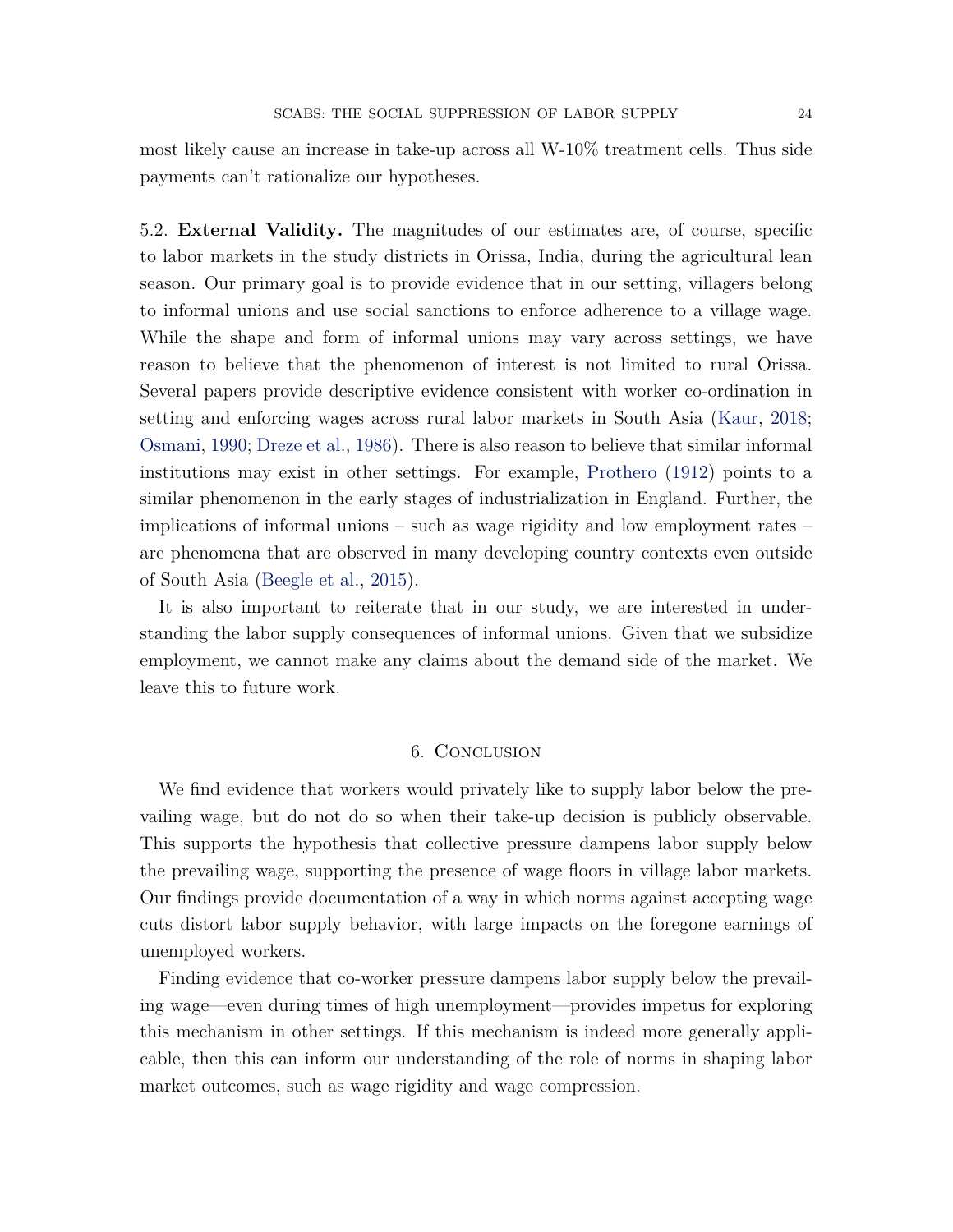#### **REFERENCES**

- <span id="page-24-0"></span>Asch, S. E. (1956): "Studies of Independence and Conformity: 1.A Minority of One Against a Unanimous Majority," *Psychological Monographs*, 70. [1](#page-1-0)
- <span id="page-24-12"></span>BEEGLE, K., E. GALASSO, AND J. GOLDBERG (2015): "Direct and Indirect Effects of Malawi's Public Works Program on Food Security," *Working Paper*. [1,](#page-1-0) [5.2](#page-23-1)
- <span id="page-24-10"></span>Breza, E., S. Kaur, and Y. Shamdasani (2016): "The Morale Effects of Pay Inequality," *NBER Working Paper 22491*. [1,](#page-1-0) [2.1,](#page-6-1) [2.4](#page-10-1)
- <span id="page-24-2"></span>CASARI, M. AND C. R. PLOTT (2003): "Decentralized management of common property resources: experiments with a centuries-old institution," *Journal of Economic Behavior & Organization*, 51, 217–247. [1](#page-1-0)
- <span id="page-24-4"></span>Charness, G. and M. Rabin (2002): "Understanding social preferences with simple tests," *The Quarterly Journal of Economics*, 117, 817–869. [1,](#page-1-0) [4.2](#page-19-0)
- <span id="page-24-1"></span>CIALDINI, R. B. AND N. J. GOLDSTEIN (2004): "Social influence: Compliance and conformity," *Annu. Rev. Psychol.*, 55, 591–621. [1](#page-1-0)
- <span id="page-24-8"></span>DASGUPTA, P. AND D. RAY (1986): "Inequality as a determinant of malnutrition and unemployment: Theory," *The Economic Journal*, 1011–1034. [1](#page-1-0)
- <span id="page-24-5"></span>DELLAVIGNA, S., J. A. LIST, AND U. MALMENDIER (2012): "Testing for altruism and social pressure in charitable giving," *The quarterly journal of economics*, 127, 1–56. [1](#page-1-0)
- <span id="page-24-6"></span>DELLAVIGNA, S., J. A. LIST, U. MALMENDIER, AND G. RAO (2016): "Voting to tell others," *The Review of Economic Studies*, 84, 143–181. [1](#page-1-0)
- <span id="page-24-9"></span>Dickens, W. T., L. Goette, E. L. Groshen, S. Holden, J. Messina, M. E. SCHWEITZER, J. TURUNEN, AND M. E. WARD (2007): "How Wages Change: Micro Evidence from the International Wage Flexibility Project," *The Journal of Economic Perspectives*, 21, 195–214. [1](#page-1-0)
- <span id="page-24-3"></span>DIETZ, T., E. OSTROM, AND P. C. STERN (2003): "The Struggle to Govern the Commons," *Science*, 302, 1907–12, copyright - Copyright American Association for the Advancement of Science Dec 12, 2003; Last updated - 2017-10-31; CODEN - SCIEAS. [1](#page-1-0)
- <span id="page-24-11"></span>DREZE, J., L. LERUTH, AND A. MUKHERJEE (1986): "Rural Labour Markets in India: Theories and Evidence," in *8th World Congress of the International Economic Association, New Delhi, December*. [1,](#page-1-0) [5.2](#page-23-1)
- <span id="page-24-7"></span>Eckaus, R. S. (1955): "The factor proportions problem in underdeveloped areas," *The American Economic Review*, 539–565. [1](#page-1-0)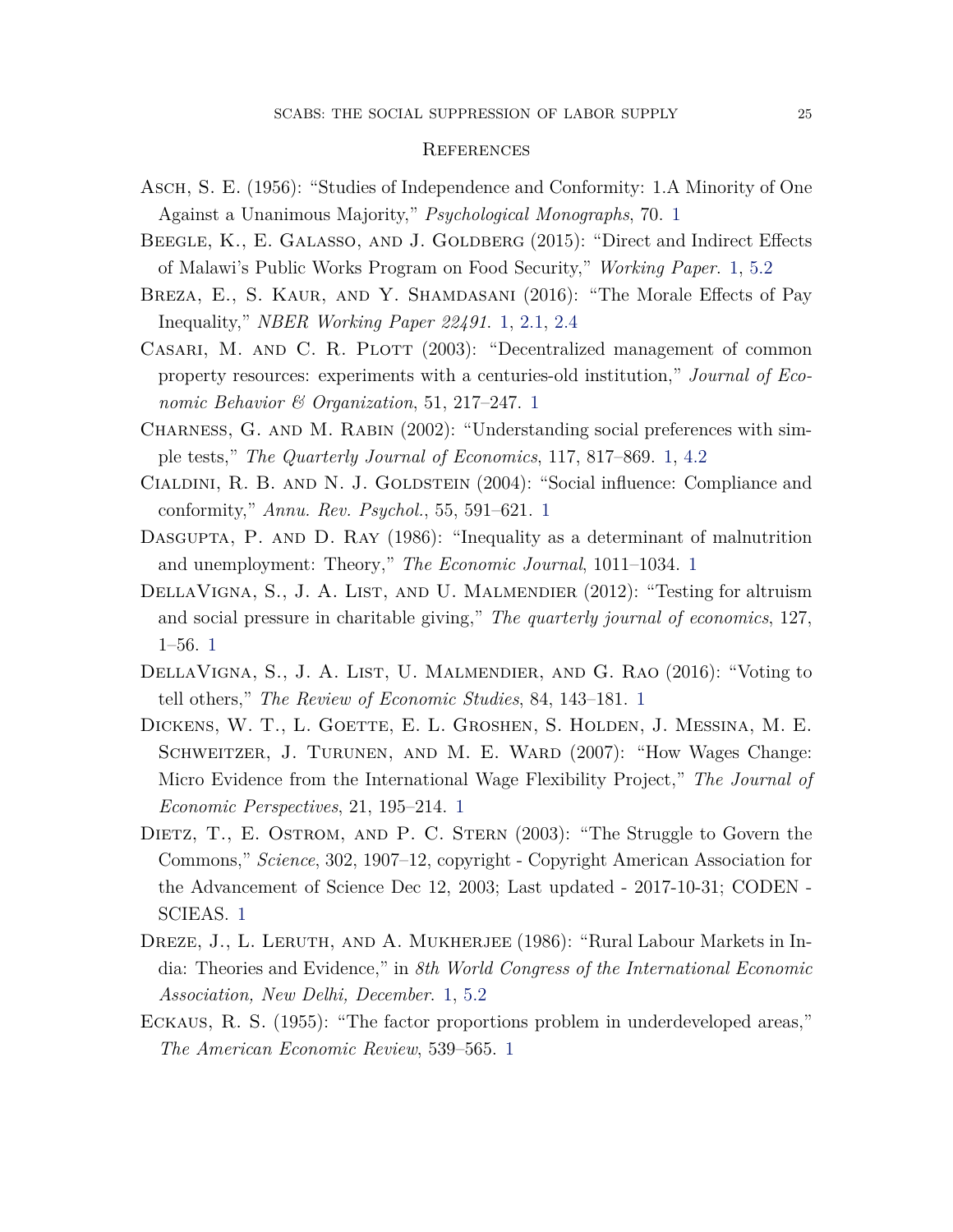- <span id="page-25-3"></span>Ellison, G. (1994): "Cooperation in the prisoner's dilemma with anonymous random matching," *The Review of Economic Studies*, 61, 567–588. [1,](#page-1-0) [4,](#page-7-0) [4.2](#page-19-0)
- <span id="page-25-14"></span>FARBER, H. S. AND D. H. SAKS (1980): "Why Workers Want Unions: The Role of Relative Wages and Job Characteristics," *Journal of Political Economy*, 88, 349– 369. [1](#page-1-0)
- <span id="page-25-8"></span>FEHR, E. AND U. FISCHBACHER (2004): "Third-party punishment and social norms," *Evolution and human behavior*, 25, 63–87. [1](#page-1-0)
- <span id="page-25-7"></span>FEHR, E. AND S. GACHTER (2000): "Cooperation and Punishment in Public Goods Experiments," *The American Economic Review*, 90, 980–994. [1](#page-1-0)
- <span id="page-25-0"></span>Freedman, J. L. and S. C. Fraser (1966): "Compliance without pressure: the foot-in-the-door technique." *Journal of personality and social psychology*, 4, 195. [1](#page-1-0)
- <span id="page-25-6"></span>Gachter, S. and E. Fehr (1999): "Collective action as a social exchange," *Journal of Economic Behavior & Organization*, 39, 341 – 369. [1](#page-1-0)
- <span id="page-25-1"></span>Henrich, J., R. McElreath, A. Barr, J. Ensminger, C. Barrett, A. Bolyanatz, J. C. Cardenas, M. Gurven, E. Gwako, N. Henrich, et al. (2006): "Costly punishment across human societies," *Science*, 312, 1767– 1770. [1](#page-1-0)
- <span id="page-25-4"></span>Jackson, M. O., T. Rodriguez-Barraquer, and X. Tan (2012): "Social capital and social quilts: Network patterns of favor exchange," *American Economic Review*, 102, 1857–97. [1](#page-1-0)
- <span id="page-25-10"></span>KAHNEMAN, D., J. L. KNETSCH, AND R. THALER (1986): "Fairness as a constraint on profit seeking: Entitlements in the market," *The American Economic review*, 728–741. [1](#page-1-0)
- <span id="page-25-2"></span>Kandori, M. (1992): "Social norms and community enforcement," *The Review of Economic Studies*, 59, 63–80. [1,](#page-1-0) [4](#page-7-0)
- <span id="page-25-13"></span>Kaur, S. (2018): "Nominal Wage Rigidity in Village Labor Markets," *American Economic Re*. [1,](#page-1-0) [2.4,](#page-10-1) [7,](#page-10-0) [5.2](#page-23-1)
- <span id="page-25-12"></span>Leibenstein, H. (1957): *Economic backwardness and economic growth : Studies in the theory of economic development.*, New York: Wiley. [1](#page-1-0)
- <span id="page-25-11"></span>Lewis, W. A. (1954): "Economic Development With Unlimited Supplies of Labour," *The Manchester School*, 22, 139–191. [1](#page-1-0)
- <span id="page-25-5"></span>MacLeod, W. B. (2007): "Can Contract Theory Explain Social Preferences?" *The American Economic Review*, 97, 187–192. [1](#page-1-0)
- <span id="page-25-9"></span>Miguel, E. and M. K. Gugerty (2005): "Ethnic diversity, social sanctions, and public goods in Kenya," *Journal of Public Economics*, 89, 2325–2368. [1](#page-1-0)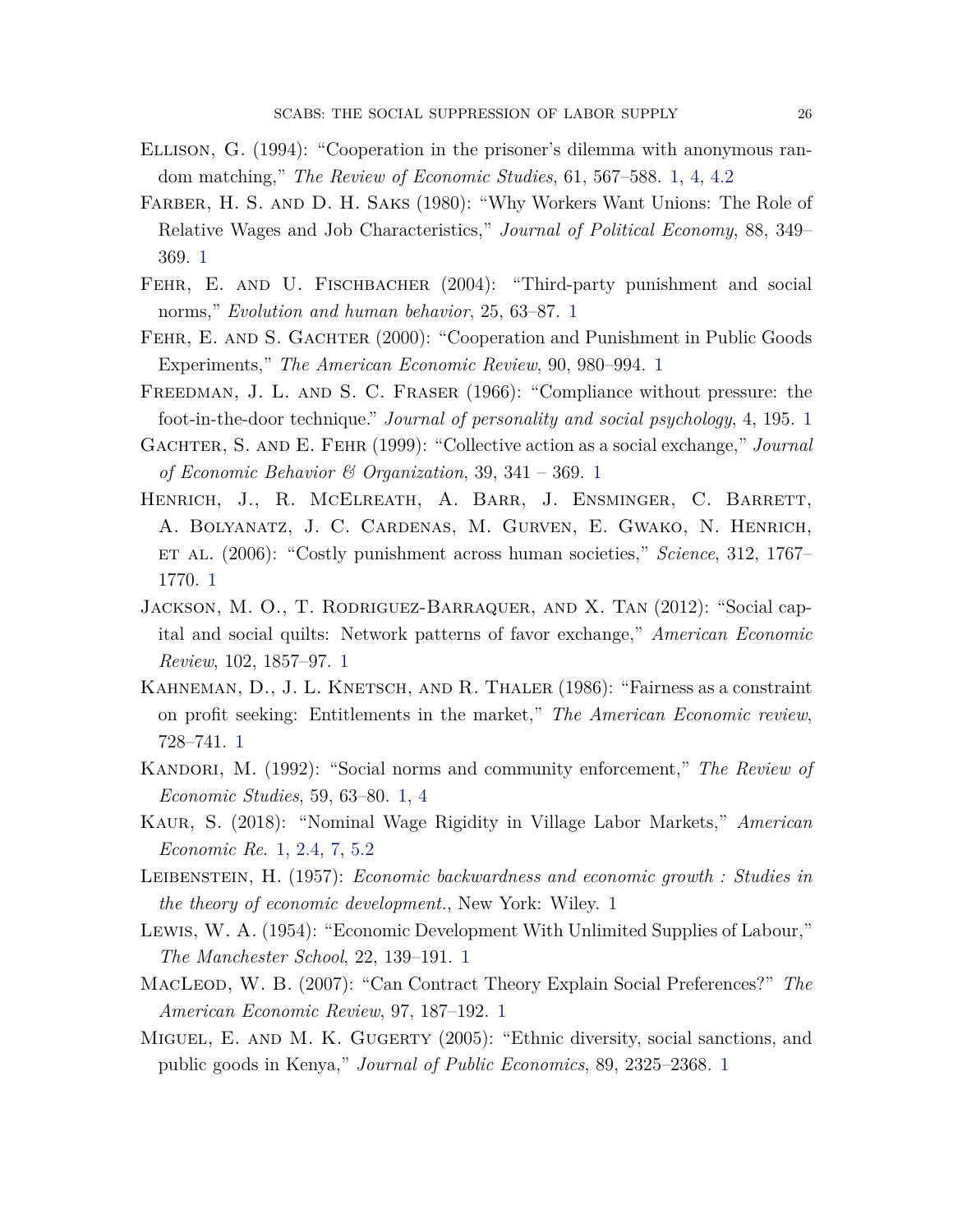<span id="page-26-0"></span>Milgram, S. (1974): "Obedience to authority; an experimental view." . [1](#page-1-0)

- <span id="page-26-4"></span>Osmani, S. R. (1990): "Wage determination in rural labour markets," *Journal of Development Economics*, 34, 3–23. [1,](#page-1-0) [5.2](#page-23-1)
- <span id="page-26-1"></span>OSTROM, E., J. WALKER, AND R. GARDNER (1992): "Covenants with and without a sword: Self-governance is possible," *American political science Review*, 86, 404– 417. [1](#page-1-0)
- <span id="page-26-5"></span>PROTHERO, R. E. (1912): *English Farming, Past and Present*, Longmans, Green. [5.2](#page-23-1)
- <span id="page-26-3"></span>Rosenzweig, M. R. (1988): *Labor markets in low-income countries*, Elsevier, vol. 1, 713–762. [1](#page-1-0)
- <span id="page-26-2"></span>SHAPIRO, C. AND J. E. STIGLITZ (1984): "Equilibrium unemployment as a worker discipline device," *The American Economic Review*, 433–444. [1](#page-1-0)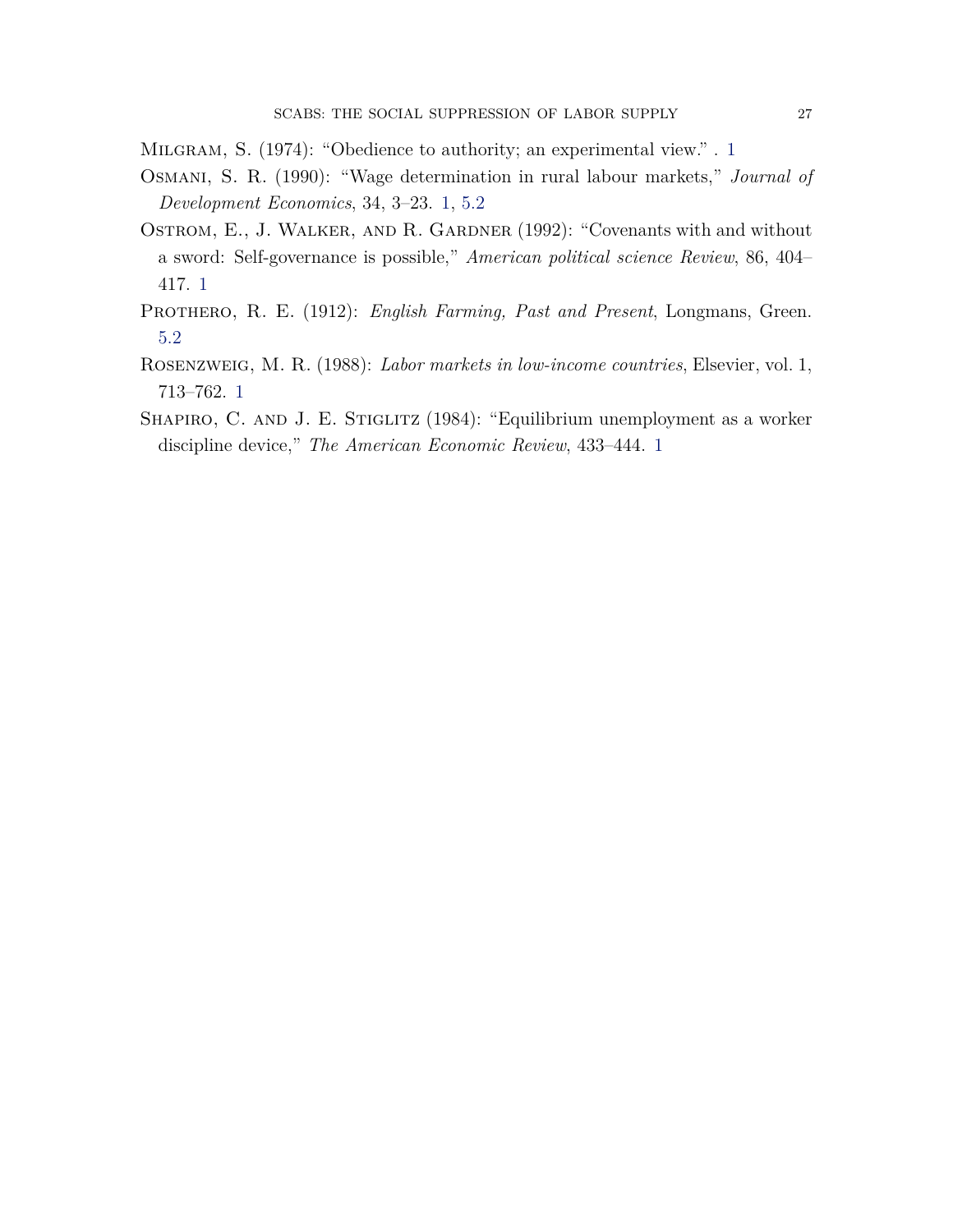<span id="page-27-0"></span>

### Figures

(a) Acceptability of Taking a Wage Cut. *Suppose it is the lean season. The prevailing wage is Rs. 200. To increase his chance of finding work, a laborer tells farmers that he would be willing to work any day that week at Rs. 180. Is the laborer's behavior acceptable?*



(b) Sanctions for Accepting Wage Cuts. *If a laborer accepts work at a rate lower than the prevailing wage, how likely is it that the other laborers in the village become angry?*

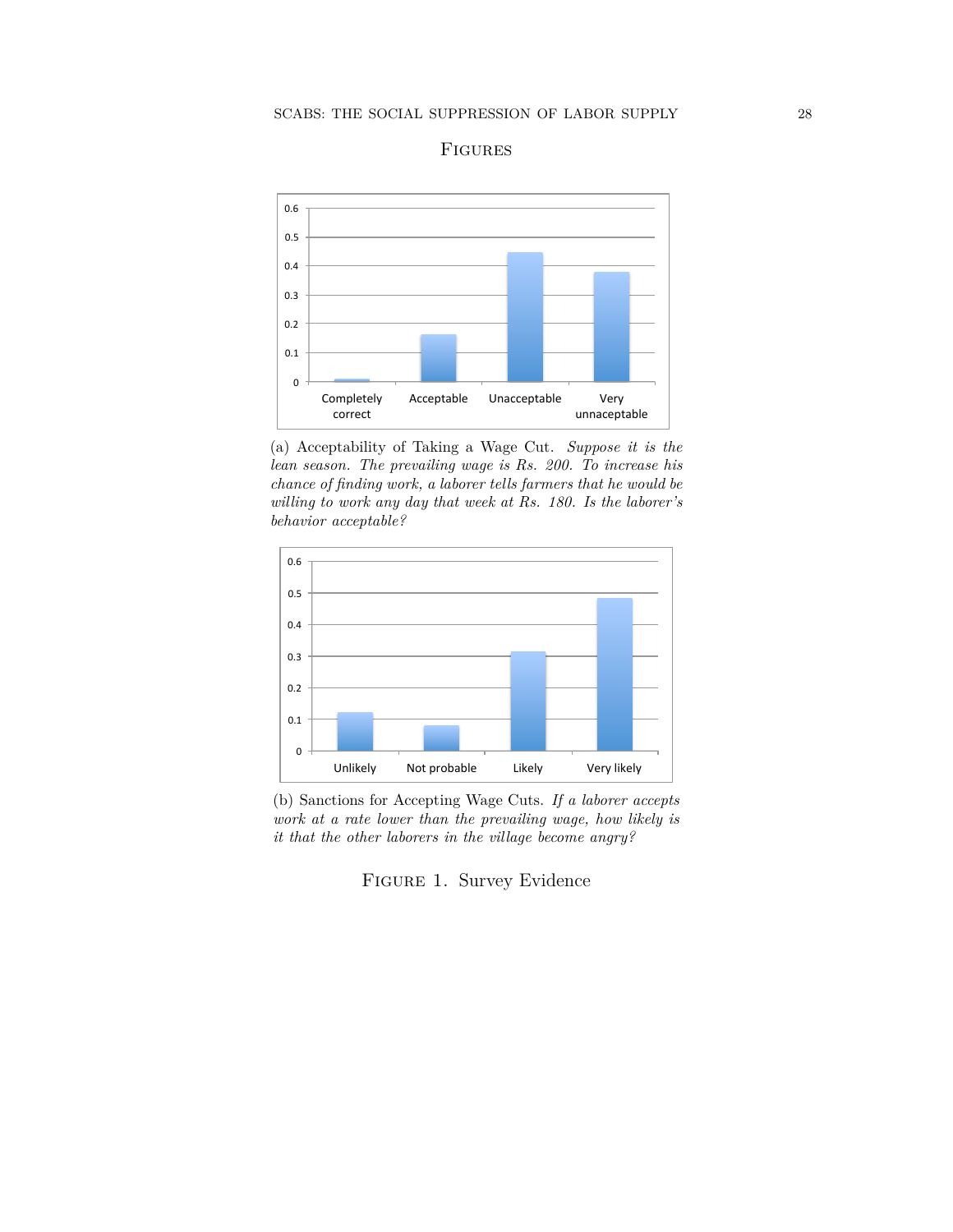<span id="page-28-0"></span>

|                                       |                                                       |   | Wage  |
|---------------------------------------|-------------------------------------------------------|---|-------|
|                                       |                                                       | W | W-10% |
| Wage<br>$\mathbf{r}$<br>Observability | <b>Fully Private</b>                                  |   | В     |
|                                       | <b>Fully Public</b>                                   |   |       |
|                                       | <b>Partially Private</b><br>(Employer Observes Offer) |   |       |

Figure 2. Experimental Design

<span id="page-28-1"></span>

Figure 3. Nominal Wage Changes. *Source:* Kaur (2015), World Bank Climate & Agricultural Data (256 districts).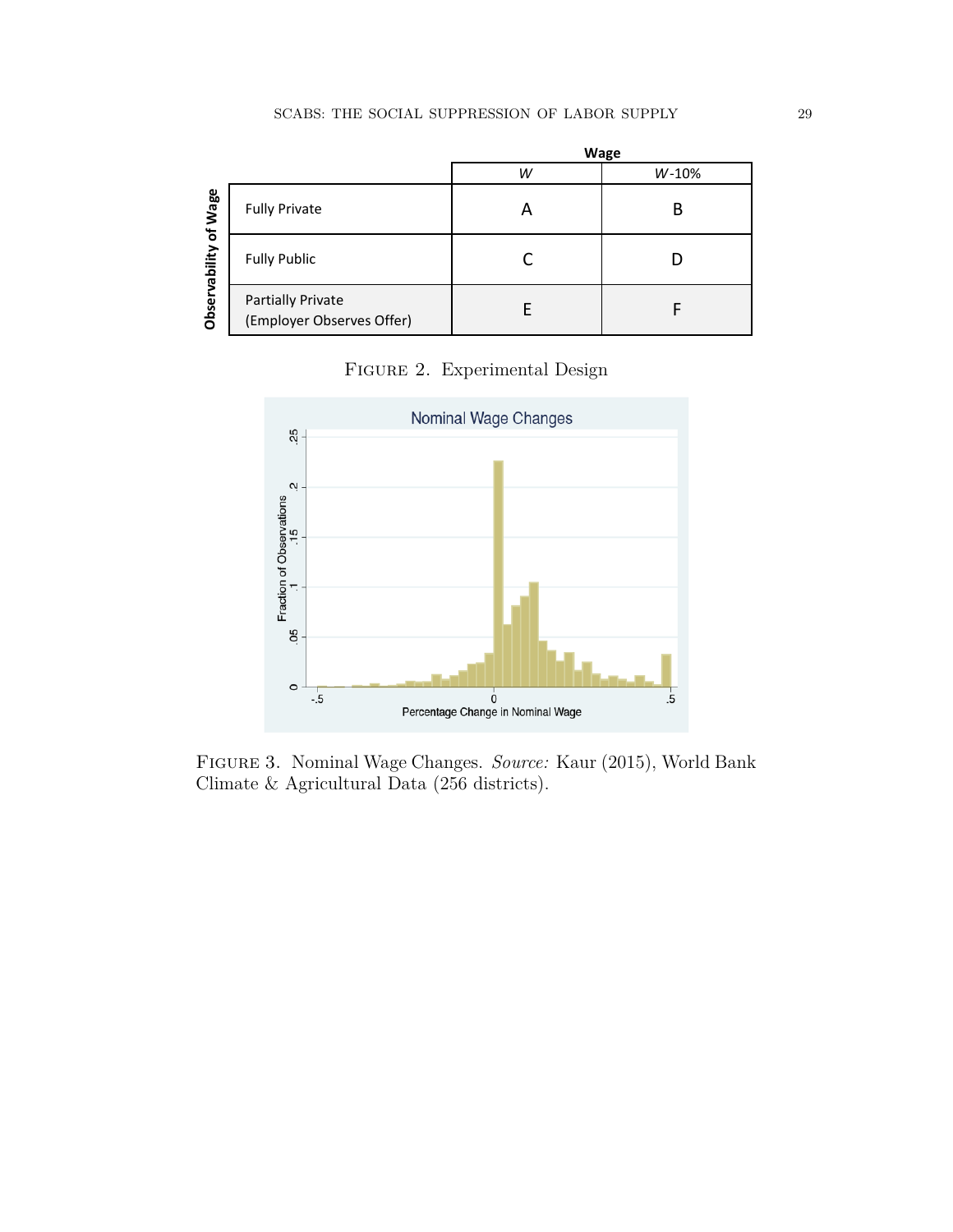<span id="page-29-0"></span>

<span id="page-29-1"></span>Figure 4. Distribution of Wages Inside the Village. *Source:* Breza, Kaur, and Shamdasani 2017.



Figure 5. Control Group Reports of Prevailing Wage, Normalized by Informant Report.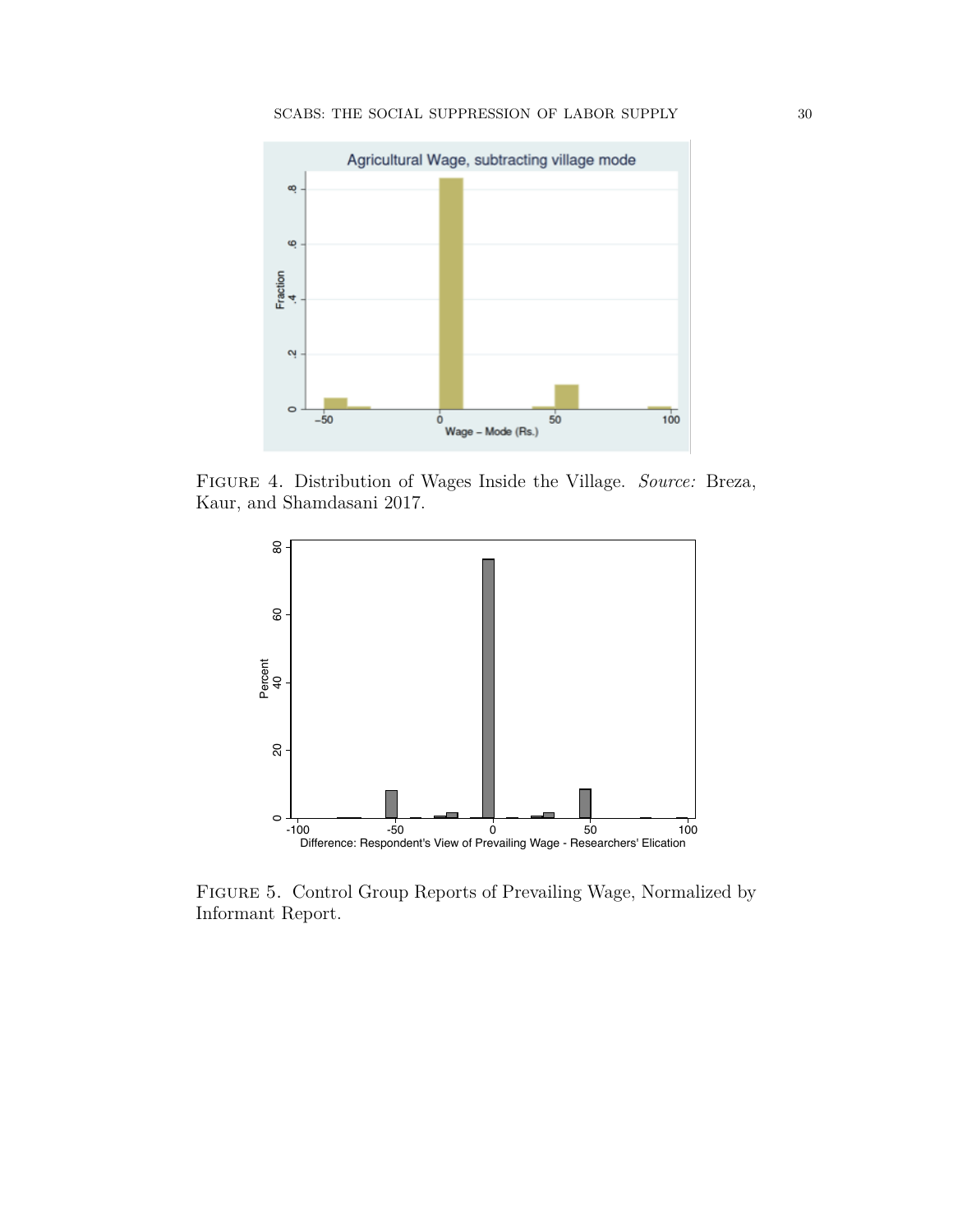<span id="page-30-0"></span>

(a) All Workers



(b) Agricultural Workers Only (Insiders)

Note: These figures graph the take-up rates for the job offer under different treatment arms. Job offers in each village are made either in public, with only the employer present, or in private, and are offered either at the prevailing wage, or at 10% below the prevailing wage. Each bar represents the take-up rate for the job as defined by attendance on the day of work. Panel A uses the entire sample  $(N=502$  participants) while Panel B restricts the sample to casual daily wage laborers  $(N=363)$ participants), who report their primary or secondary occupation to be agriculture. All robust 90% CIs are constructed using standard errors from a test of the difference between the take-up rate for that treatment arm and the take-up rate for the public job offers at 10% below the prevailing wage.

Figure 6. Job Take-Up by Treatment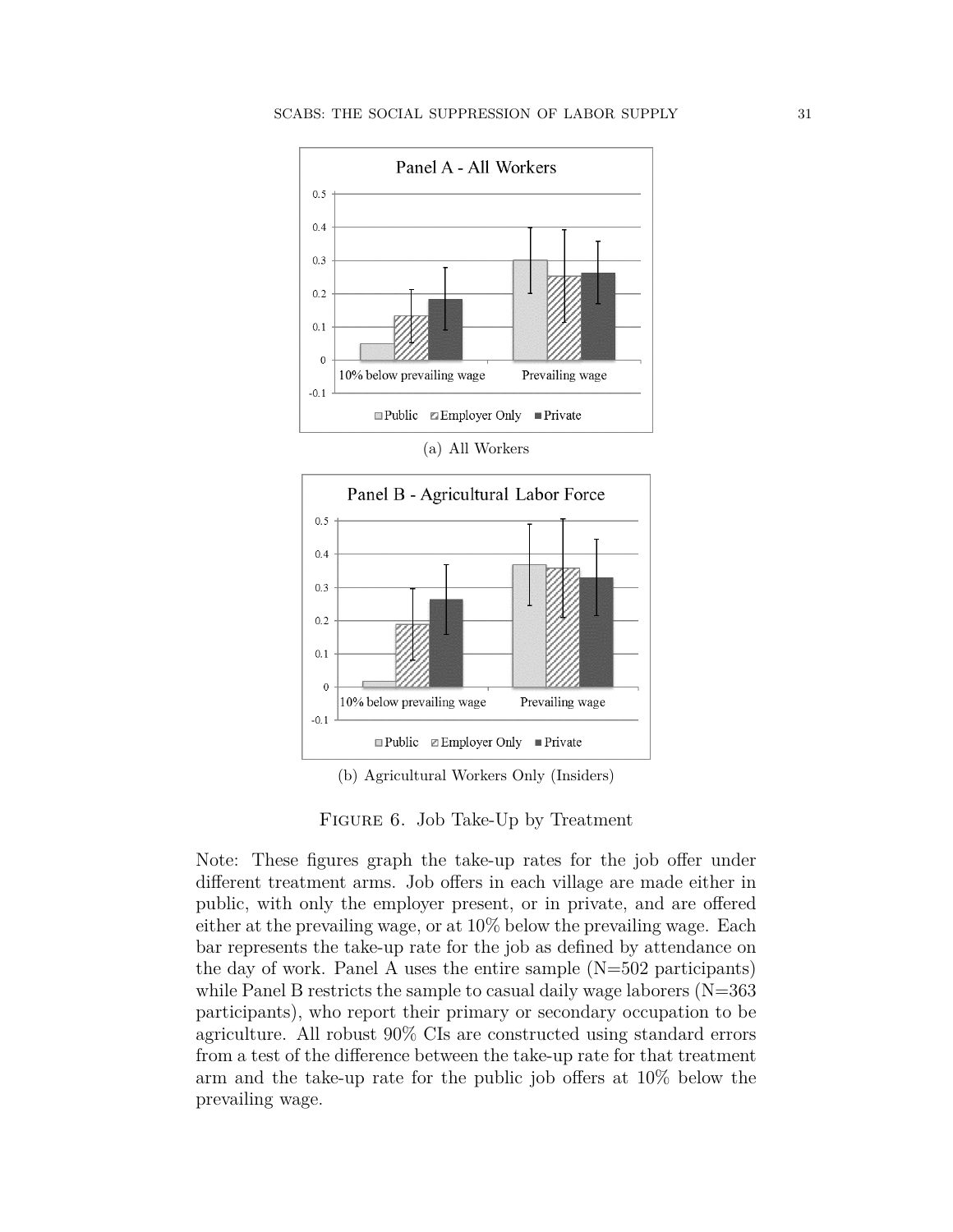

Figure 7. Survey Evidence - Sanctions for Accepting Wage Cuts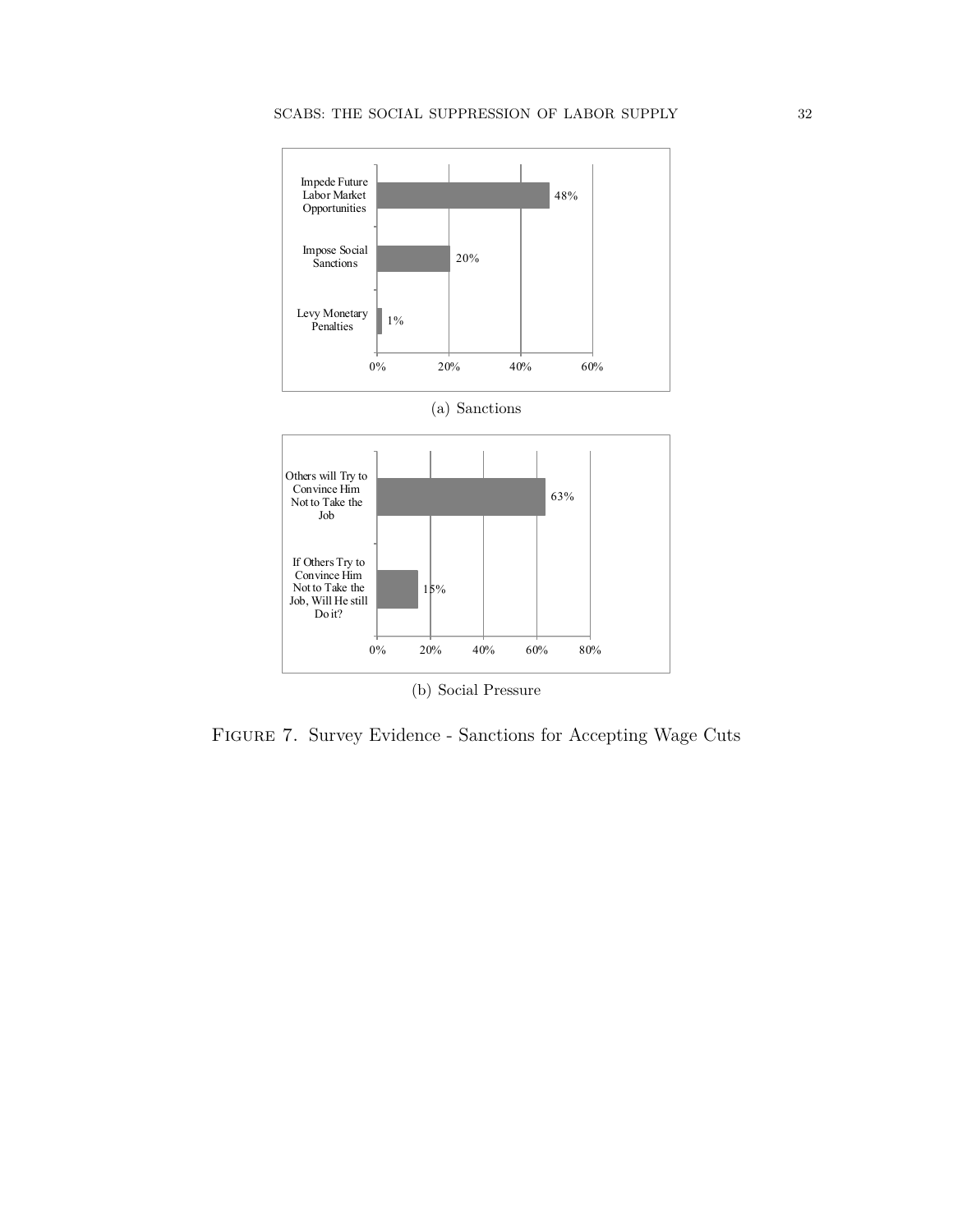<span id="page-32-0"></span>

Figure 8. Sanctions: Costly Punishment Game

Note: This figure graphs the results of the costly punishment game. Each participant (player) was anonymously paired with a worker in his own village or in a distant village, and given various scenarios about his paired worker. The figure plots the proportion of times players punished their paired worker under the 2 employment scenarios: (i) the worker accepted a job at the prevailing wage, or (ii) the worker accepted a job at a wage 10% below the prevailing wage. N=131 participants in 31 villages (villages are different from those in the main experimental sample). The plotted coefficients correspond to Col. (3) of Table [5.](#page-37-0)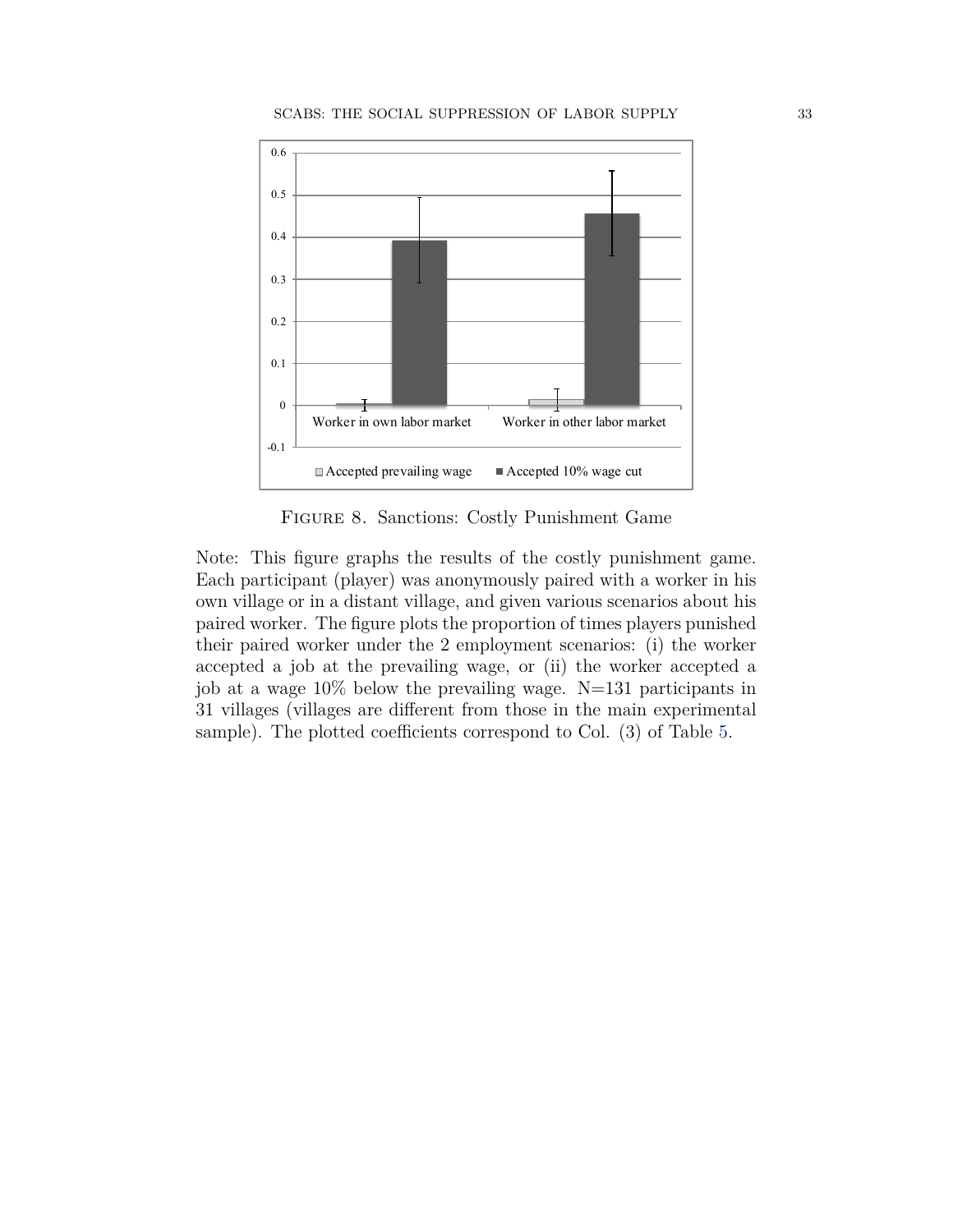## <span id="page-33-0"></span>**TABLES**

### Table 1. Covariate Balance

|                                                                                                                                                                                                                               | $\left(1\right)$ | (2)       | (3)     | (4)        | (5)                                                  | (6)      | (7)        | (8)                          | (9)         | (10)                                              | (11)       |
|-------------------------------------------------------------------------------------------------------------------------------------------------------------------------------------------------------------------------------|------------------|-----------|---------|------------|------------------------------------------------------|----------|------------|------------------------------|-------------|---------------------------------------------------|------------|
| VARIABLES                                                                                                                                                                                                                     |                  |           |         |            | Number HHs No Land Field Prep Weeding Compost Crush. | Age      |            | Sched Tribe Has Worked Empl. |             | Empl. Influence Days Paid Wage 30 Not Ag. Laborer |            |
|                                                                                                                                                                                                                               |                  |           |         |            |                                                      |          |            |                              |             |                                                   |            |
| Wage cut: Public                                                                                                                                                                                                              | $-2.227$         | $-0.0807$ | 0.0708  | $-0.0736$  | $-0.0144$                                            | 0.561    | $-0.0264$  | 0.0897                       | $-0.0419$   | 0.984                                             | 0.0370     |
|                                                                                                                                                                                                                               | (3.642)          | (0.0826)  | (0.108) | (0.0798)   | (0.0567)                                             | (1.826)  | (0.109)    | (0.0887)                     | (0.183)     | (1.063)                                           | (0.0634)   |
| Wage cut: Employer                                                                                                                                                                                                            | $-1.826$         | $-0.0912$ | 0.0724  | $-0.108$   | $-0.0628$                                            | 1.940    | $-0.00439$ | 0.191                        | $-0.143$    | $-0.912$                                          | 0.0810     |
|                                                                                                                                                                                                                               | (3.722)          | (0.0834)  | (0.116) | (0.0745)   | (0.0476)                                             | (1.820)  | (0.118)    | (0.0911)                     | (0.226)     | (0.995)                                           | (0.0700)   |
| Prevailing wage: Private                                                                                                                                                                                                      | 5.316            | 0.0168    | 0.0653  | $-0.00345$ | $-0.0601$                                            | 1.285    | 0.0103     | 0.0511                       | 0.315       | 1.379                                             | $-0.00601$ |
|                                                                                                                                                                                                                               | (4.146)          | (0.0874)  | (0.124) | (0.0966)   | (0.0486)                                             | (2.224)  | (0.126)    | (0.0901)                     | (0.193)     | (1.179)                                           | (0.0604)   |
| Preailing wage: Public                                                                                                                                                                                                        | $-2.477$         | $-0.162$  | 0.0206  | 0.0425     | $-0.0443$                                            | $-1.492$ | 0.194      | 0.197                        | $-0.0324$   | 1.336                                             | $-0.0251$  |
|                                                                                                                                                                                                                               | (4.091)          | (0.0949)  | (0.112) | (0.117)    | (0.0565)                                             | (2.116)  | (0.132)    | (0.105)                      | (0.191)     | (1.058)                                           | (0.0650)   |
| Prevailing wage: Employer                                                                                                                                                                                                     | 4.454            | 0.0519    | 0.101   | $-0.0831$  | 0.0170                                               | 3.619    | $-0.0167$  | $-0.0205$                    | $-0.000504$ | 1.149                                             | 0.0503     |
|                                                                                                                                                                                                                               | (4.979)          | (0.113)   | (0.149) | (0.0981)   | (0.0915)                                             | (2.374)  | (0.149)    | (0.103)                      | (0.186)     | (1.012)                                           | (0.0856)   |
| Observations                                                                                                                                                                                                                  | 502              | 502       | 502     | 502        | 502                                                  | 442      | 444        | 426                          | 383         | 427                                               | 446        |
| Task and Year x Month FE                                                                                                                                                                                                      |                  |           |         |            |                                                      |          |            |                              |             |                                                   |            |
| Sample                                                                                                                                                                                                                        | Main             | Main      | Main    | Main       | Main                                                 | Main     | Main       | Main                         | Main        | Main                                              | Main       |
| Depvar Mean (Wage cut: Private)                                                                                                                                                                                               | 46.58            | 0.592     | 0.214   | 0.165      | 0.126                                                | 44.34    | 0.333      | 0.318                        | 3.333       | 8.841                                             | 0.156      |
| $Test$ Wage cut: Private = Wage cut: Public                                                                                                                                                                                   | 0.542            | 0.330     | 0.513   | 0.358      | 0.799                                                | 0.759    | 0.809      | 0.313                        | 0.819       | 0.356                                             | 0.560      |
| Test Prev. wage: Private = Prev. wage: Public                                                                                                                                                                                 | 0.104            | 0.0764    | 0.731   | 0.709      | 0.729                                                | 0.215    | 0.197      | 0.194                        | 0.0817      | 0.974                                             | 0.768      |
| Test Wage cut: Priv. - Pub. $=$ Prev. wage: Priv. - Pub.                                                                                                                                                                      | 0.355            | 0.452     | 0.495   | 0.416      | 0.678                                                | 0.249    | 0.242      | 0.693                        | 0.260       | 0.538                                             | 0.536      |
| $Test$ Wage cut: Employer = Wage cut: Public                                                                                                                                                                                  | 0.920            | 0.902     | 0.989   | 0.579      | 0.283                                                | 0.355    | 0.845      | 0.305                        | 0.652       | 0.0911                                            | 0.544      |
| $Test$ Wage cut: Private = Prevailing wage: Private                                                                                                                                                                           | 0.201            | 0.848     | 0.599   | 0.972      | 0.218                                                | 0.564    | 0.935      | 0.572                        | 0.106       | 0.244                                             | 0.921      |
| Notes: Table reports means and balance across treatments, restricting to the main experimental sample. The reported tests match those of interest for our main results, reported in Table 2. Columns 1-4 report village-level |                  |           |         |            |                                                      |          |            |                              |             |                                                   |            |

Notes: Table reports means and balance across treatments, restricting to the main experimental sample. The reported tests match those of interest for our main results, reportd in Table [2.](#page-34-1) Columns 1-4 report village-level c status, an indicator for having previous experience with the employer, the fraction of individuals in the village rating the employer as 1, 2 or 3 on a 4-point influence scale, days in the prior 30, where the worker earned wage, and an indicator for a non-participant in the casual agricultural daily labor market. Variation in sample sizes comes from non-response in the endline survey and slightly different questions being asked in the endlin survey across experimental rounds. Standard errors are clustered at the village level and are reported in parentheses. Observations are weighted by the number of individuals in each village.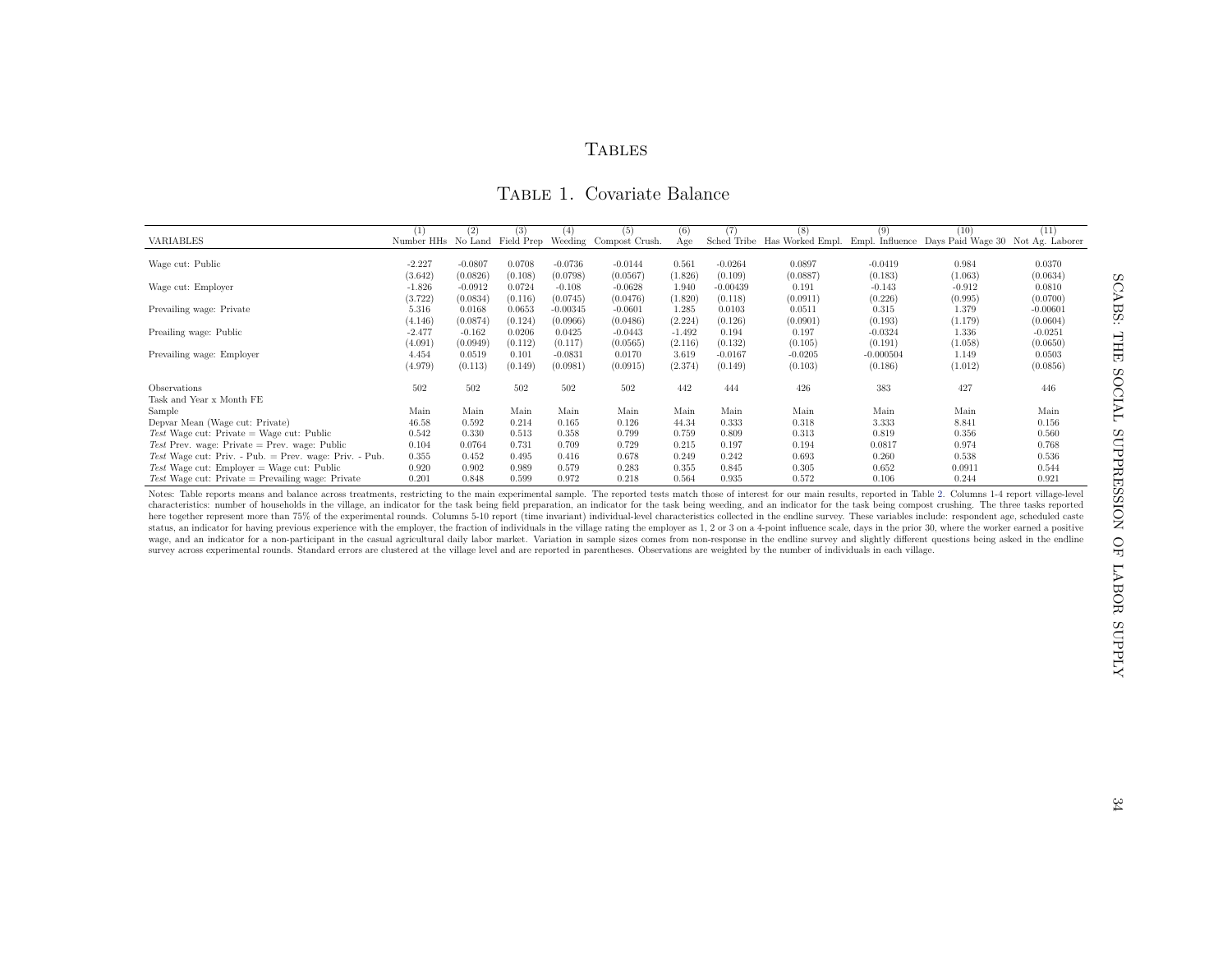<span id="page-34-0"></span>

|                                                                | $\left( 1\right)$ | $\left( 2\right)$ | $\left( 3\right)$ |
|----------------------------------------------------------------|-------------------|-------------------|-------------------|
| VARIABLES                                                      | Worked            | Worked            | Worked            |
|                                                                |                   |                   |                   |
| Wage cut: Public                                               | $-0.122$          | $-0.136$          | $-0.246$          |
|                                                                | (0.0564)          | (0.0573)          | (0.0644)          |
| Wage cut: Employer                                             | $-0.0657$         | $-0.0516$         | $-0.0758$         |
|                                                                | (0.0611)          | (0.0633)          | (0.0788)          |
| Prevailing wage: Private                                       | 0.0609            | 0.0791            | 0.0663            |
|                                                                | (0.0703)          | (0.0659)          | (0.0819)          |
| Preailing wage: Public                                         | 0.119             | 0.116             | 0.104             |
|                                                                | (0.0808)          | (0.0713)          | (0.0856)          |
| Prevailing wage: Employer                                      | 0.0364            | 0.0690            | 0.0935            |
|                                                                | (0.0775)          | (0.0886)          | (0.0992)          |
|                                                                |                   |                   |                   |
| Observations                                                   | 502               | 502               | 363               |
| Task and Year x Month FE                                       |                   | ✓                 | ✓                 |
| Sample                                                         | Main              | Main              | Ag. laborers      |
| Depvar Mean (Wage cut: Private)                                | 0.175             | 0.175             | 0.211             |
| Test Wage cut: Private = Wage cut: Public                      | 0.0316            | 0.0188            | 0.000181          |
| Test Prevailing wage: Private $=$ Prevailing wage: Public      | 0.460             | 0.589             | 0.658             |
| Test Wage cut: Private - Public = Prev. wage: Private - Public | 0.0629            | 0.0481            | 0.00858           |
| Test Wage cut: Employer $=$ Wage cut: Public                   | 0.143             | 0.0865            | 0.0107            |
| Test Wage cut: Private $=$ Prevailing wage: Private            | 0.387             | 0.232             | 0.419             |

## <span id="page-34-1"></span>TABLE 2. Main Results

Notes: In all specifications, the dependent variable is an indicator for whether the laborer accepted the job and worked for the employer. In all columns, the omitted category is the Wage cut: Private treatment. Columns 1 and 2 include the full sample. Column 3 restricts the sample to workers who answered the endline questionnaire and who indicated that they engage in agricultural labor as a primary or secondary occupation. Observations are weighted by the number of experimental subjects in each village. Standard errors are clustered at the village level and are reported in parentheses.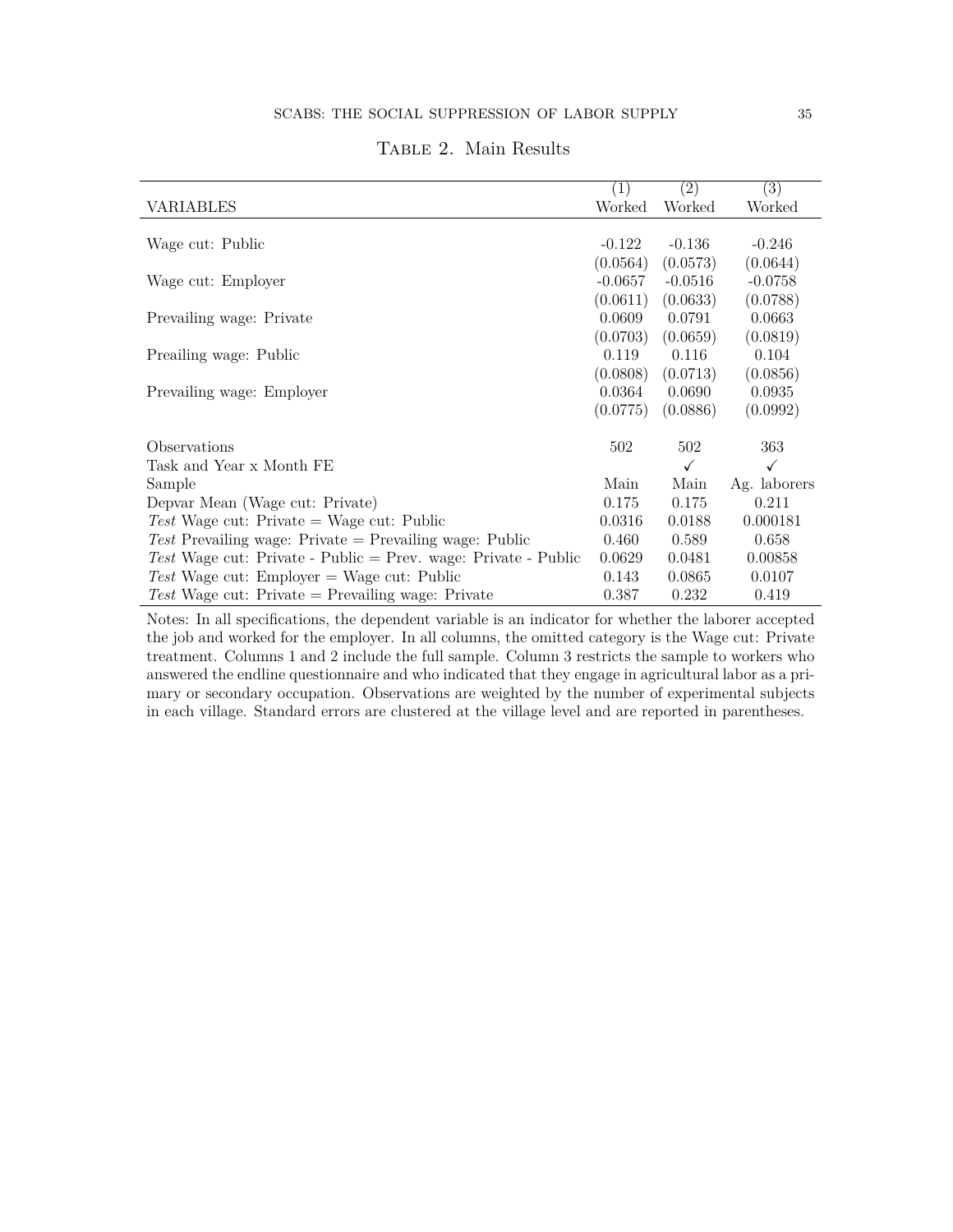|                            |                | (2)            | (3)            | 4              | (5)            | (6)            |               |
|----------------------------|----------------|----------------|----------------|----------------|----------------|----------------|---------------|
| VARIABLES                  | Wage work      | Wage earnings  | Wage work      | Wage earnings  | Wage work      | Wage earnings  | Wage earnings |
|                            |                |                |                |                |                |                |               |
| Wage cut: Public           | $-0.161$       | $-32.42$       | $-0.0376$      | $-6.794$       | $-0.0704$      | $-13.60$       | $-14.54$      |
|                            | (0.0510)       | (11.13)        | (0.0278)       | (7.019)        | (0.0279)       | (6.760)        | (7.540)       |
|                            | [0.00190]      | [0.00405]      | [0.177]        | [0.334]        | [0.0126]       | [0.0457]       | [0.0555]      |
| Prevailing wage (pooled)   | 0.0937         | 27.97          | 0.0170         | 3.747          | 0.0376         | 10.27          | 12.99         |
|                            | (0.0515)       | (13.07)        | (0.0247)       | (6.167)        | (0.0265)       | (6.706)        | (7.498)       |
|                            | [0.0706]       | [0.0338]       | [0.491]        | [0.544]        | [0.159]        | [0.127]        | [0.0850]      |
| <i><b>Observations</b></i> | 428            | 428            | 1.303          | 1,303          | 1,731          | 1,731          | 1.434         |
| Period                     | Work day       | Work day       | Ex work day    | Ex work day    | Week           | Week           | Week          |
| Sample                     | Endline recall | Endline recall | Endline recall | Endline recall | Endline recall | Endline recall | Ag. laborers  |
| Task and Year x Month FE   |                |                |                |                |                |                |               |
| Depvar Mean (Omitted)      | 0.222          | 45.49          | 0.0781         | 17.96          | 0.113          | 24.55          | 26.69         |

Table 3. Earnings Results

<span id="page-35-0"></span>Notes: Results from employment recall grid performed in the endline survey. Each observation represents <sup>a</sup> day of recall. In cols 1, 3, and 5, the dependent variable is an indicator for whether the respondent worked that day for <sup>a</sup> wage. In cols 2, 4, 6, and 7, the dependent variable is the total wage (cash <sup>+</sup> in kind) earned on that day in agricultural work. Cols 1-2 only consider responses for the day on which work was completed for the experiment in the village. Cols 3-4 consider the day before the work day and up to five days following the day of work, excluding the day of work. Cols. 5-7 include the day before work occurred in the village, the day work occurred in the village, and up to five days after the day of work. Variation across respondents comes from the timing of when the endline surveys were conducted across households and villages. Column 7 restricts the sample to workers who completed the endline recall and who indicated that they engage in agricultural labor as <sup>a</sup> primary or secondary occupation. Observations are weighted by the number of experimental subjects in each village. Standarderrors are clustered at the village level and are reported in parentheses.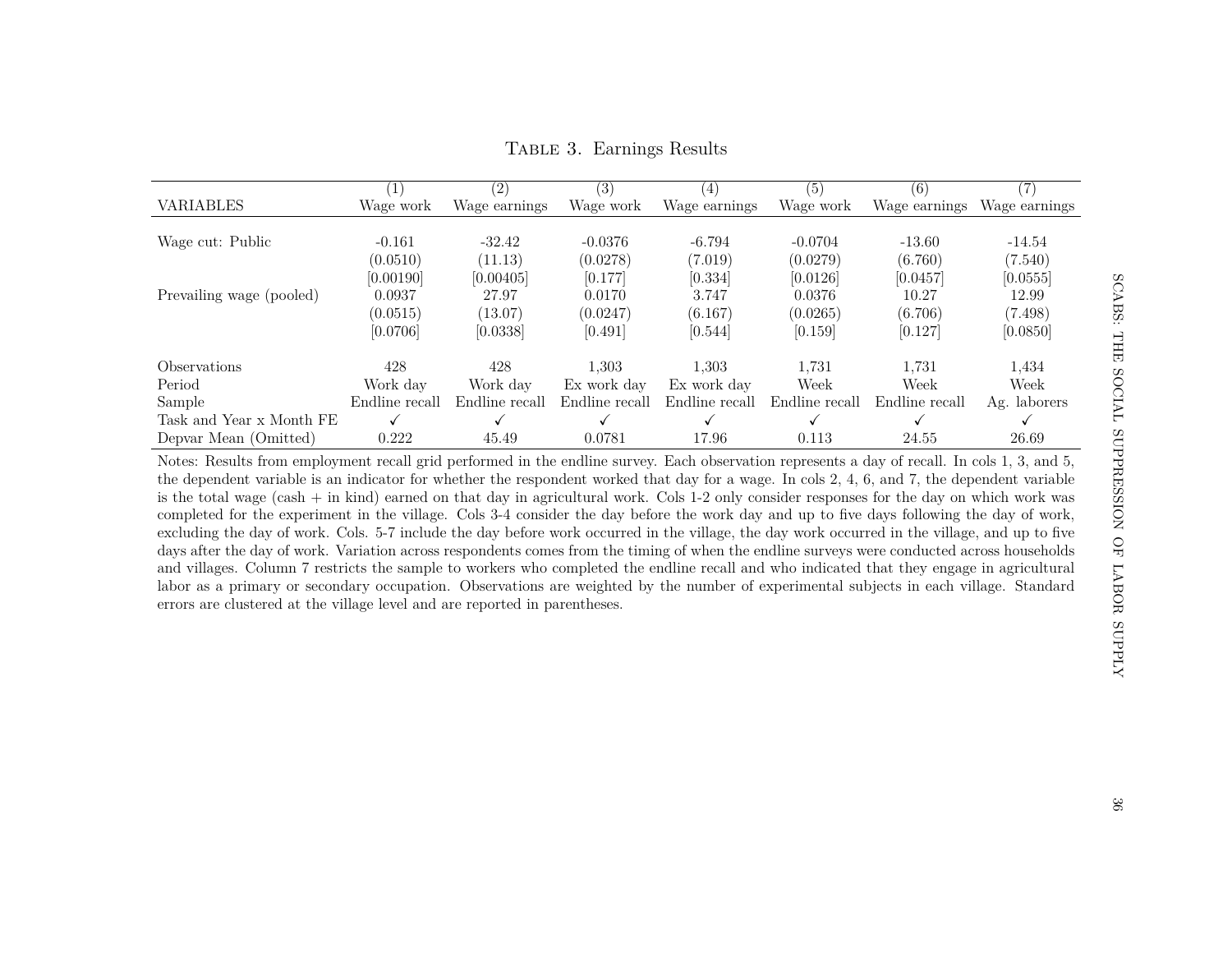|                                                    | $\left(1\right)$ | $\left( 2\right)$ | (3)            |
|----------------------------------------------------|------------------|-------------------|----------------|
| VARIABLES                                          | Worked           | Worked            | Worked         |
|                                                    |                  |                   |                |
| Wage cut: Public                                   | $-0.200$         | $-0.186$          | $-0.308$       |
|                                                    | (0.0675)         | (0.0646)          | (0.0745)       |
| Prevailing wage (pooled)                           | 0.0794           | 0.0564            | 0.0467         |
|                                                    | (0.0717)         | (0.0567)          | (0.0717)       |
| Wage cut: Public x Low info spread village         | 0.170            | 0.150             | 0.214          |
|                                                    | (0.0932)         | (0.0921)          | (0.114)        |
| Prevailing wage (pooled) x Low info spread village | 0.0521           | 0.115             | 0.146          |
|                                                    | (0.0913)         | (0.0844)          | (0.106)        |
| Low info spread village                            | $-0.0732$        | $-0.0380$         | $-0.0263$      |
|                                                    | (0.0667)         | (0.0621)          | (0.0796)       |
|                                                    |                  |                   |                |
| Observations                                       | 499              | 499               | 361            |
| Task and Year x Month FE                           |                  |                   |                |
| Low info definition                                | Wage info        | Norm violation    | Norm violation |
| Sample                                             | Main             | Main              | Ag. laborers   |
| Depvar Mean (Omitted)                              | 0.204            | 0.200             | 0.214          |

#### <span id="page-36-0"></span>Table 4. Heterogeneous Treatment Effects: Village Information Spread

Notes: This table presents heterogeneous treatment effects by village-level diffusiveness, as measured in the mop-up survey. In column 1, the heterogeneous variable of interest is an indicator for below-median knowledge of the wages of others. In columns 2-3, we use an indicator for belowmedian spread of information about other workers accepting a job below the prevailing wage. In all specifications, the dependent variable is an indicator for whether the worker signed up for the job and showed up for work. Column 3 restricts the sample to only agricultural laborers. In this table, we pool Wage cut: Private and Wage cut: Employer. We also pool all of the Prevailing wage treatments together. In all columns, the omitted category is the Wage cut: Private pooled treatment for high info spread villages only. Observations are weighted by the number of experimental subjects in each village. Standard errors are clustered at the village level and are reported in parentheses.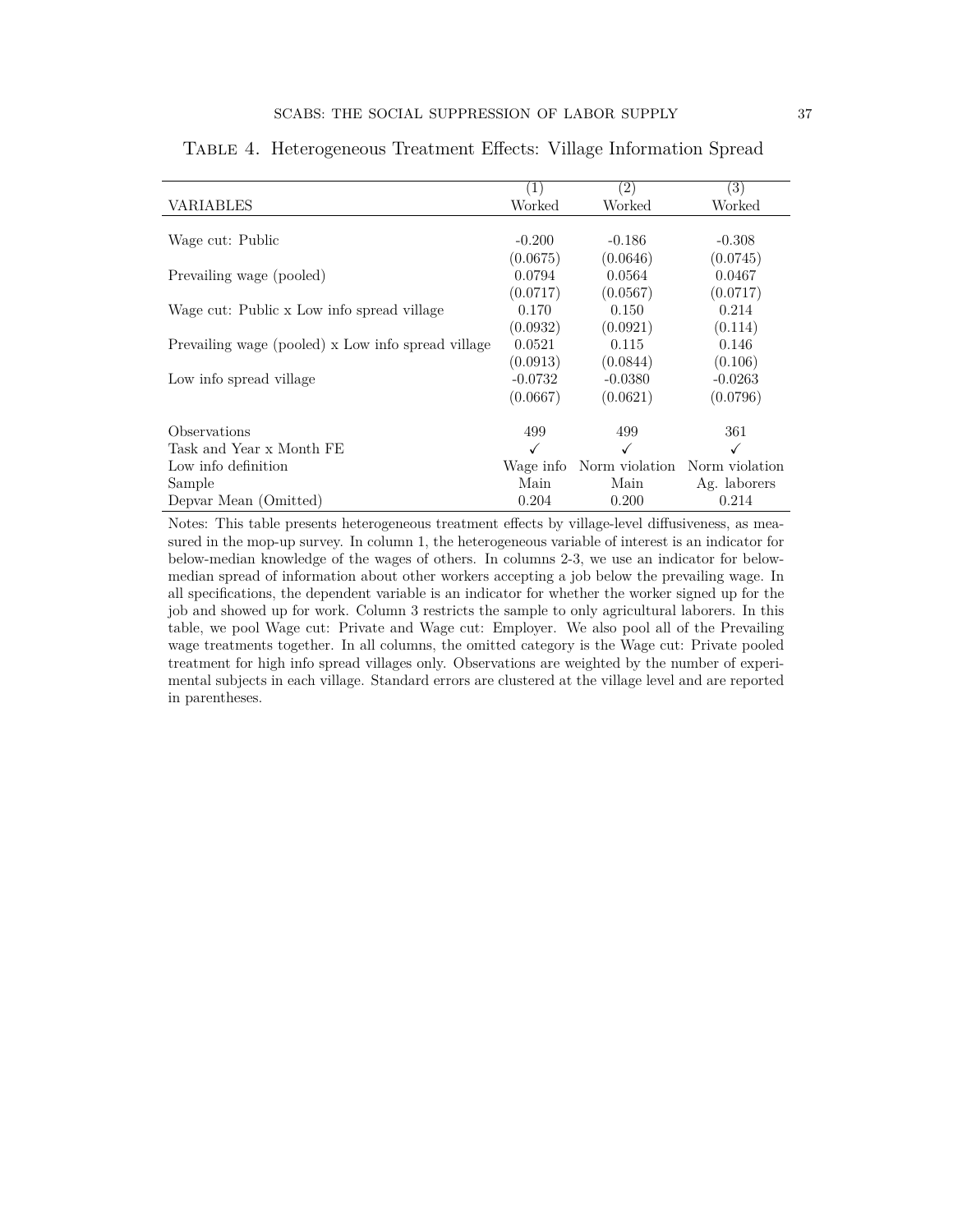100

|                                                                 |          |                                                                              | (3)      | (4)        |          |
|-----------------------------------------------------------------|----------|------------------------------------------------------------------------------|----------|------------|----------|
| VARIABLES                                                       |          | Any Punishment Any Punishment Any Punishment Any Punishment Partner's Payoff |          |            |          |
|                                                                 |          |                                                                              |          |            |          |
| Partner Accepts a Job Below Prevailing Wage                     | 0.420    | 0.393                                                                        | 0.393    | 0.436      | $-14.57$ |
|                                                                 | (0.0447) | (0.0632)                                                                     | (0.0647) | (0.103)    | (4.425)  |
| Partner Accepts a Job Below Prevailing Wage x Different Village |          | 0.0494                                                                       | 0.0494   | $-0.00310$ | 5.569    |
|                                                                 |          | (0.0894)                                                                     | (0.0916) | (0.137)    | (4.551)  |
| Partner lives in Different Village                              |          | 0.0143                                                                       | 0.0133   | 0.00737    | $-0.701$ |
|                                                                 |          | (0.0143)                                                                     | (0.0185) | (0.0294)   | (1.259)  |
| Observations                                                    | 262      | 262                                                                          | 262      | 131        | 131      |
| Village FE                                                      |          |                                                                              |          |            |          |
| First Round Only                                                |          |                                                                              |          |            |          |
| יוי תודון הורח זו ת                                             | 0.00769  | 0.00709                                                                      | 0.00709  | $\Omega$   | 100      |

Depvar Mean: Partner Accepts Job at Prevailing Wage 0.00763 0.00763 0.00763 0 100

# <span id="page-37-0"></span>Table 5. Costly Punishment Game

 Notes: Each participant ("player") was anonymously paired with either another worker in his village or in <sup>a</sup> distant village, and <sup>g</sup>iven various scenarios about his paired worker. A <sup>p</sup>layer could take away money from his paired worker's endowment by giving up money from his own endowment. The table reports results under the <sup>2</sup> employment scenarios: (i) the worker accepted <sup>a</sup> job at the prevailing wage, or (ii) the worker accepted <sup>a</sup> job at <sup>a</sup> wage 10% below the prevailing wage. OLS regressions. The dependent variable in Cols. (1)-(4) is <sup>a</sup> dummy for whether the <sup>p</sup>layer punished the other worker at all; in Col. (5) it is the payoff of the anonymous partner (his initial endowment minus the amount deducted by the participant). Each <sup>p</sup>layer <sup>p</sup>lays these two scenarios in random order; Cols. (4)-(5) report results only from the first of these two rounds. Standard errors clustered by <sup>p</sup>layer. N=131 participants (i.e. agricultural laborers)in <sup>31</sup> villages (villages are different from those in the main experimental sample).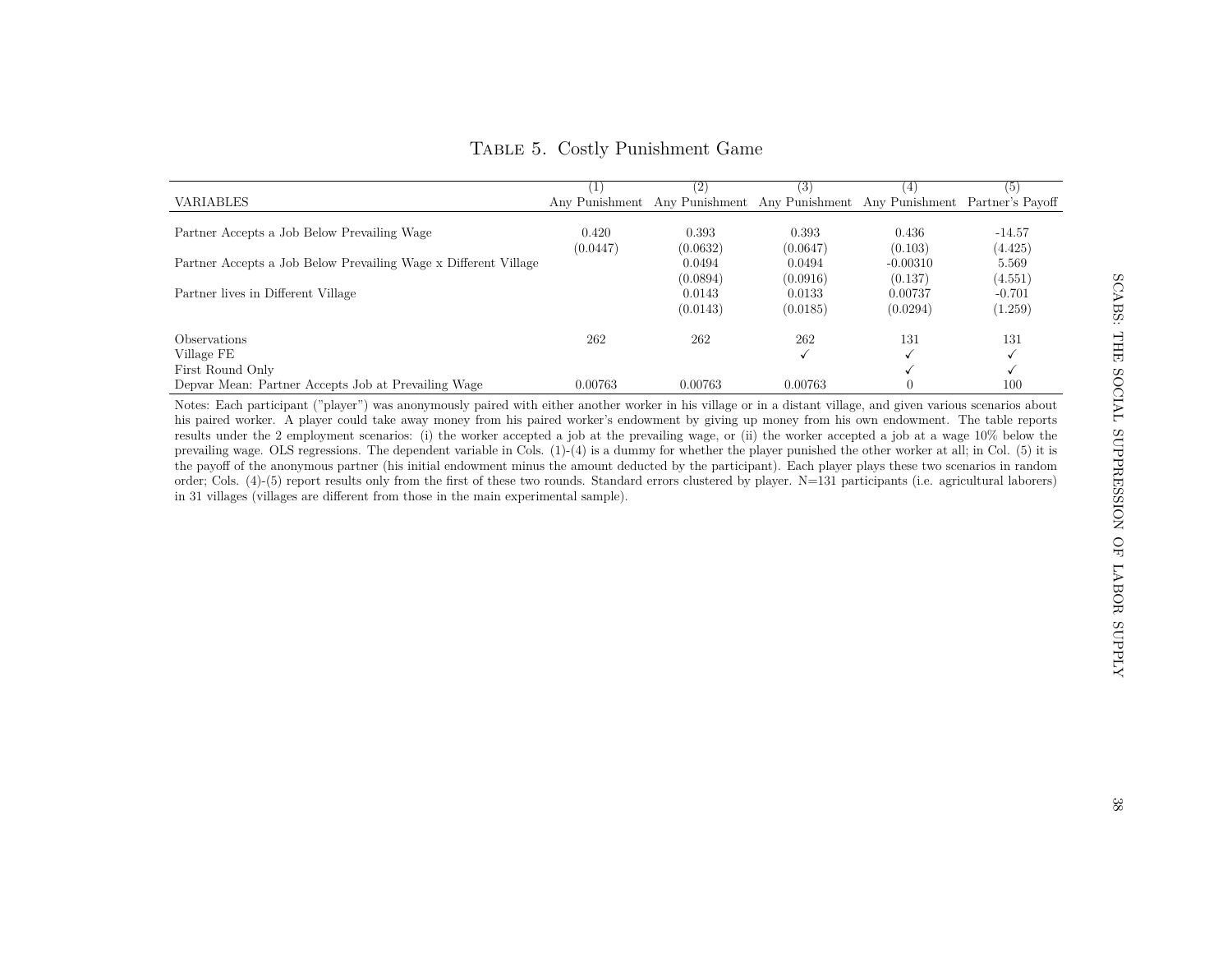

#### Appendix Figures

(a) Punishment across Scenarios



(b) Punishment Amounts

Figure A.1. Laboratory Games: All Scenarios

Notes: Panel A shows the proportion of times players punished their anonymous partners under 4 different scenarios about partner behavior: (i) A villager who gave a gift of a bag of grain when it was needed; (ii) A worker who accepted a job at the prevailing wage (pooled across partners in own and other villages); (iii) A worker who accepted a job at 10% below the prevailing wage (pooled again across own and other villages); (iv) A farmer who hired a worker two months ago but still has not paid him. Panel B shows the amount (in rupees) deduced from the partner's payoff under scenarios (iii) and (iv), unconditional and conditional on punishment. N=131 participants (players).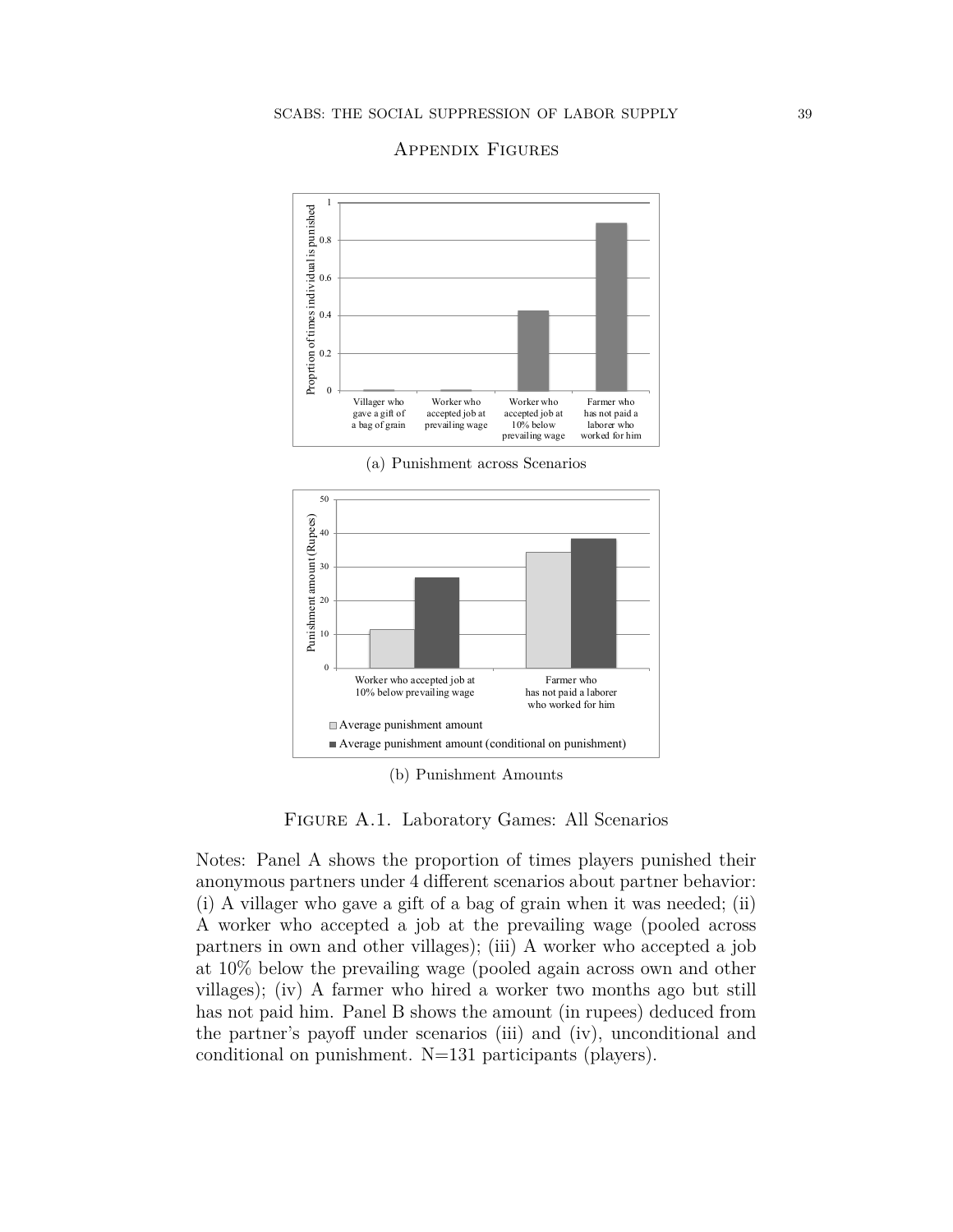# Appendix Tables

|                                                                | (1)          | (2)       | (3)                           |
|----------------------------------------------------------------|--------------|-----------|-------------------------------|
| <b>VARIABLES</b>                                               | Worked       | Worked    | Accepted Offer                |
|                                                                |              |           |                               |
| Wage cut: Public                                               | $-0.126$     | $-0.122$  | $-0.0817$                     |
|                                                                | (0.0820)     | (0.0645)  | (0.0474)                      |
| Wage cut: Employer                                             | 0.0260       | $-0.0374$ | $-0.0377$                     |
|                                                                | (0.0911)     | (0.0702)  | (0.0493)                      |
| Prevailing wage: Private                                       | 0.0664       | 0.0788    | 0.0598                        |
|                                                                | (0.100)      | (0.0754)  | (0.0598)                      |
| Preailing wage: Public                                         | 0.136        | 0.0966    | 0.0793                        |
|                                                                | (0.102)      | (0.0776)  | (0.0514)                      |
| Prevailing wage: Employer                                      | 0.126        | 0.137     | 0.0629                        |
|                                                                | (0.131)      | (0.105)   | (0.0746)                      |
|                                                                |              |           |                               |
| Observations                                                   | 188          | 359       | 545                           |
| Sample Restriction                                             | First HH     |           | First Two HHs Intended Sample |
| Task and Year x Month FE                                       | $\checkmark$ | ✓         | ✓                             |
| Depvar Mean (Wage cut: Private)                                | 0.158        | 0.173     | 0.213                         |
| Test Wage cut: Private = Wage cut: Public                      | 0.127        | 0.0611    | 0.0869                        |
| Test Prevailing wage: Private $=$ Prevailing wage: Public      | 0.506        | 0.824     | 0.725                         |
| Test Wage cut: Private - Public = Prev. wage: Private - Public | 0.139        | 0.171     | 0.170                         |
| Test Wage cut: Employer = Wage cut: Public                     | 0.0628       | 0.161     | 0.241                         |
| Test Wage cut: Private $=$ Prevailing wage: Private            | 0.508        | 0.297     | 0.318                         |

## Table A.1. Main Results: Sample Robustness

<span id="page-39-0"></span> Notes: In column 1, sample restricted to the first household approached in each village, and in column 2, sample restricted to the first two households approached in each village. In column 3, sample restricted to the intended main sample households in the village, including households where no respondent was home. In these cases, we code the outcome variable "Accepted Job" as <sup>0</sup> (job refusal). In all specifications, the dependent variable is an indicator for whether the worker signed up for the job and showed up for work. In all columns, the omitted category is the Wage cut: Private treatment. Standard errors are clustered at the village level and are reportedin parentheses. Observations are weighted by the number of experimental subjects in each village.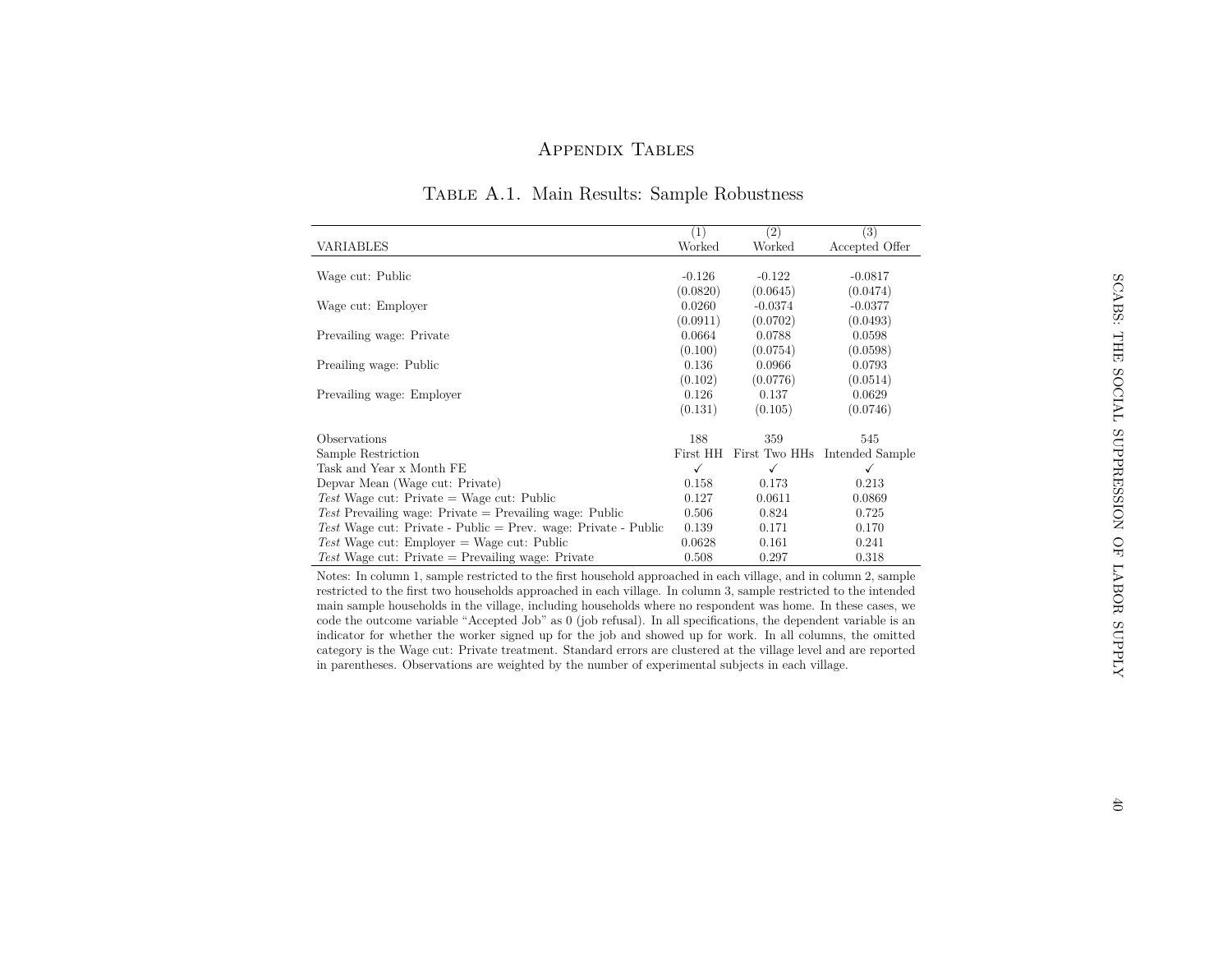|                                 | (1)       | $^{(2)}$                                  |
|---------------------------------|-----------|-------------------------------------------|
| VARIABLES                       |           | Has Endline Survey Num Control in Village |
|                                 |           |                                           |
| Wage cut: Public                | 0.0342    | 0.407                                     |
|                                 | (0.0514)  | (0.376)                                   |
| Wage cut: Employer              | 0.0124    | 0.104                                     |
|                                 | (0.0525)  | (0.355)                                   |
| Prevailing wage: Private        | 0.0383    | $-0.154$                                  |
|                                 | (0.0525)  | (0.397)                                   |
| Preailing wage: Public          | $-0.0857$ | 0.214                                     |
|                                 | (0.0662)  | (0.433)                                   |
| Prevailing wage: Employer       | 0.0696    | 0.834                                     |
|                                 | (0.0554)  | (0.486)                                   |
| Observations                    | 502       | 502                                       |
| Task and Year x Month FE        | √         | ✓                                         |
| Sample                          | Main      | Main                                      |
| Depvar Mean (Wage cut: Private) | 0.879     | 5.364                                     |

Table A.2. Survey Attrition and Control Sample Composition

Notes: Column 1 reports the likelihood of successfully completing an endline survey with an member of the main experimental sample, by treatment. The outcome variable in column 2 is the number of control endline surveys conducted in the experimental household's village. In all columns, the omitted category is the Wage cut: Private treatment. Standard errors are clustered at the village level and are reported in parentheses. Observations are weighted by the number of subjects in each village.

### <span id="page-40-0"></span>Table A.3. Number of Onlookers in the Public Treatments

|                                       |         | $^{2}$                                  |
|---------------------------------------|---------|-----------------------------------------|
| <b>VARIABLES</b>                      |         | Number of Onlookers Number of Onlookers |
|                                       |         |                                         |
| Wage cut: Public                      | 0.100   | 0.520                                   |
|                                       | (0.568) | (0.614)                                 |
|                                       | [0.860] | [0.400]                                 |
| Observations                          | 160     | 160                                     |
| Task and Year x Month FE              |         |                                         |
| Depvar Mean (Prevailing wage: Public) | 5.294   | 5.294                                   |

Notes: Sample restricted to the Public Rs. 180 and Rs. 200 wage treatments. In all specifications, the dependent variable counts the number of onlookers present at the hiring. In all columns, the omitted category is the Public: Prevailing Wage treatment. Standard errors are clustered at the village level and are reported in parentheses. Pvalues are reported in brackets. Sample restricted to the experimental subjects in the village.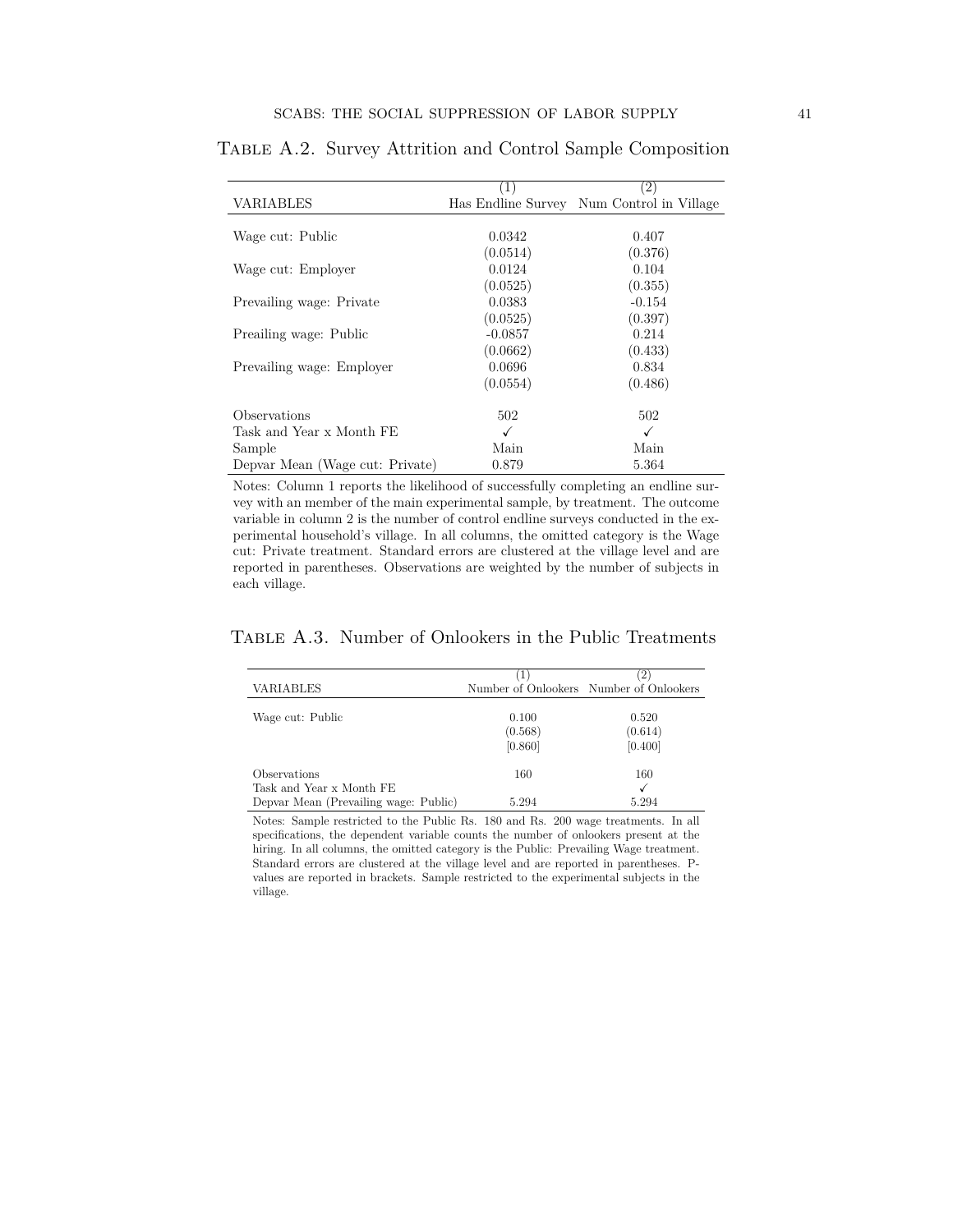<span id="page-41-0"></span>

|                                                                  | (1)                  | (2)        | $\left( 3\right)$ |
|------------------------------------------------------------------|----------------------|------------|-------------------|
| VARIABLES                                                        | 1(A <sub>gre</sub> ) | Difference | Abs. Difference   |
|                                                                  |                      |            |                   |
| Wage cut: Public                                                 | 0.0442               | $-1.126$   | $-1.291$          |
|                                                                  | (0.0713)             | (3.246)    | (3.051)           |
|                                                                  | 0.536                | 0.729      | 0.673             |
| Wage cut: Employer                                               | 0.0333               | $-1.900$   | $-1.266$          |
|                                                                  | (0.0841)             | (4.011)    | (3.557)           |
|                                                                  | 0.692                | 0.636      | 0.722             |
| Prevailing wage: Private                                         | 0.123                | $-1.598$   | $-2.557$          |
|                                                                  | (0.0771)             | (4.109)    | (3.718)           |
|                                                                  | 0.112                | 0.698      | 0.493             |
| Preailing wage: Public                                           | 0.0579               | 2.640      | $-0.109$          |
|                                                                  | (0.0856)             | (4.505)    | (4.084)           |
|                                                                  | 0.499                | 0.559      | 0.979             |
| Prevailing wage: Employer                                        | 0.122                | $-0.675$   | $-3.194$          |
|                                                                  | (0.0918)             | (6.082)    | (4.805)           |
|                                                                  | 0.185                | 0.912      | 0.507             |
|                                                                  |                      |            |                   |
| Observations                                                     | 431                  | 431        | 431               |
| Sample                                                           | Salient              | Salient    | Salient           |
| Task and Year x Month FE                                         | ✓                    | ✓          | ✓                 |
| Depvar Mean                                                      | 0.800                | 5.650      | 8.875             |
| Test Wage cut: Private = Wage cut: Public                        | 0.536                | 0.729      | 0.673             |
| <i>Test</i> Prevailing wage: Private $=$ Prevailing wage: Public | 0.399                | 0.369      | 0.561             |

Table A.4. Endline Reports of Village Prevailing Wage

Notes: Sample restricted to all experimental subjects who responded to our endline survey. In column 1, the dependent variable is an indicator for whether the respondent reports the same prevailing wage at endline as the village informants reported prior to the intervention. In column 2, the dependent variable is the difference between the respondent's view of the prevailing wage and the informant's report. In column 3, the dependent variable is the absolute value of this difference. In all columns, the omitted category is the Wage cut: Private treatment. Standard errors are clustered at the village level and are reported in parentheses.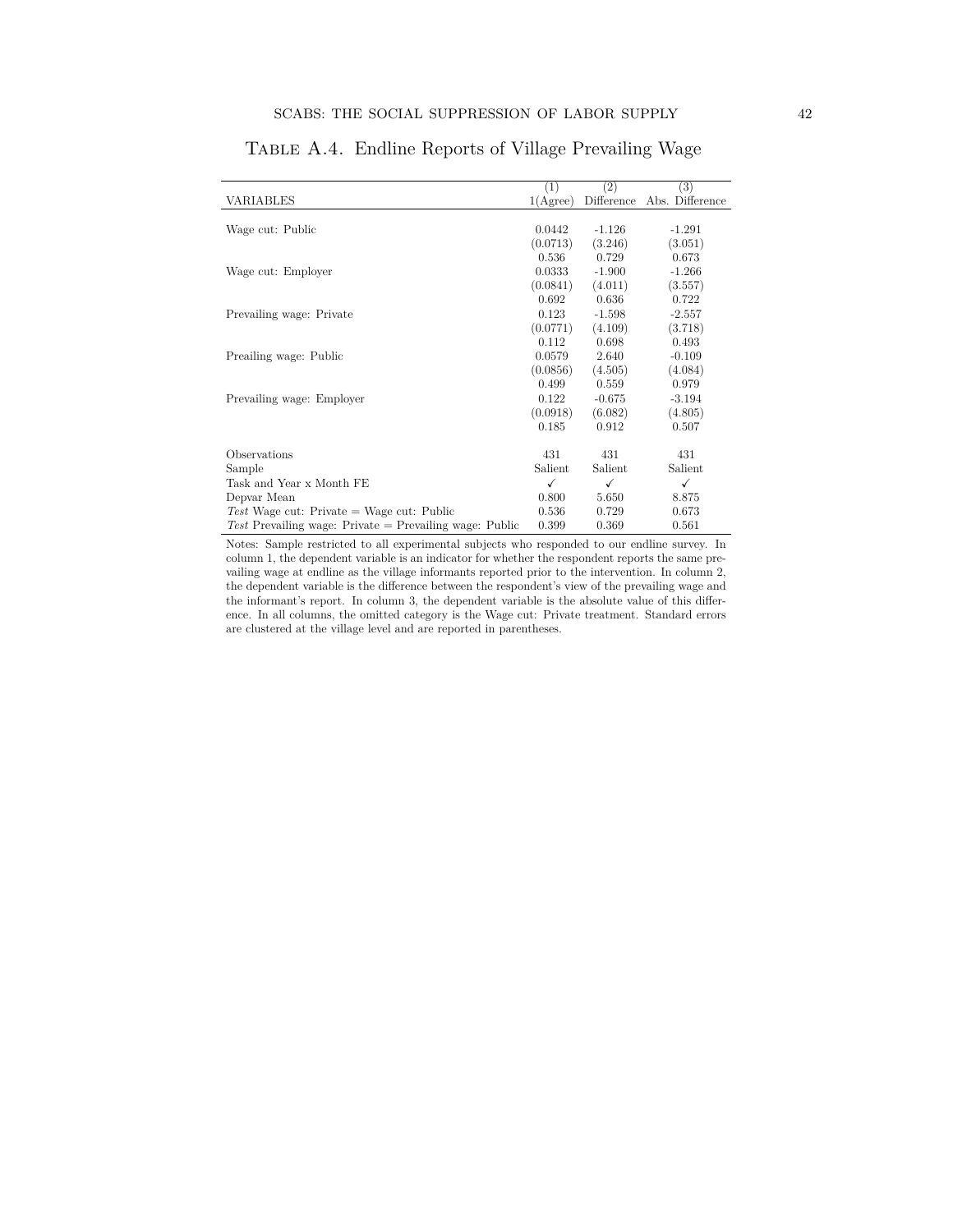|                                            | (1)      | $\left( 2\right)$ | (3)          | (4)                             |
|--------------------------------------------|----------|-------------------|--------------|---------------------------------|
| VARIABLES                                  | Worked   | Worked            | Worked       | Worked                          |
|                                            |          |                   |              |                                 |
| Wage cut: Public                           | $-0.113$ | $-0.142$          | $-0.203$     | $-0.242$                        |
|                                            | (0.0439) | (0.0487)          | (0.0504)     | (0.0618)                        |
| Prevailing wage: Private pooled            | 0.100    | 0.0984            | 0.0940       | 0.111                           |
|                                            | (0.0478) | (0.0516)          | (0.0589)     | (0.103)                         |
| Preailing wage: Public                     | 0.141    | 0.148             | 0.153        | 0.122                           |
|                                            | (0.0599) | (0.0655)          | (0.0760)     | (0.0904)                        |
| Wage cut: Public x Outsider                |          |                   | 0.299        | 0.171                           |
|                                            |          |                   | (0.102)      | (0.0726)                        |
| Prevailing wage: Private pooled x Outsider |          |                   | $-0.0216$    | $-0.00956$                      |
|                                            |          |                   | (0.120)      | (0.129)                         |
| Prevailing wage: Public x Outsider         |          |                   | $-0.0817$    | 0.0489                          |
|                                            |          |                   | (0.143)      | (0.124)                         |
| Outsider                                   |          |                   | $-0.0813$    | $-0.0465$                       |
|                                            |          |                   | (0.0564)     | (0.0560)                        |
|                                            |          |                   |              |                                 |
| Observations                               | 502      | 446               | 446          | 446                             |
| Task and Year x Month FE                   | ✓        | $\checkmark$      | ✓            | ✓                               |
| Sample                                     | Main     | Ind. endline      | Ind. endline | Ind. endline                    |
| Depvar Mean (Omitted)                      | 0.147    | 0.160             | 0.211        | 0.245                           |
| <b>Outsider Definition</b>                 |          |                   |              | Not ag. laborer Non-ag. laborer |

Table A.5. Heterogeneous Treatment Effects: Insiders vs. Outsiders

Notes: This table presents heterogeneous treatment effects by insider versus outsider status using the responses of experimental subjects in the worker endline. In all columns, we pool Wage cut: Private and Wage cut: Employer. We also pool Prevailing wage: Private and Prevailing wage: Employer. In columns 1 and 2, we present the pooled version of the main results for the full sample and endline survey sample, respectively. In column 3, outsider is defined as an individual who does not claim agricultural labor as a primary or secondary occupation. In column 4, outsider is defined as an individual who works in non-agricultural labor as a primary or secondary occupation. In all specifications, the dependent variable is an indicator for whether the worker signed up for the job and showed up for work. In columns 1 and 2, the omitted category is the Wage cut: Private pooled treatment. In columns 3 and 4, the omitted category is the Wage cut: Private pooled treatment for insiders only.. Observations are weighted by the number of experimental subjects in each village. Standard errors are clustered at the village level and are reported in parentheses.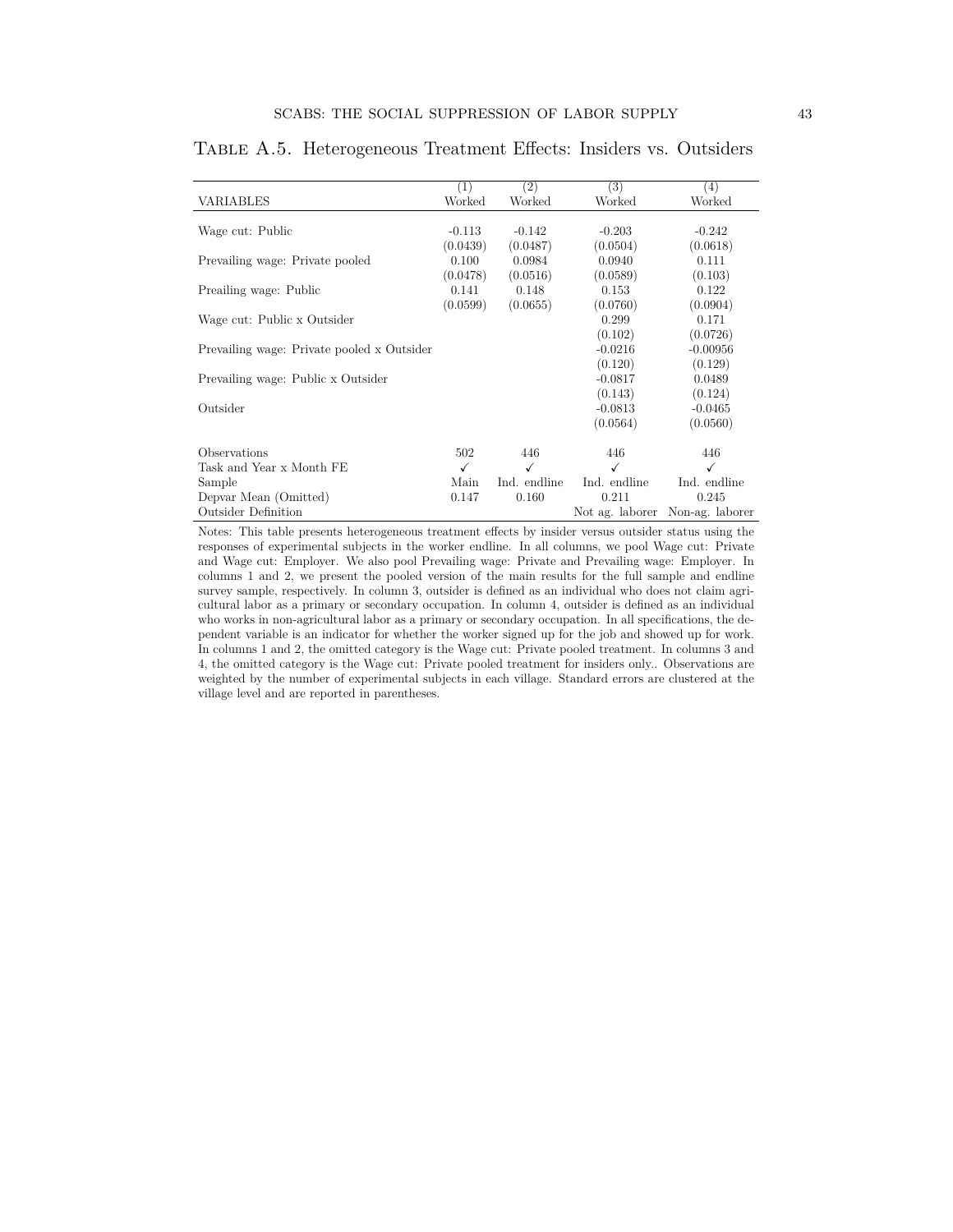|                                                                    | (1)          | (2)                 | $\overline{(3)}$ |
|--------------------------------------------------------------------|--------------|---------------------|------------------|
| VARIABLES                                                          | Worked       | Worked              | Worked           |
|                                                                    |              |                     |                  |
| Wage cut: Public                                                   | $-0.175$     | $-0.202$            | $-0.239$         |
|                                                                    | (0.0814)     | (0.0708)            | (0.0778)         |
| Wage cut: Employer                                                 | $-0.0552$    | $-0.110$            | $-0.103$         |
|                                                                    | (0.0856)     | (0.0790)            | (0.0953)         |
| Prevailing wage (pooled)                                           | 0.0848       | 0.0232              | 0.0376           |
|                                                                    | (0.0861)     | (0.0794)            | (0.0880)         |
| Wage cut: Public x Employer Experience                             | 0.0562       | 0.0636              | $-0.0184$        |
|                                                                    | (0.125)      | (0.111)             | (0.118)          |
| Wage cut: Employer x Employer Experience                           | $-0.0495$    | 0.0494              | 0.00161          |
|                                                                    | (0.130)      | (0.119)             | (0.143)          |
| Prevailing wage (pooled) x Employer Experience                     | $-0.0117$    | 0.140               | 0.107            |
|                                                                    | (0.133)      | (0.123)             | (0.135)          |
| High Employer Experience                                           | 0.0473       | $-0.0206$           | 0.0193           |
|                                                                    | (0.116)      | (0.0966)            | (0.108)          |
|                                                                    |              |                     |                  |
| Observations                                                       | 469          | 426<br>$\checkmark$ | 350              |
| Task and Year x Month FE                                           | $\checkmark$ |                     | $\checkmark$     |
| Experience definition                                              | Village      | Individual          | Individual       |
| Sample                                                             | Main         | Main                | Ag. laborers     |
| Test Wage cut: Public + Public x Experience = $0$                  | 0.206        | 0.163               | 0.0105           |
| Test Wage cut: Employer + Employer x Experience = $0$              | 0.296        | 0.557               | 0.395            |
| Test Wage cut: Pub. + Pub. x Exp. = Wage cut: Empl. + Empl. x Exp. | 0.867        | 0.316               | 0.0725           |
| Depvar Mean (Omitted)                                              | 0.146        | 0.183               | 0.188            |

Table A.6. Heterogeneous Treatment Effects: Experience with the Hiring Employer

 Notes: This table presents heterogeneous treatment effects by previous work experience with the participating employer, as measured in the worker endline survey. Column 1 considers as the heterogeneous variable of interest an indicator for the village having above median experience working for the hiring employer. Columns 2-3 consider an indicator for the worker having ever worked for the hiring employer in the past. Column 3 restricts the sample to workers who indicated in the endline survey that they engage in agricultural labor as <sup>a</sup> primary or secondary occupation. In all columns, the omitted category is the Wage cut: Private pooled treatment for the low employer experience group only. Observations are weighted by the number of experimental subjects ineach village. Standard errors are clustered at the village level and are reported in parentheses.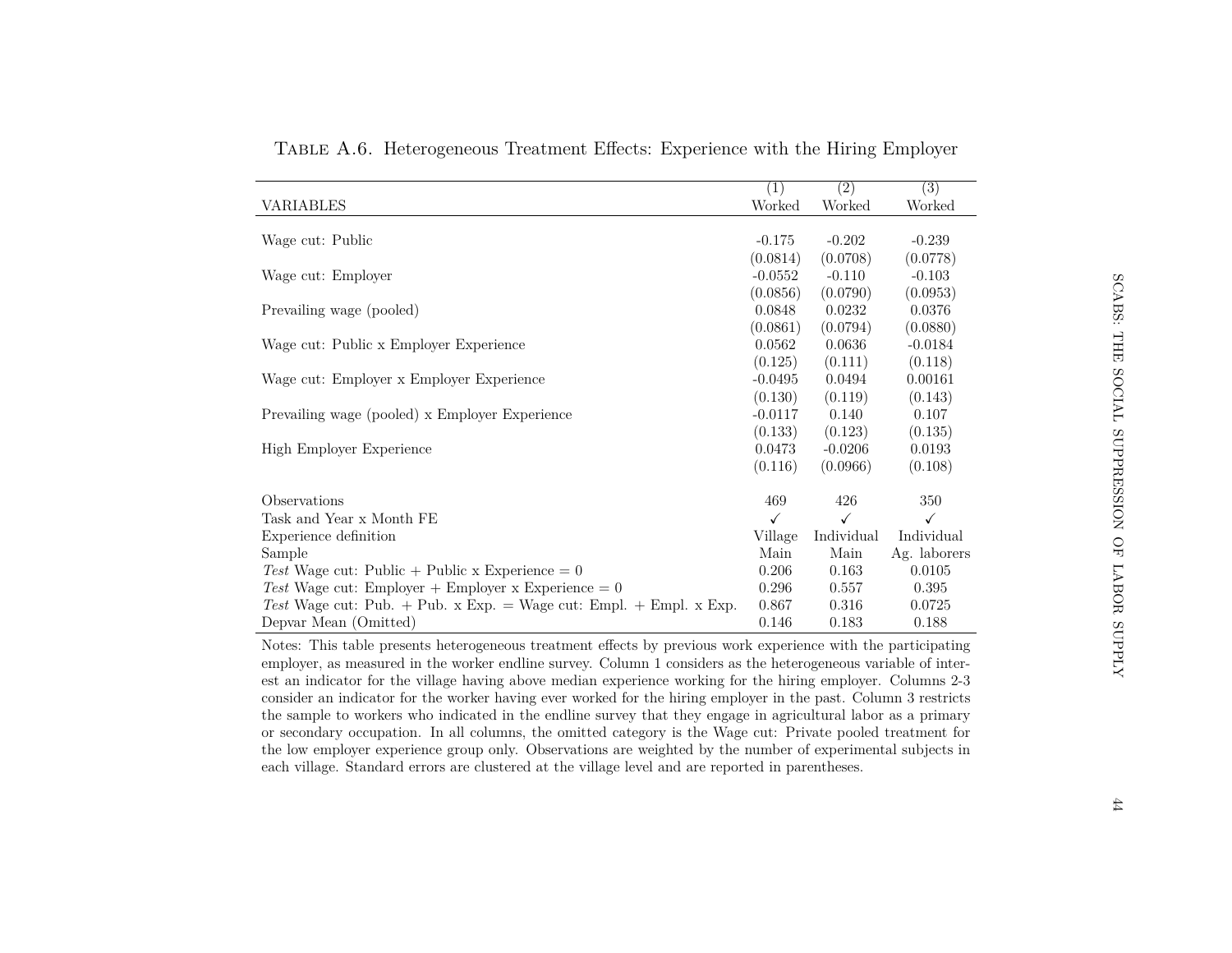|                                                        | $\overline{(1)}$ | $\overline{(2)}$ | $\overline{(3)}$    | $\overline{(4)}$ |
|--------------------------------------------------------|------------------|------------------|---------------------|------------------|
| <b>VARIABLES</b>                                       | Worked           | Worked           | Worked              | Worked           |
|                                                        |                  |                  |                     |                  |
| Wage cut: Public                                       | $-0.213$         | $-0.287$         | $-0.267$            | $-0.354$         |
|                                                        | (0.0742)         | (0.0693)         | (0.0849)            | (0.0828)         |
|                                                        | [0.00463]        | $[5.36e-05]$     | [0.00197]           | $[3.22e-05]$     |
| Prevailing wage (pooled)                               | 0.133            | 0.124            | 0.101               | 0.0954           |
|                                                        | (0.0693)         | (0.0798)         | (0.0827)            | (0.0975)         |
|                                                        | [0.0575]         | [0.123]          | [0.225]             | [0.329]          |
| Wage cut: Public x Low Individual Unemployment         | 0.132            | 0.154            | 0.118               | 0.144            |
|                                                        | (0.0711)         | (0.0685)         | (0.0722)            | (0.0683)         |
|                                                        | [0.0648]         | [0.0262]         | [0.104]             | [0.0361]         |
| Prevailing wage (pooled) x Low Individual Unemployment | $-0.00102$       | 0.0310           | $-0.0125$           | 0.0270           |
|                                                        | (0.0752)         | (0.0877)         | (0.0767)            | (0.0886)         |
|                                                        | [0.989]          | [0.724]          | [0.871]             | [0.761]          |
| Low Indiv. Unemployment                                | $-0.0901$        | $-0.0988$        | $-0.0751$           | $-0.0849$        |
|                                                        | (0.0500)         | (0.0605)         | (0.0489)            | (0.0577)         |
|                                                        | [0.0734]         | [0.105]          | [0.127]             | [0.143]          |
| Wage cut: Public x Low Village Unemployment            |                  |                  | 0.126               | 0.162            |
|                                                        |                  |                  | (0.111)             | (0.123)          |
|                                                        |                  |                  | [0.260]             | [0.191]          |
| Prevailing wage (pooled) x Low Village Unemployment    |                  |                  | 0.0778              | 0.0595           |
|                                                        |                  |                  | (0.105)             | (0.119)          |
|                                                        |                  |                  | [0.458]             | [0.618]          |
| Low Village Unemployment                               |                  |                  | $-0.0957$           | $-0.0941$        |
|                                                        |                  |                  | (0.0743)<br>[0.199] | (0.0810)         |
|                                                        |                  |                  |                     | [0.247]          |
| Observations                                           | 427              | 350              | 427                 | 350              |
| Task and Year x Month FE                               | $\checkmark$     | $\checkmark$     | $\checkmark$        | $\checkmark$     |
| Sample                                                 | Main             | Ag. laborers     | Main                | Ag. laborers     |
| Depvar Mean (Omitted)                                  | 0.262            | 0.282            | 0.421               | 0.471            |

|              | TABLE A.7. Heterogeneous Treatment Effects: Individual Unemploy- |  |  |
|--------------|------------------------------------------------------------------|--|--|
| ment History |                                                                  |  |  |

Notes: This table presents heterogeneous treatment effects by unemployment in the past 30 days, as measured in the worker endline survey. Columns 1 and 2 consider an indicator for the individual having below-median employment in the past 30 days. Columns 3 and 4 consider an indicator for the village having below-median employment in the past 30 days, aggregated to the village-level from control group endline surveys. Columns 2 and 4 restrict the sample to workers who indicated in the endline survey that they engage in agricultural labor as a primary or secondary occupation. In all columns, the omitted category is the Wage cut: Private treatment at *W* − 10% for the group with high employment in the past 30 days. Observations are weighted by the number of experimental subjects in each village. Standard errors are clustered at the village level and are reported in parentheses.